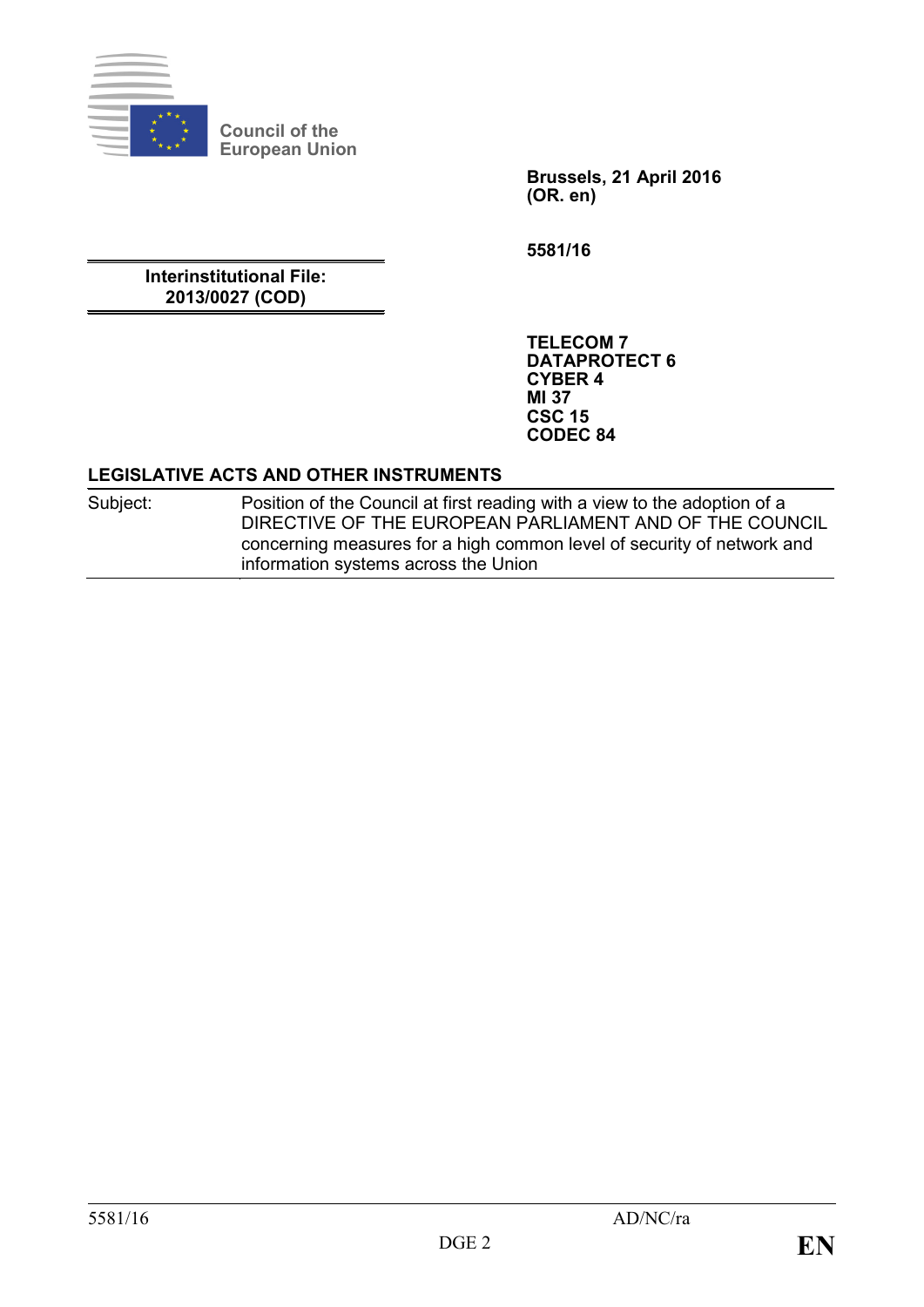## **DIRECTIVE (EU) 2016/... OF THE EUROPEAN PARLIAMENT AND OF THE COUNCIL**

**of ...**

# **concerning measures for a high common level of security of network and information systems across the Union**

## THE EUROPEAN PARLIAMENT AND THE COUNCIL OF THE EUROPEAN UNION,

Having regard to the Treaty on the Functioning of the European Union, and in particular Article 114 thereof,

Having regard to the proposal from the European Commission,

After transmission of the draft legislative act to the national parliaments,

Having regard to the opinion of the European Economic and Social Committee**[1](#page-1-0)** ,

Acting in accordance with the ordinary legislative procedure**[2](#page-1-1)** ,

<span id="page-1-1"></span>

<span id="page-1-0"></span><sup>&</sup>lt;sup>1</sup> OJ C 271, 19.9.2013, p. 133.<br><sup>2</sup> Position of the European Parliament of 13 March 2014 (not yet published in the Official Journal) and position of the Council at first reading of … (not yet published in the Official Journal). Position of the European Parliament of … (not yet published in the Official Journal).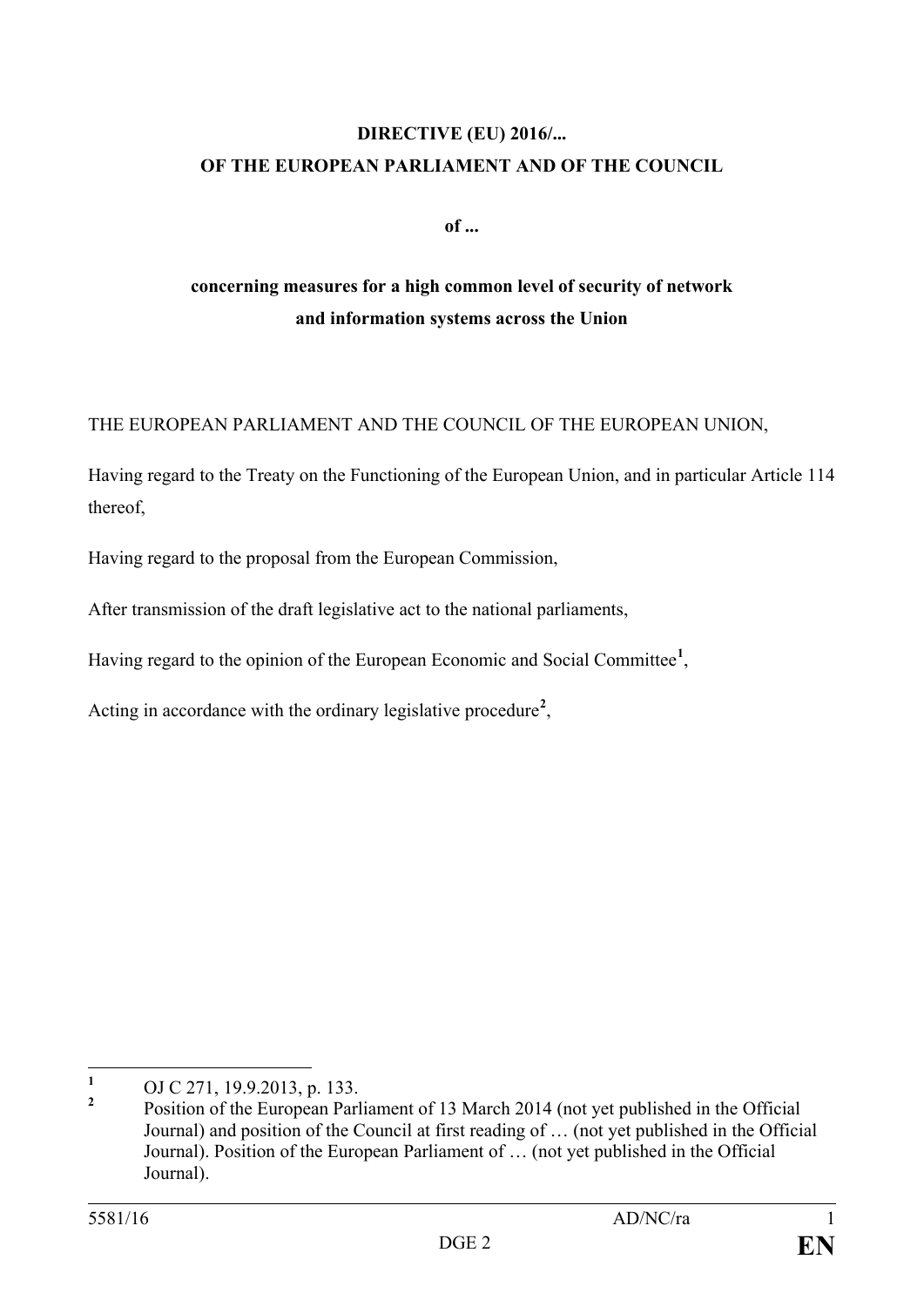#### Whereas:

- (1) Network and information systems and services play a vital role in society. Their reliability and security are essential to economic and societal activities, and in particular to the functioning of the internal market.
- (2) The magnitude, frequency and impact of security incidents are increasing, and represent a major threat to the functioning of network and information systems. Those systems may also become a target for deliberate harmful actions intended to damage or interrupt the operation of the systems. Such incidents can impede the pursuit of economic activities, generate substantial financial losses, undermine user confidence and cause major damage to the economy of the Union.
- (3) Network and information systems, and primarily the internet, play an essential role in facilitating the cross–border movement of goods, services and people. Owing to that transnational nature, substantial disruptions of those systems, whether intentional or unintentional and regardless of where they occur, can affect individual Member States and the Union as a whole. The security of network and information systems is therefore essential for the smooth functioning of the internal market.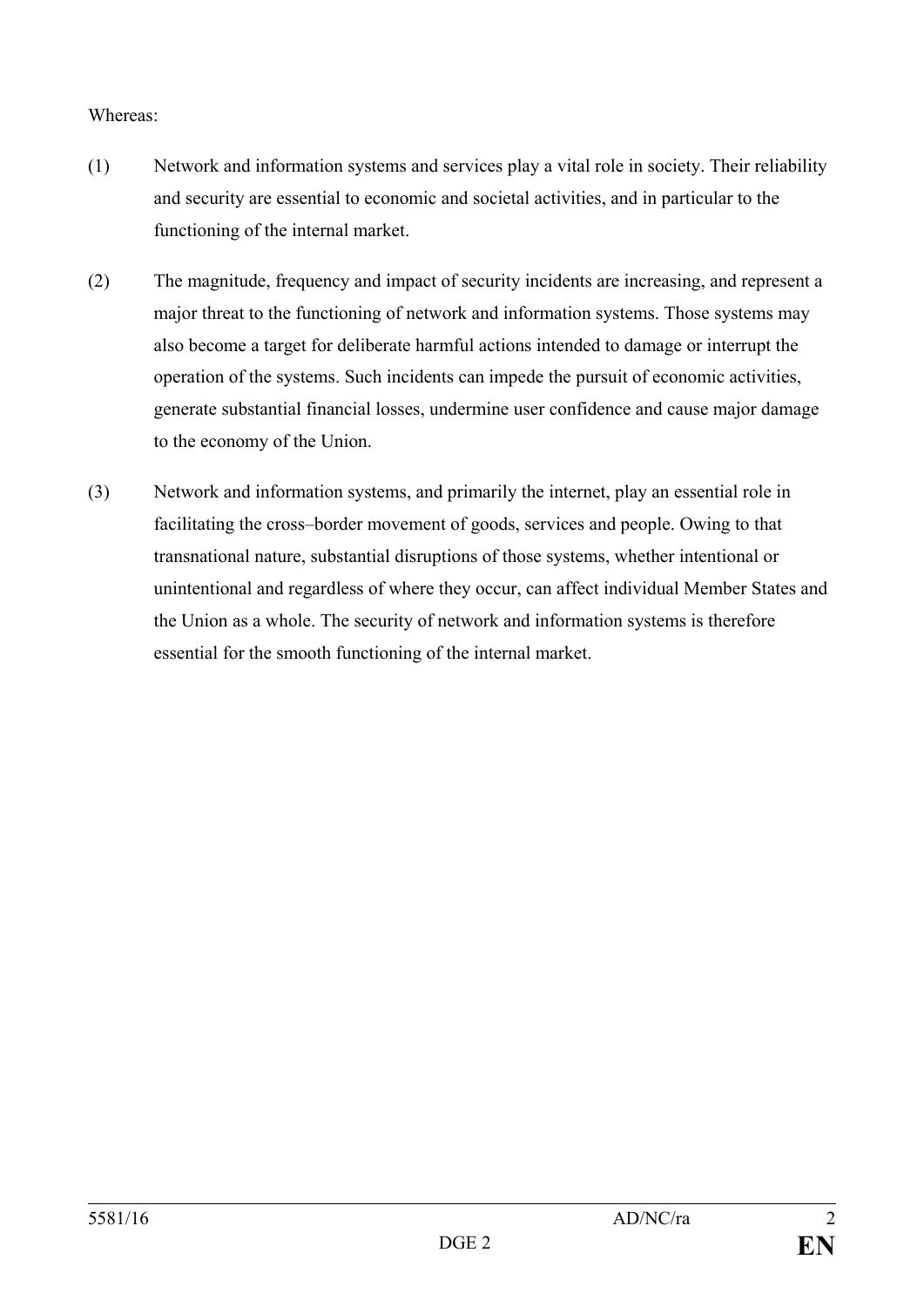- (4) Building upon the significant progress within the European Forum of Member States in fostering discussions and exchanges on good policy practices, including the development of principles for European cyber crisis cooperation, a Cooperation Group, composed of representatives of Member States, the Commission, and the European Union Agency for Network and Information Security ('ENISA'), should be established to support and facilitate strategic cooperation between the Member States regarding the security of network and information systems. For that group to be effective and inclusive, it is essential that all Member States have minimum capabilities and a strategy ensuring a high level of security of network and information systems in their territory. In addition, security and notification requirements should apply to operators of essential services and to digital service providers to promote a culture of risk management and ensure that the most serious incidents are reported.
- (5) The existing capabilities are not sufficient to ensure a high level of security of network and information systems within the Union. Member States have very different levels of preparedness, which has led to fragmented approaches across the Union. This results in an unequal level of protection of consumers and businesses, and undermines the overall level of security of network and information systems within the Union. Lack of common requirements on operators of essential services and digital service providers in turn makes it impossible to set up a global and effective mechanism for cooperation at Union level. Universities and research centres have a decisive role to play in spurring research, development and innovation in those areas.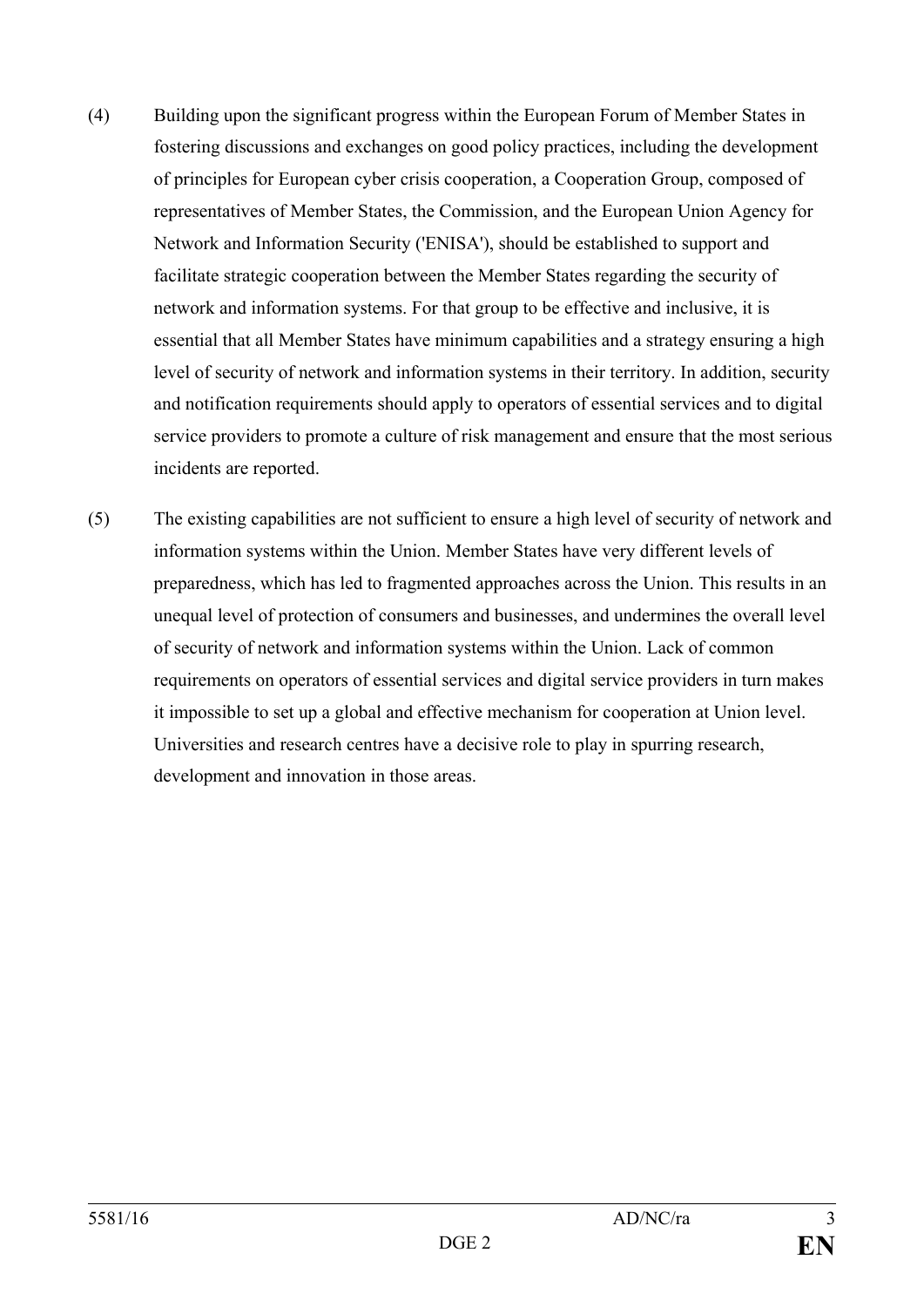- (6) Responding effectively to the challenges of the security of network and information systems therefore requires a global approach at Union level covering common minimum capacity building and planning requirements, exchange of information, cooperation and common security requirements for operators of essential services and digital service providers. However, operators of essential services and digital service providers are not precluded from implementing security measures that are stricter than those provided for under this Directive.
- (7) To cover all relevant incidents and risks, this Directive should apply to both operators of essential services and digital service providers. However, the obligations on operators of essential services and digital service providers should not apply to undertakings providing public communication networks or publicly available electronic communication services within the meaning of Directive 2002/21/EC of the European Parliament and of the Council<sup>[1](#page-4-0)</sup>, which are subject to the specific security and integrity requirements laid down in that Directive, nor should they apply to trust service providers within the meaning of Regulation (EU) No 910/2014 of the European Parliament and of the Council**[2](#page-4-1)** , which are subject to the security requirements laid down in that Regulation.

<span id="page-4-0"></span><sup>&</sup>lt;sup>1</sup> Directive 2002/21/EC of the European Parliament and of the Council of 7 March 2002 on a common regulatory framework for electronic communications networks and services

<span id="page-4-1"></span><sup>(</sup>Framework Directive) (OJ L 108, 24.4.2002, p. 33).<br>**2** Regulation (EU) No 910/2014 of the European Parliament and of the Council of 23 July 2014 on electronic identification and trust services for electronic transactions in the internal market and repealing Directive 1999/93/EC (OJ L 257, 28.8.2014, p. 73).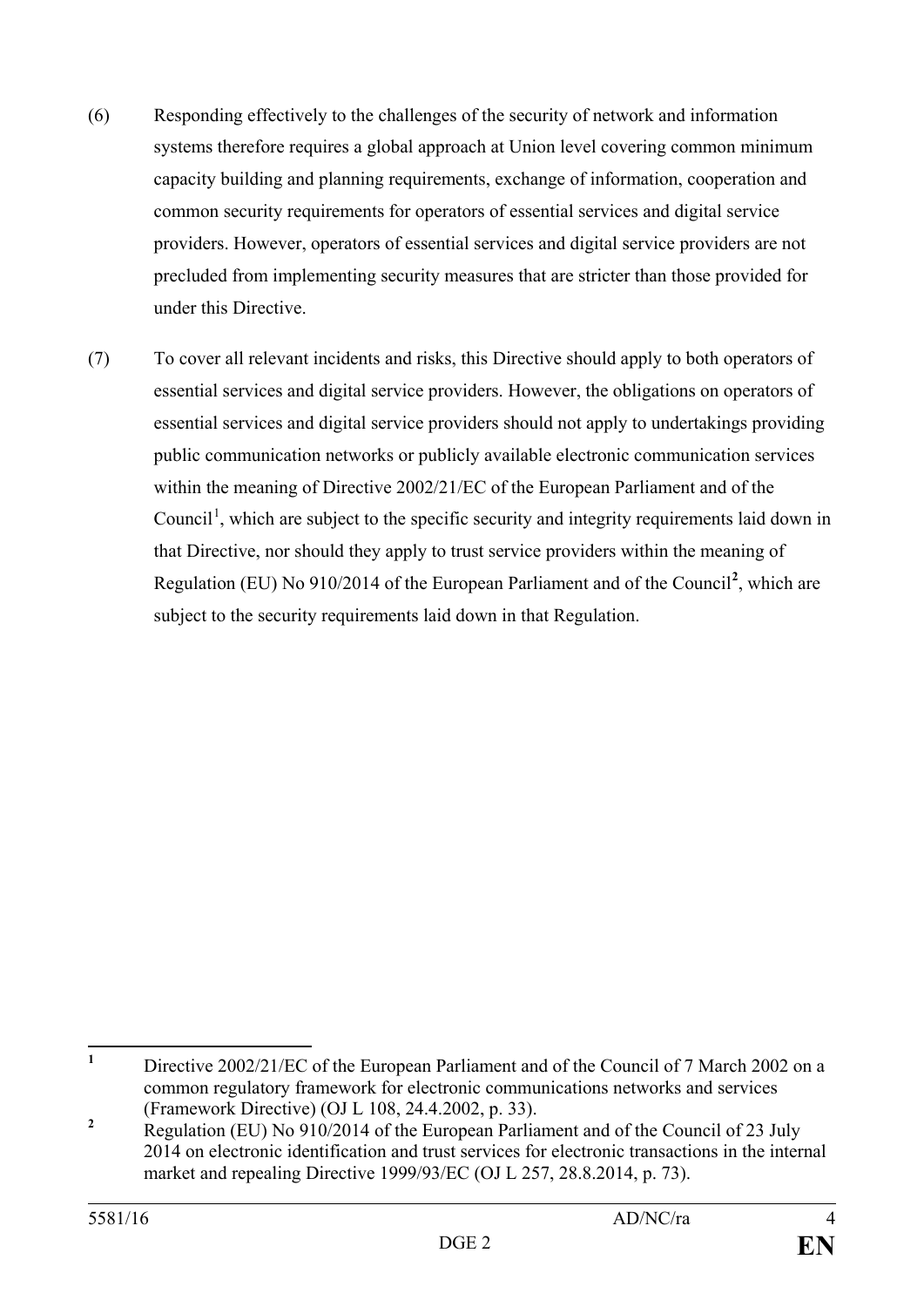- (8) This Directive should be without prejudice to the possibility for each Member State to take the necessary measures to ensure the protection of the essential interests of its security, to safeguard public policy and public security, and to allow for the investigation, detection and prosecution of criminal offences. In accordance with Article 346 of the Treaty on the Functioning of the European Union (TFEU), no Member State is to be obliged to supply information the disclosure of which it considers to be contrary to the essential interests of its security. In this context, Council Decision 2013/488/EU**[1](#page-5-0)** and non–disclosure agreements, or informal non–disclosure agreements such as the Traffic Light Protocol, are of relevance.
- (9) Certain sectors of the economy are already regulated or may be regulated in the future by sector–specific Union legal acts that include rules related to the security of network and information systems. Whenever those Union legal acts contain provisions imposing requirements concerning the security of network and information systems or notifications of incidents, those provisions should apply if they contain requirements which are at least equivalent in effect to the obligations contained in this Directive. Member States should then apply the provisions of such sector–specific Union legal acts, including those relating to jurisdiction, and should not carry out the identification process for operators of essential services as defined by this Directive. In this context, Member States should provide information to the Commission on the application of such *lex specialis* provisions. In determining whether the requirements on the security of network and information systems and the notification of incidents contained in sector–specific Union legal acts are equivalent to those contained in this Directive, regard should only be had to the provisions of relevant Union legal acts and their application in the Member States.

<span id="page-5-0"></span><sup>&</sup>lt;sup>1</sup> Council Decision 2013/488/EU of 23 September 2013 on the security rules for protecting EU classified information (OJ L 274, 15.10.2013, p. 1).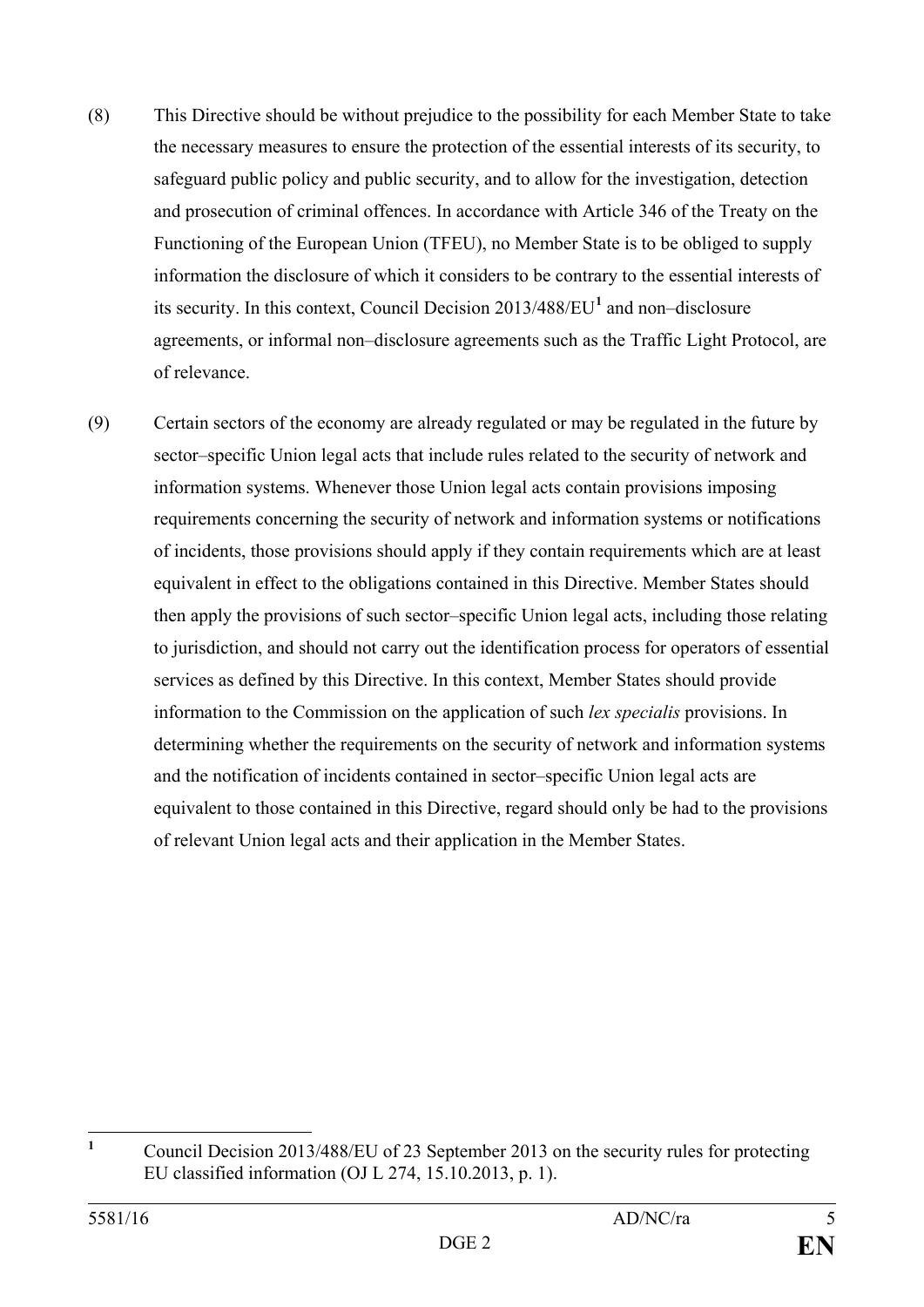- (10) In the water transport sector, security requirements for companies, ships, port facilities, ports and vessel traffic services under Union legal acts cover all operations, including radio and telecommunication systems, computer systems and networks. Part of the mandatory procedures to be followed includes the reporting of all incidents and should therefore be considered as *lex specialis*, in so far as those requirements are at least equivalent to the corresponding provisions of this Directive.
- (11) When identifying operators in the water transport sector, Member States should take into account existing and future international codes and guidelines developed in particular by the International Maritime Organization, with a view to providing individual maritime operators with a coherent approach.
- (12) Regulation and supervision in the sectors of banking and financial market infrastructures is highly harmonised at Union level, through the use of primary and secondary Union law and standards developed together with the European Supervisory Authorities. Within the banking union, the application and the supervision of those requirements are ensured by the single supervisory mechanism. For Member States that are not part of the banking union, this is ensured by the relevant banking regulators of Member States. In other areas of financial sector regulation, the European System of Financial Supervision also ensures a high degree of commonality and convergence in supervisory practices. The European Securities Markets Authority also plays a direct supervision role for certain entities, namely credit rating agencies and trade repositories.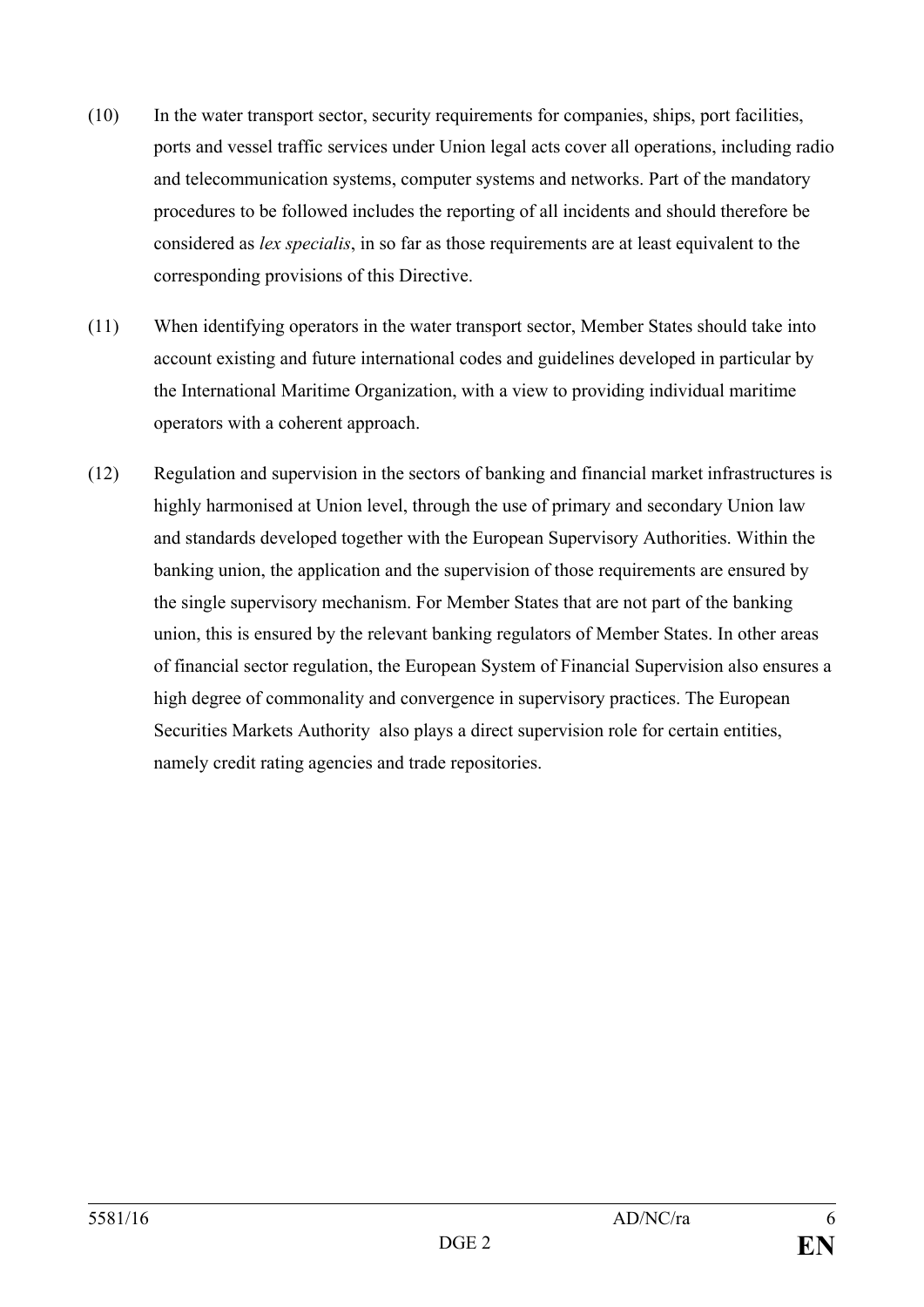- (13) Operational risk is a crucial part of prudential regulation and supervision in the sectors of banking and financial market infrastructures. It covers all operations including the security, integrity and resilience of network and information systems. The requirements in respect of those systems, which often exceed the requirements provided for under this Directive, are set out in a number of Union legal acts, including: rules on access to the activity of credit institutions and the prudential supervision of credit institutions and investment firms, and rules on prudential requirements for credit institutions and investment firms, which include requirements concerning operational risk; rules on markets in financial instruments, which include requirements concerning risk assessment for investment firms and for regulated markets; rules on OTC derivatives, central counterparties and trade repositories, which include requirements concerning operational risk for central counterparties and trade repositories; and rules on improving securities settlement in the Union and on central securities depositories, which include requirements concerning operational risk. Furthermore, requirements for notification of incidents are part of normal supervisory practice in the financial sector and are often included in supervisory manuals. Member States should consider those rules and requirements in their application of *lex specialis*.
- (14) As noted by the European Central Bank in its opinion of 25 July 2014**[1](#page-7-0)** , this Directive does not affect the regime under Union law for the Eurosystem's oversight of payment and settlement systems. It would be appropriate for the authorities responsible for such oversight to exchange experiences on matters concerning security of network and information systems with the competent authorities under this Directive. The same consideration applies to non–euro area members of the European System of Central Banks exercising such oversight of payment and settlement systems on the basis of national laws and regulations.

<span id="page-7-0"></span>**<sup>1</sup>** OJ C 352, 7.10.2014, p. 4.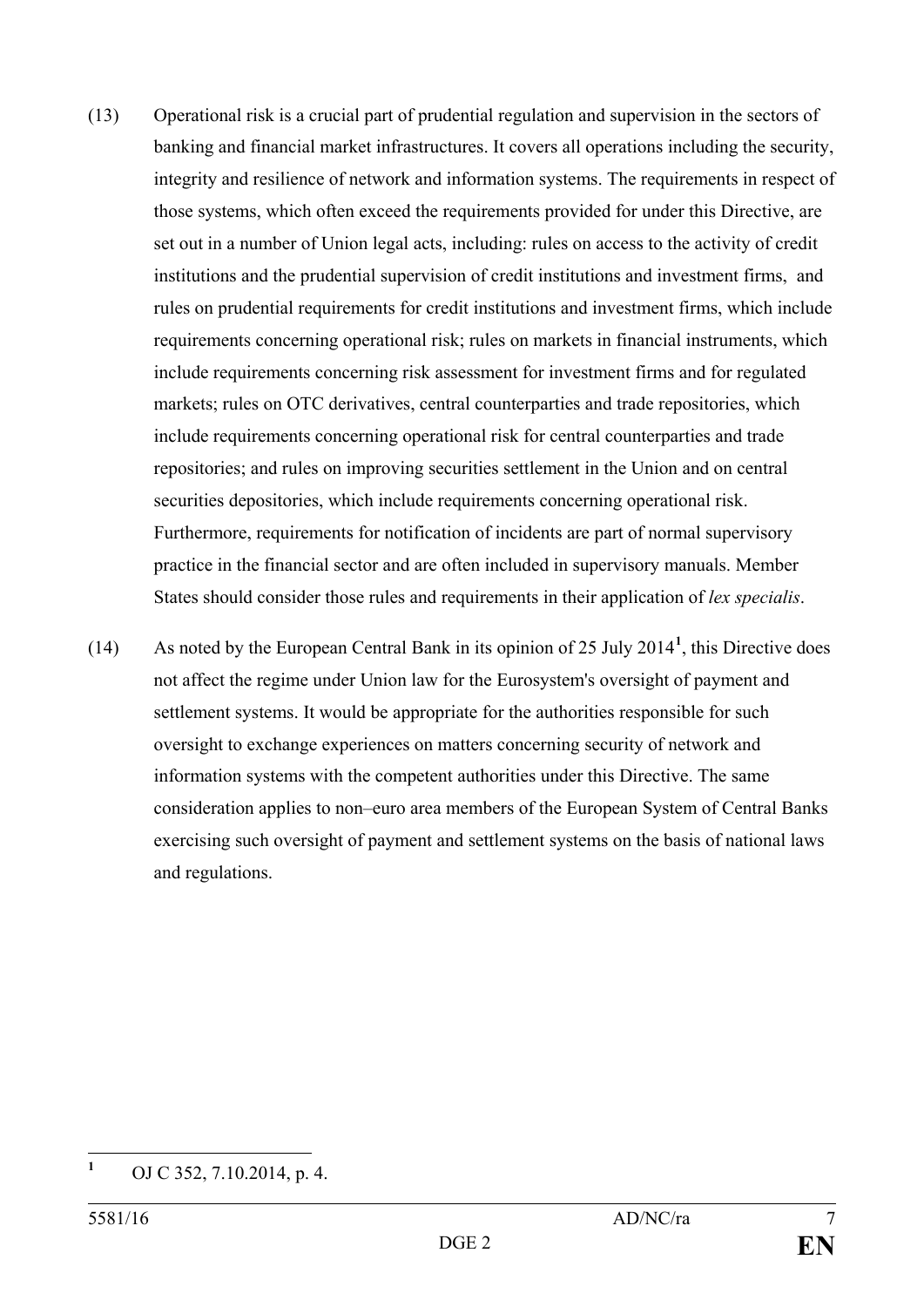- (15) An online marketplace allows consumers and traders to conclude online sales or service contracts with traders, and is the final destination for the conclusion of those contracts. It should not cover online services that serve only as an intermediary to third–party services through which a contract can ultimately be concluded. It should therefore not cover online services that compare the price of particular products or services from different traders, and then redirect the user to the preferred trader to purchase the product. Computing services provided by the online marketplace may include processing of transactions, aggregations of data or profiling of users. Application stores, which operate as online stores enabling the digital distribution of applications or software programmes from third parties, are to be understood as being a type of online marketplace.
- (16) An online search engine allows the user to perform searches of, in principle, all websites on the basis of a query on any subject. It may alternatively be focused on websites in a particular language. The definition of an online search engine provided in this Directive should not cover search functions that are limited to the content of a specific website, irrespective of whether the search function is provided by an external search engine. Neither should it cover online services that compare the price of particular products or services from different traders, and then redirect the user to the preferred trader to purchase the product.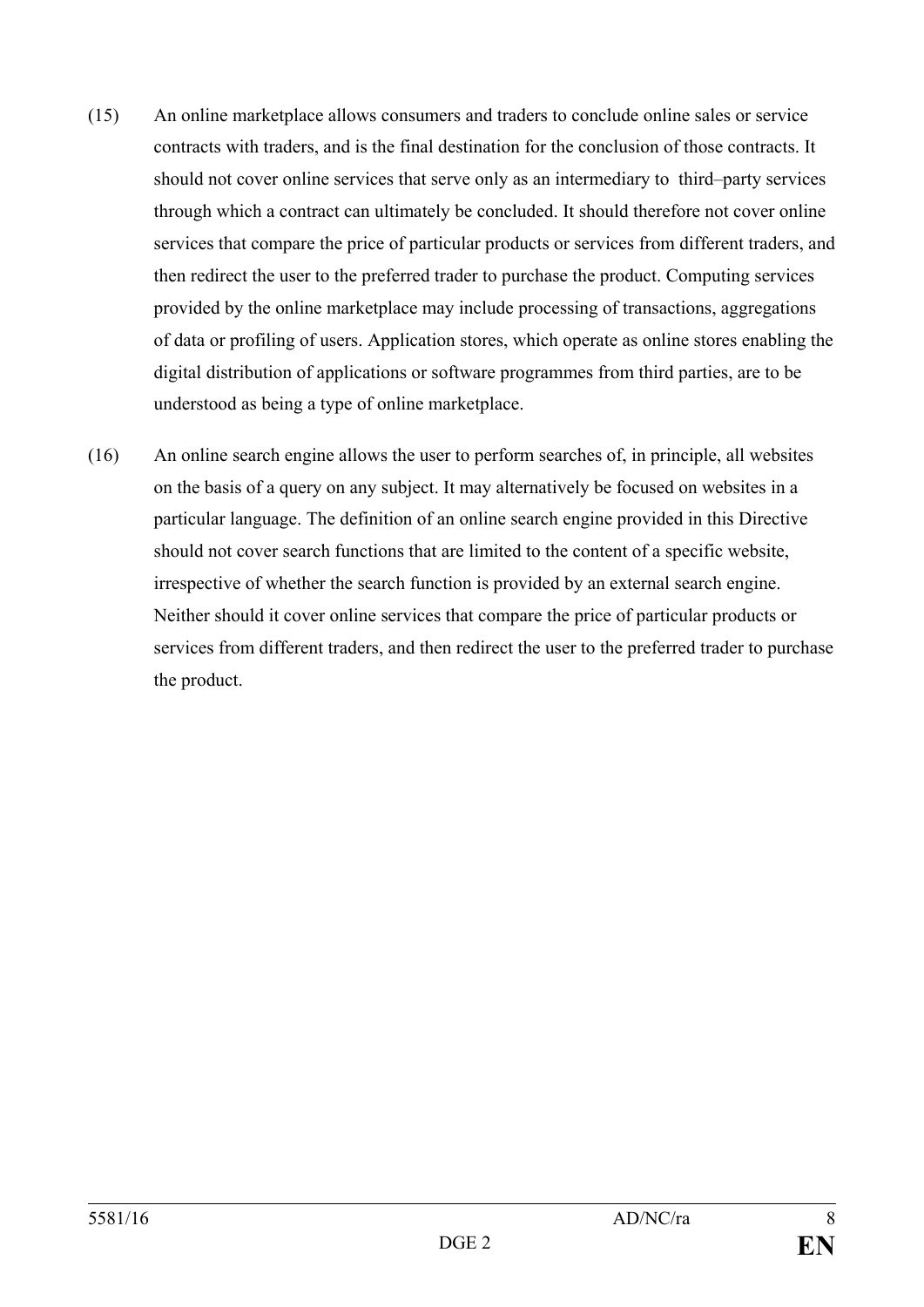- (17) Cloud computing services span a wide range of activities that can be delivered according to different models. For the purposes of this Directive, the term 'cloud computing services' covers services that allow access to a scalable and elastic pool of shareable computing resources. Those computing resources include resources such as networks, servers or other infrastructure, storage, applications and services. The term 'scalable' refers to computing resources that are flexibly allocated by the cloud service provider, irrespective of the geographical location of the resources, in order to handle fluctuations in demand. The term 'elastic pool' is used to describe those computing resources that are provisioned and released according to demand in order to rapidly increase and decrease resources available depending on workload. The term 'shareable' is used to describe those computing resources that are provided to multiple users who share a common access to the service, but where the processing is carried out separately for each user, although the service is provided from the same electronic equipment.
- (18) The function of an Internet Exchange Point (IXP) is to interconnect networks. An IXP does not provide network access or act as a transit provider or carrier. Nor does an IXP provide other services unrelated to interconnection, although this does not preclude an IXP operator from providing unrelated services. An IXP exists to interconnect networks that are technically and organisationally separate. The term 'autonomous system' is used to describe a technically stand–alone network.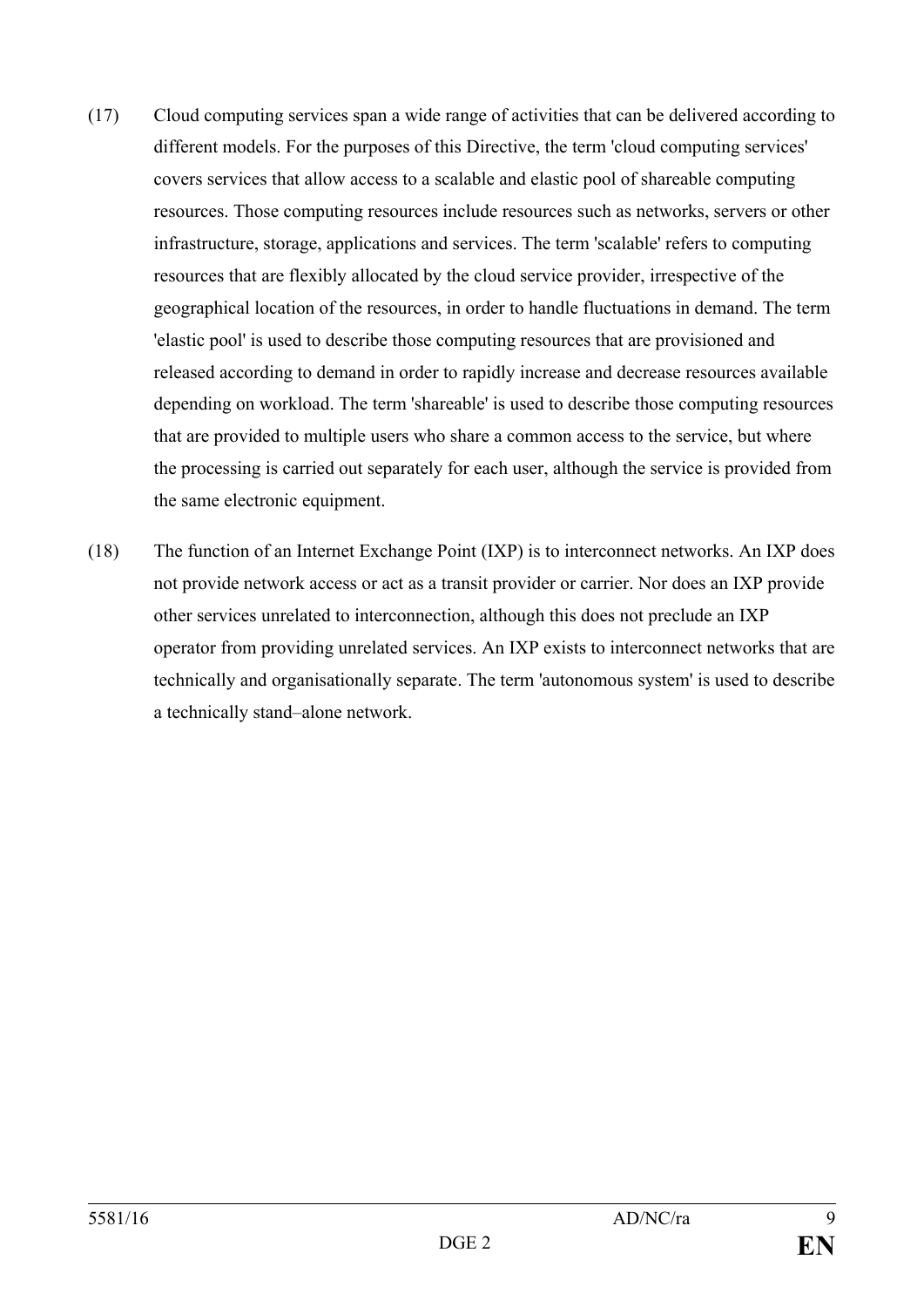(19) Member States should be responsible for determining which entities meet the criteria of the definition of operator of essential services. In order to ensure a consistent approach, the definition of operator of essential services should be coherently applied by all Member States. To that end, this Directive provides for the assessment of the entities active in specific sectors and subsectors, the establishment of a list of essential services, the consideration of a common list of cross–sectoral factors to determine whether a potential incident would have a significant disruptive effect, a consultation process involving relevant Member States in the case of entities providing services in more than one Member State, and the support of the Cooperation Group in the identification process. In order to ensure that possible changes in the market are accurately reflected, the list of identified operators should be reviewed regularly by Member States and updated when necessary. Finally, Member States should submit to the Commission the information necessary to assess the extent to which this common methodology has allowed a consistent application of the definition by Member States.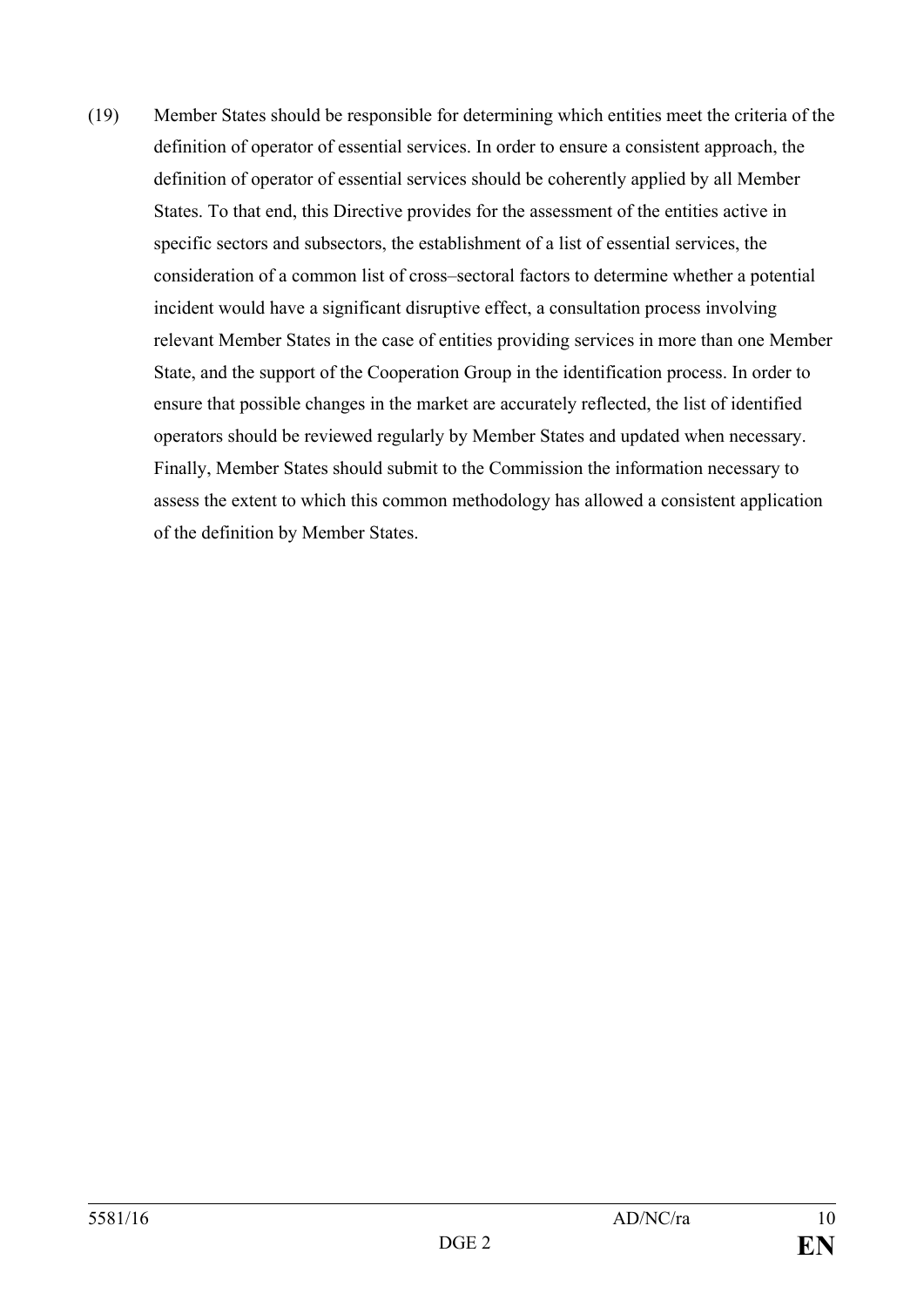- (20) In the process of identification of operators of essential services, Member States should assess, at least for each subsector referred to in this Directive, which services have to be considered as essential for the maintenance of critical societal and economic activities, and whether the entities listed in the sectors and subsectors referred to in this Directive and providing those services meet the criteria for the identification of operators. When assessing whether an entity provides a service which is essential for the maintenance of critical societal or economic activities, it is sufficient to examine whether that entity provides a service that is included in the list of essential services. Furthermore, it should be demonstrated that provision of the essential service is dependent on network and information systems. Finally, when assessing whether an incident would have a significant disruptive effect on the provision of the service, Member States should take into account a number of cross–sectoral factors, as well as, where appropriate, sector–specific factors.
- (21) For the purposes of identifying operators of essential services, establishment in a Member State implies the effective and real exercise of activity through stable arrangements. The legal form of such arrangements, whether through a branch or a subsidiary possessing legal personality, is not the determining factor in this respect.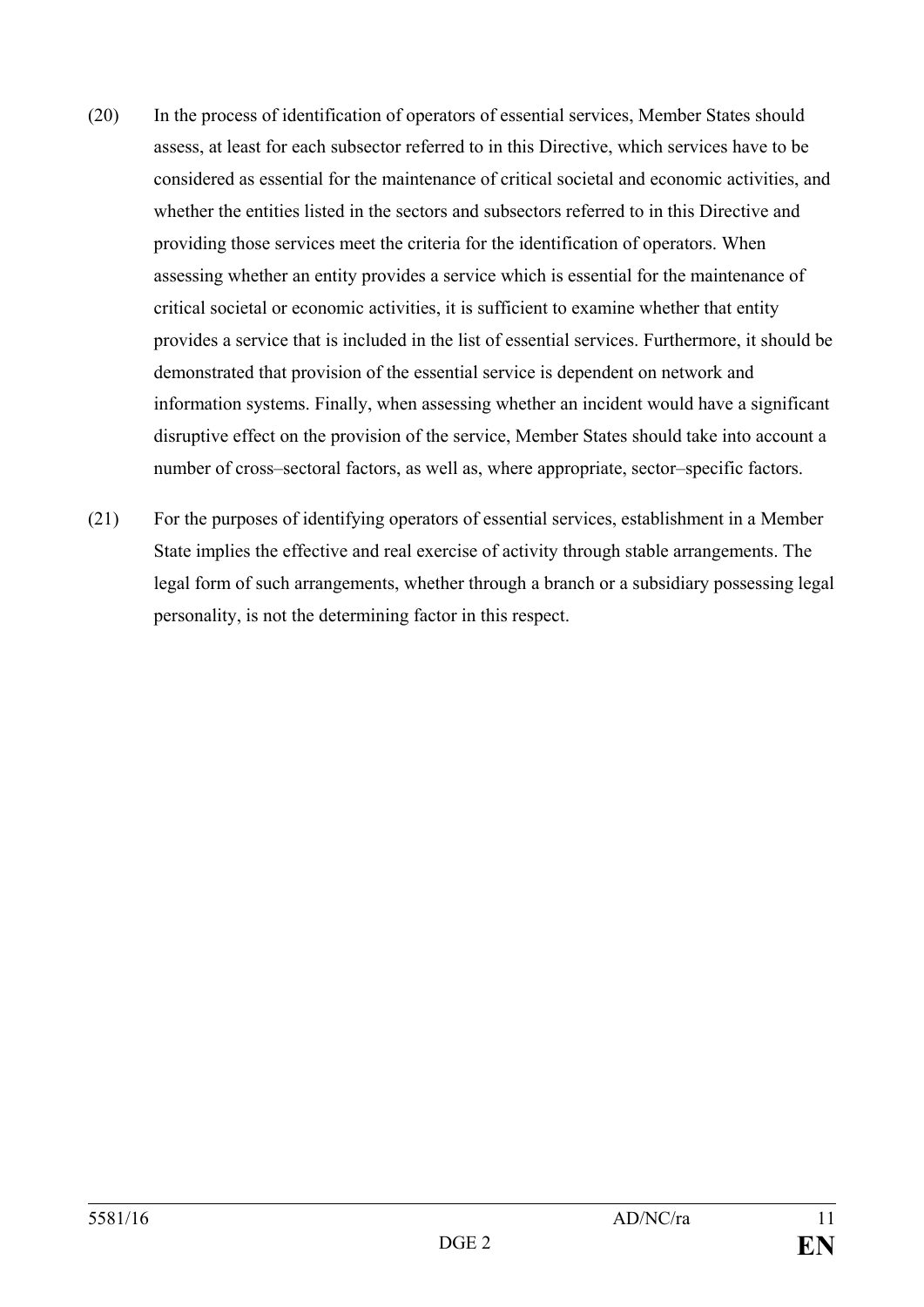- (22) It is possible that entities operating in the sectors and subsectors referred to in this Directive provide both essential and non–essential services. For example, in the air transport sector, airports provide services which might be considered by a Member State to be essential, such as the management of the runways, but also a number of services which might be considered as non–essential, such as the provision of shopping areas. Operators of essential services should be subject to the specific security requirements only with respect to those services which are deemed to be essential. For the purpose of identifying operators, Member States should therefore establish a list of the services which are considered as essential.
- (23) The list of services should contain all services provided in the territory of a given Member State that fulfil the requirements under this Directive. Member States should be able to supplement the existing list by including new services. The list of services should serve as a reference point for Member States, allowing for identification of operators of essential services. Its purpose is to identify the types of essential services in any given sector referred to in this Directive, thus distinguishing them from non–essential activities for which an entity active in any given sector might be responsible. The list of services established by each Member State would serve as further input in the assessment of the regulatory practice of each Member State with a view to ensuring the overall level of consistency of the identification process amongst Member States.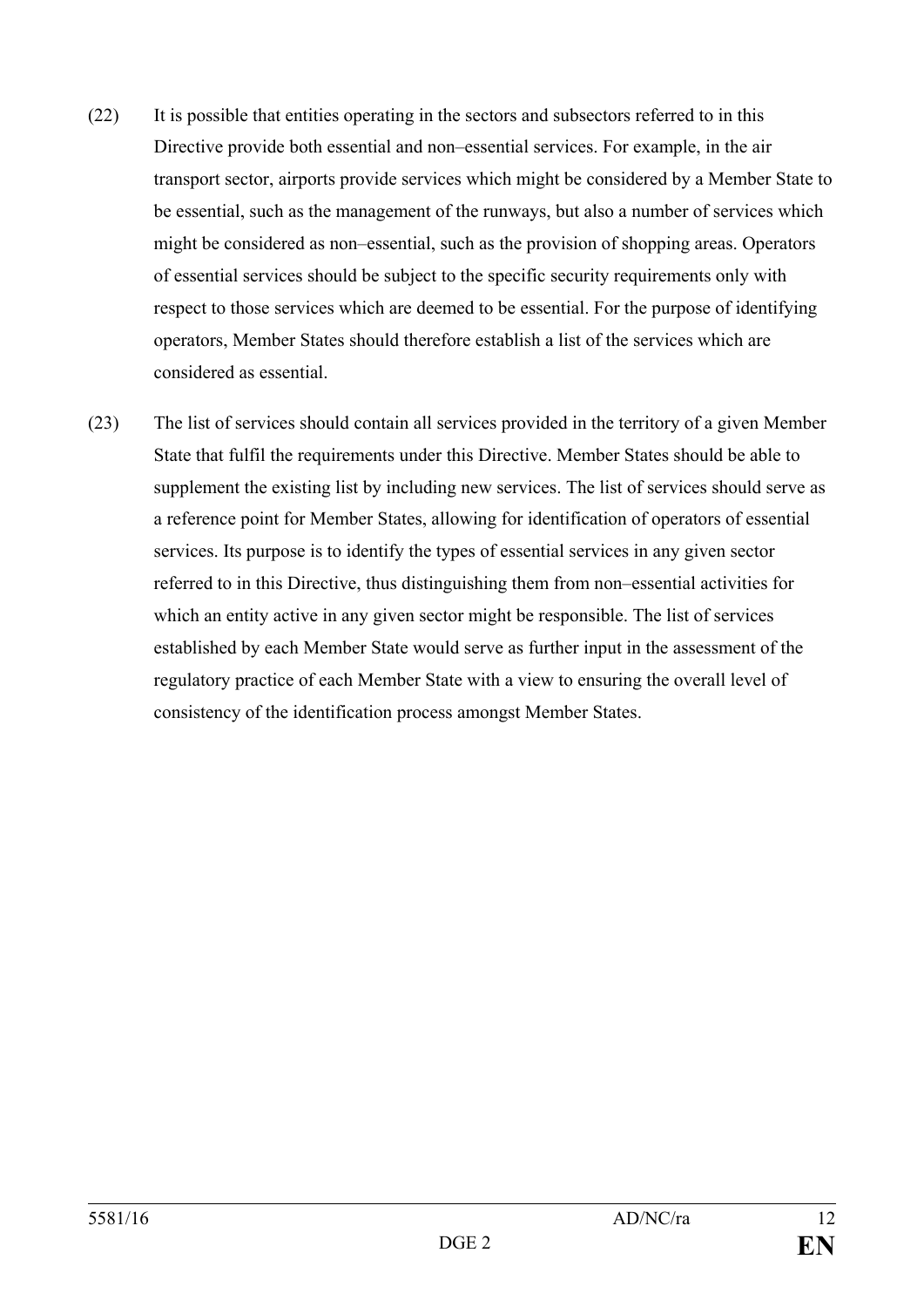- (24) For the purposes of the identification process, where an entity provides an essential service in two or more Member States, those Member States should engage in bilateral or multilateral discussions with each other. This consultation process is intended to help them to assess the critical nature of the operator in terms of cross–border impact, thereby allowing each Member State involved to present its views regarding the risks associated with the services provided. The Member States concerned should take into account each other's views in this process, and should be able to request the assistance of the Cooperation Group in this regard.
- (25) As a result of the identification process, Member States should adopt national measures to determine which entities are subject to obligations regarding the security of network and information systems. This result could be achieved by adopting a list enumerating all operators of essential services or by adopting national measures including objective quantifiable criteria, such as the output of the operator or the number of users, which make it possible to determine which entities are subject to obligations regarding the security of network and information systems. The national measures, whether already existing or adopted in the context of this Directive, should include all legal measures, administrative measures and policies allowing for the identification of operators of essential services under this Directive.
- (26) In order to give an indication of the importance, in relation to the sector concerned, of the identified operators of essential services, Member States should take into account the number and the size of those operators, for example in terms of market share or of the quantity produced or carried, without being obliged to divulge information which would reveal which operators have been identified.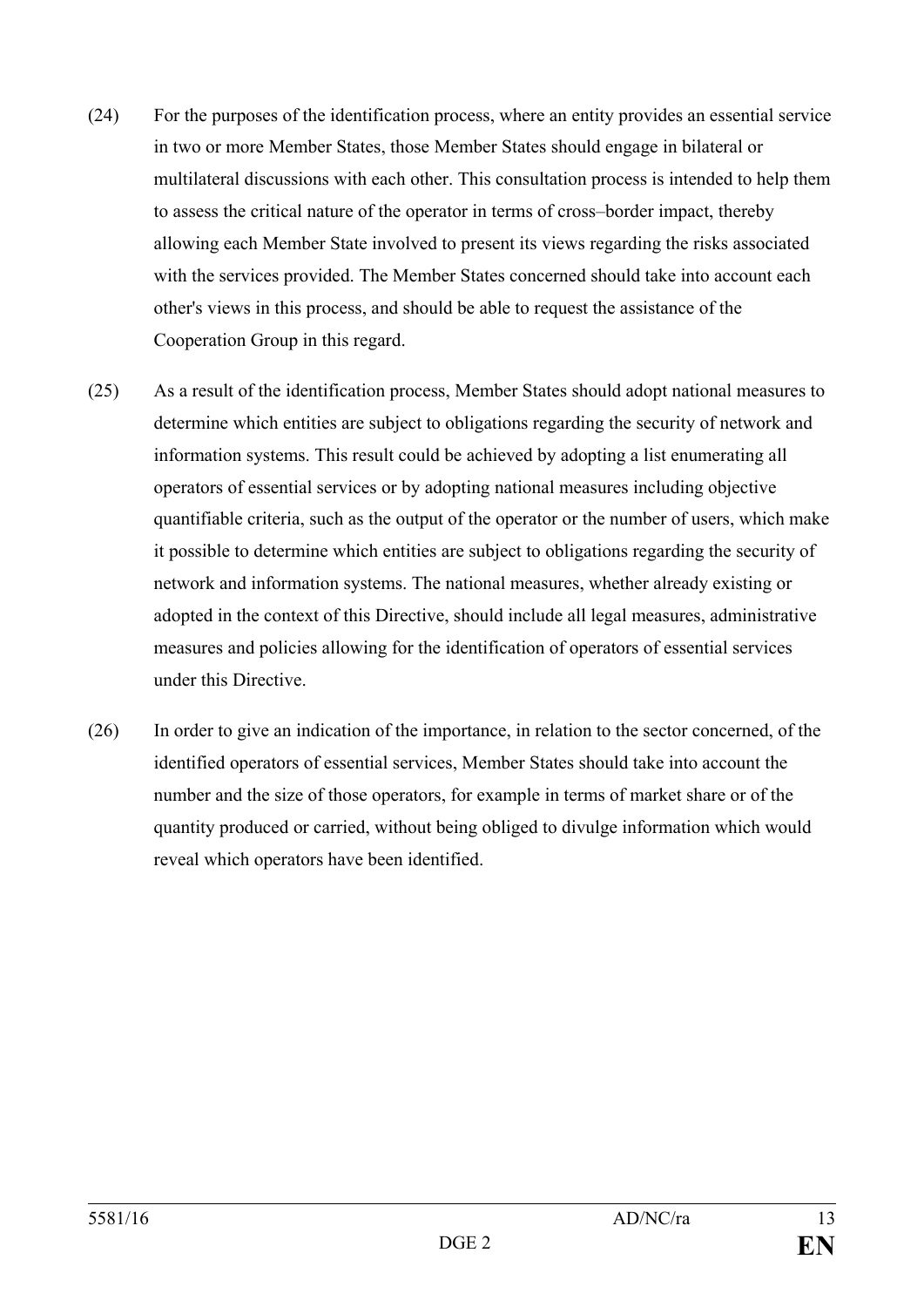- (27) In order to determine whether an incident would have a significant disruptive effect on the provision of an essential service, Member States should take into account a number of different factors, such as the number of users relying on that service for private or professional purposes. The use of that service can be direct, indirect or by intermediation. When assessing the impact that an incident could have, in terms of its degree and duration, on economic and societal activities or public safety, Member States should also assess the time likely to elapse before the discontinuity would start to have a negative impact.
- (28) In addition to the cross–sectoral factors, sector–specific factors should also be considered in order to determine whether an incident would have a significant disruptive effect on the provision of an essential service. With regard to energy suppliers, such factors could include the volume or proportion of national power generated; for oil suppliers, the volume per day; for air transport, including airports and air carriers, rail transport and maritime ports, the proportion of national traffic volume and the number of passengers or cargo operations per year; for banking or financial market infrastructures, their systemic importance based on total assets or the ratio of those total assets to GDP; for the health sector, the number of patients under the provider's care per year; for water production, processing and supply, the volume and number and types of users supplied, including, for example, hospitals, public service organisations, or individuals, and the existence of alternative sources of water to cover the same geographical area.
- (29) To achieve and maintain a high level of security of network and information systems, each Member State should have a national strategy on the security of network and information systems defining the strategic objectives and concrete policy actions to be implemented.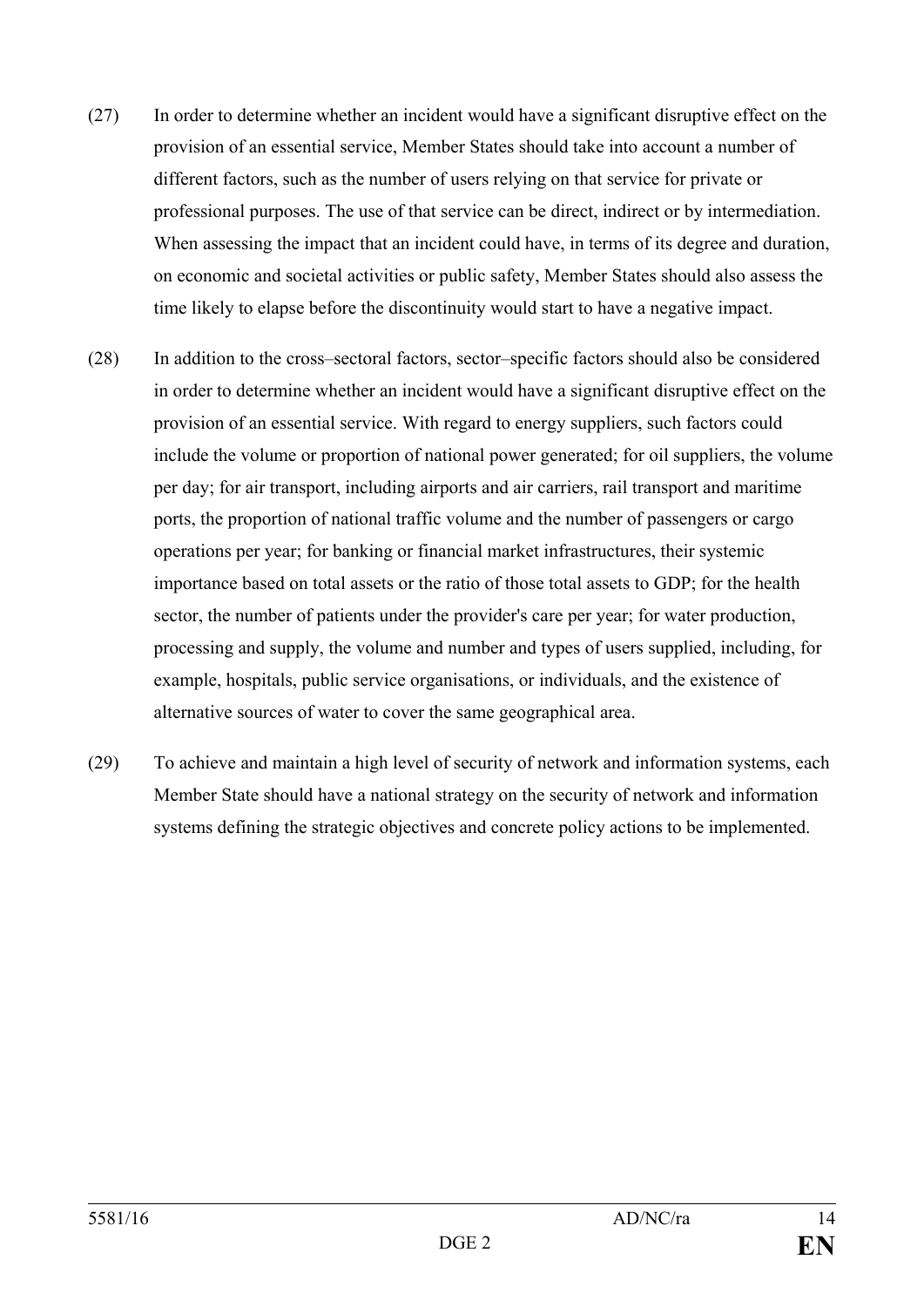- (30) In view of the differences in national governance structures and in order to safeguard already existing sectoral arrangements or Union supervisory and regulatory bodies, and to avoid duplication, Member States should be able to designate more than one national competent authority responsible for fulfilling the tasks linked to the security of the network and information systems of operators of essential services and digital service providers under this Directive.
- (31) In order to facilitate cross–border cooperation and communication and to enable this Directive to be implemented effectively, it is necessary for each Member State, without prejudice to sectoral regulatory arrangements, to designate a national single point of contact responsible for coordinating issues related to the security of network and information systems and cross–border cooperation at Union level. Competent authorities and single points of contact should have the adequate technical, financial and human resources to ensure that they can carry out the tasks assigned to them in an effective and efficient manner and thus achieve the objectives of this Directive. As this Directive aims to improve the functioning of the internal market by creating trust and confidence, Member State bodies need to be able to cooperate effectively with economic actors and to be structured accordingly.
- (32) Competent authorities or the Computer Security Incident Response Teams ('CSIRTs') should receive notifications of incidents. The single points of contact should not receive directly any notifications of incidents unless they also act as a competent authority or a CSIRT. A competent authority or a CSIRT should however be able to task the single point of contact with forwarding incident notifications to the single points of contact of other affected Member States.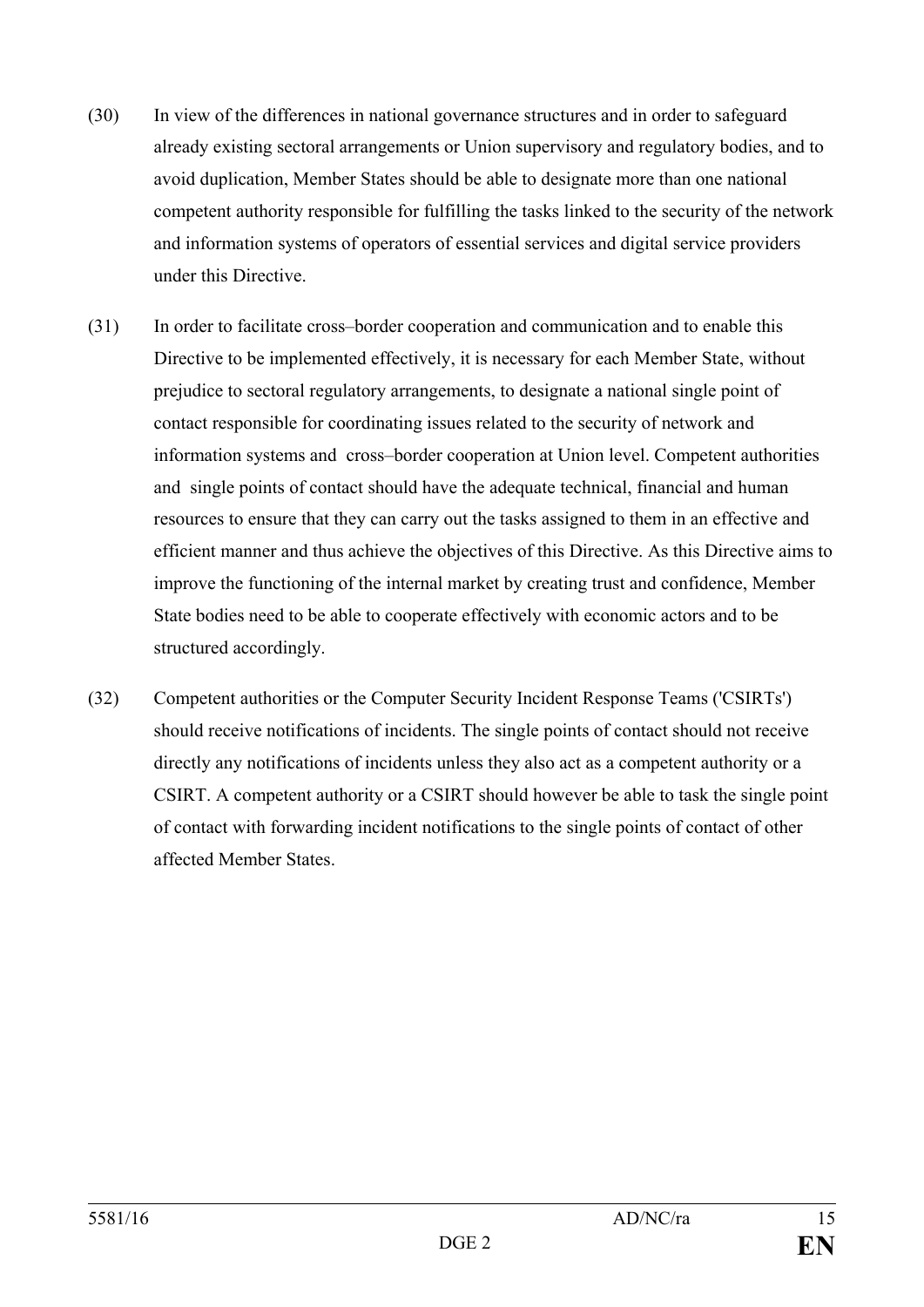- (33) To ensure the effective provision of information to the Member States and to the Commission, a summary report should be submitted by the single point of contact to the Cooperation Group, and should be anonymised in order to preserve the confidentiality of the notifications and the identity of operators of essential services and digital service providers, as information on the identity of the notifying entities is not required for the exchange of best practice in the Cooperation Group. The summary report should include information on the number of notifications received, as well as an indication of the nature of the notified incidents, such as the types of security breaches, their seriousness or their duration.
- (34) Member States should be adequately equipped, in terms of both technical and organisational capabilities, to prevent, detect, respond to and mitigate network and information systems' incidents and risks*.* Member States should therefore ensure that they have well–functioning CSIRTs, also known as Computer Emergency Response Teams ('CERTs'), complying with essential requirements to guarantee effective and compatible capabilities to deal with incidents and risks and ensure efficient cooperation at Union level. In order for all types of operators of essential services and digital service providers to benefit from such capabilities and cooperation, Member States should ensure that all types are covered by a designated CSIRT. Given the importance of international cooperation on cybersecurity, CSIRTs should be able to participate in international cooperation networks in addition to the CSIRTs network established by this Directive.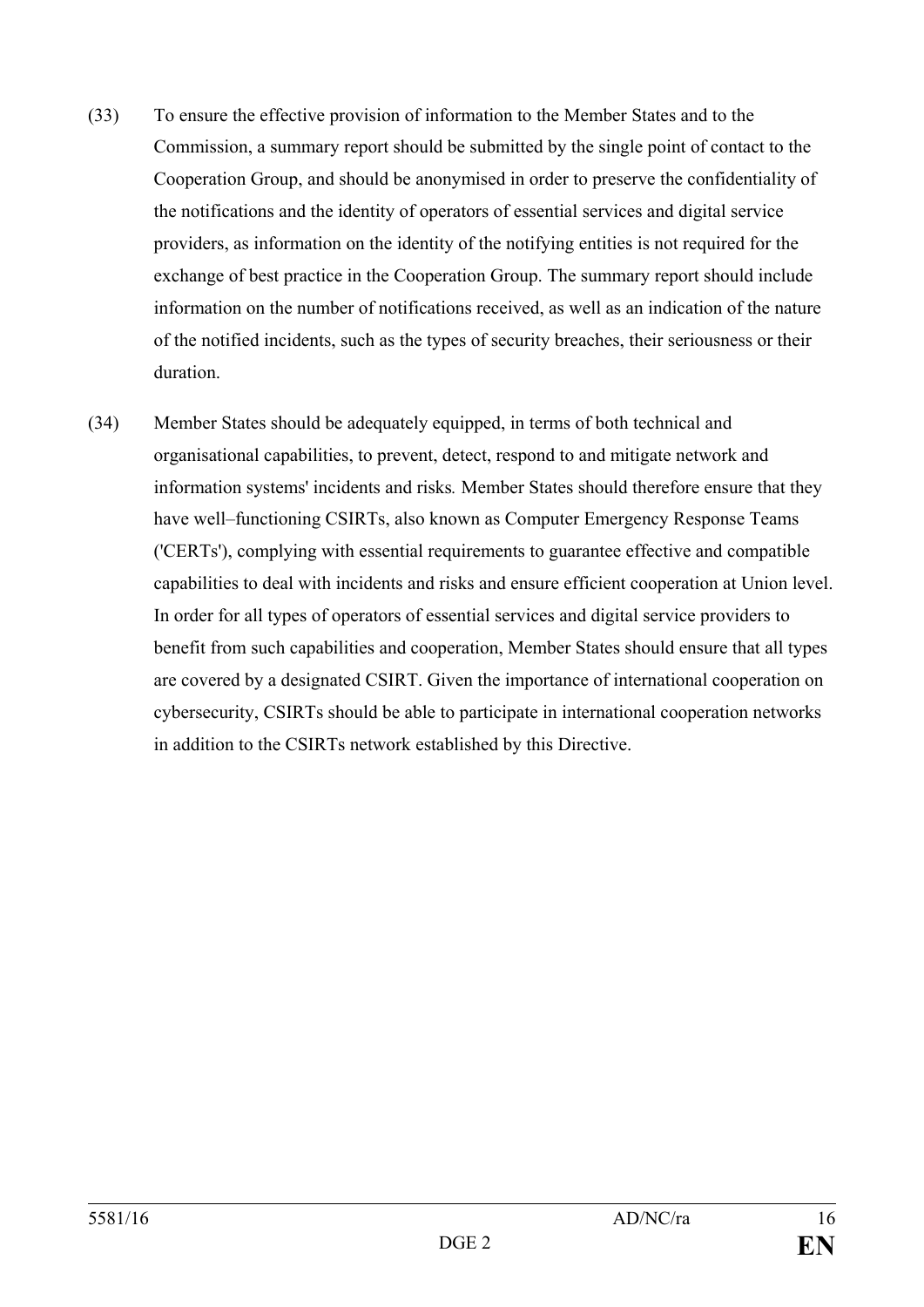- (35) As most network and information systems are privately operated, cooperation between the public and private sectors is essential. Operators of essential services and digital service providers should be encouraged to pursue their own informal cooperation mechanisms to ensure the security of network and information systems. The Cooperation Group should be able to invite relevant stakeholders to the discussions where appropriate. To encourage effectively the sharing of information and of best practice, it is essential to ensure that operators of essential services and digital service providers who participate in such exchanges are not disadvantaged as a result of their cooperation.
- (36) ENISA should assist the Member States and the Commission by providing expertise and advice and by facilitating the exchange of best practice. In particular, in the application of this Directive, the Commission should, and Member States should be able to, consult ENISA. To build capacity and knowledge among Member States, the Cooperation Group should also serve as an instrument for the exchange of best practice, discussion of capabilities and preparedness of the Member States and, on a voluntary basis, to assist its members in evaluating national strategies on the security of network and information systems, building capacity and evaluating exercises relating to the security of network and information systems.
- (37) Where appropriate, Member States should be able to use or adapt existing organisational structures or strategies when applying this Directive.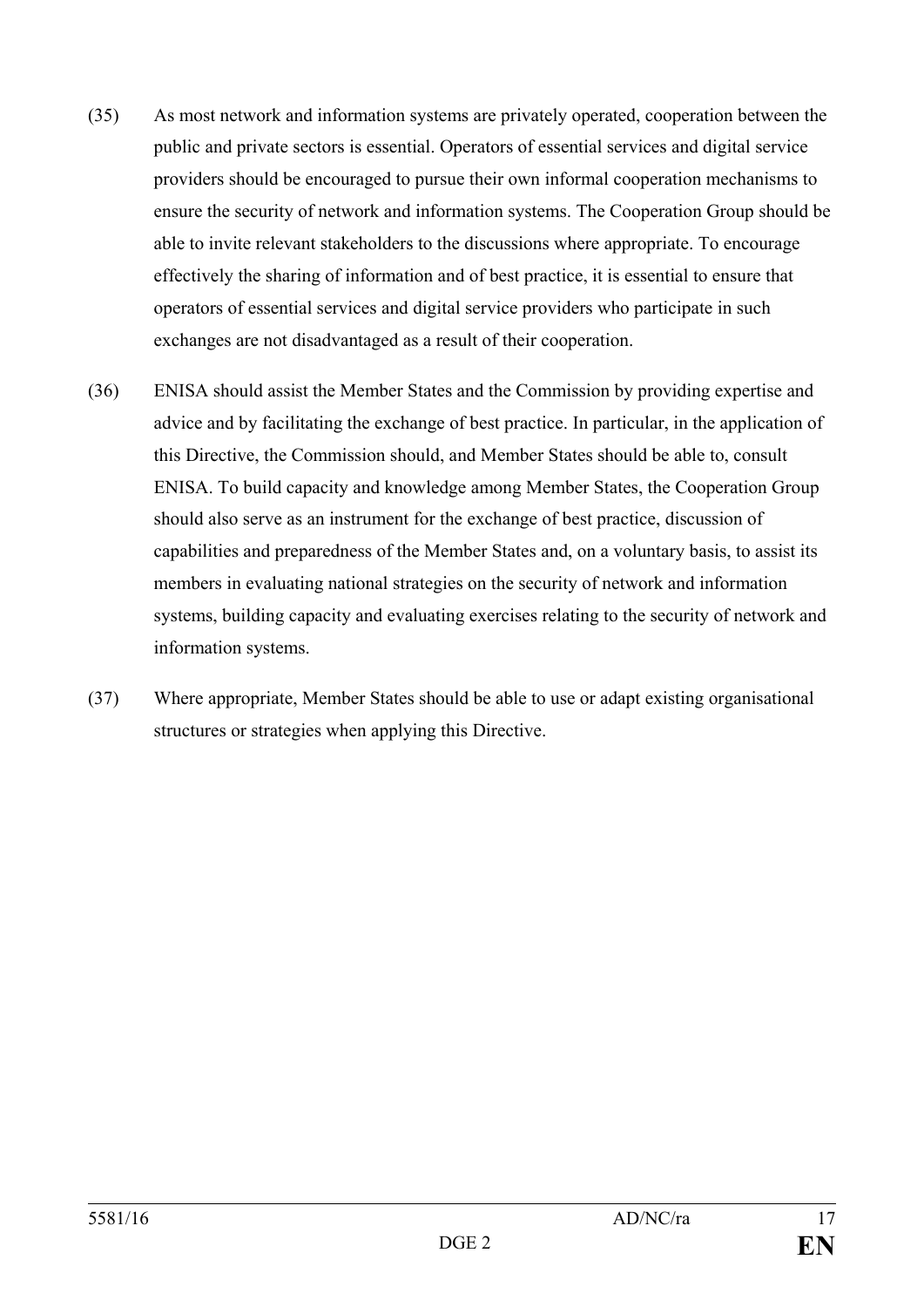- (38) The respective tasks of the Cooperation Group and of ENISA are interdependent and complementary. In general, ENISA should assist the Cooperation Group in the execution of its tasks, in line with the objective of ENISA set out in Regulation (EU) No 526/2013 of the European Parliament and the Council**[1](#page-18-0)** , namely to assist the Union institutions, bodies, offices and agencies and the Member States in implementing the policies necessary to meet the legal and regulatory requirements of network and information systems' security under existing and future legal acts of the Union. In particular, ENISA should provide assistance in those areas that correspond to its own tasks, as set out in Regulation (EU) No 526/2013, namely analysing network and information systems' security strategies, supporting the organisation and running of Union exercises relating to the security of network and information systems, and exchanging information and best practice on awareness–raising and training. ENISA should also be involved in the development of guidelines for sector-specific criteria for determining the significance of the impact of an incident.
- (39) In order to promote advanced security of network and information systems, the Cooperation Group should, where appropriate, cooperate with relevant Union institutions, bodies, offices and agencies, to exchange know–how and best practice, and to provide advice on security aspects of network and information systems that might have an impact on their work, while respecting existing arrangements for the exchange of restricted information. In cooperating with law enforcement authorities regarding the security aspects of network and information systems that might have an impact on their work, the Cooperation Group should respect existing channels of information and established networks.

<span id="page-18-0"></span><sup>&</sup>lt;sup>1</sup> Regulation (EU) No 526/2013 of the European Parliament and the Council of 21 May 2013 concerning the European Union Agency for Network and Information Security (ENISA) and repealing Regulation (EC) No 460/2004 (OJ L 165, 18.6.2013, p. 41).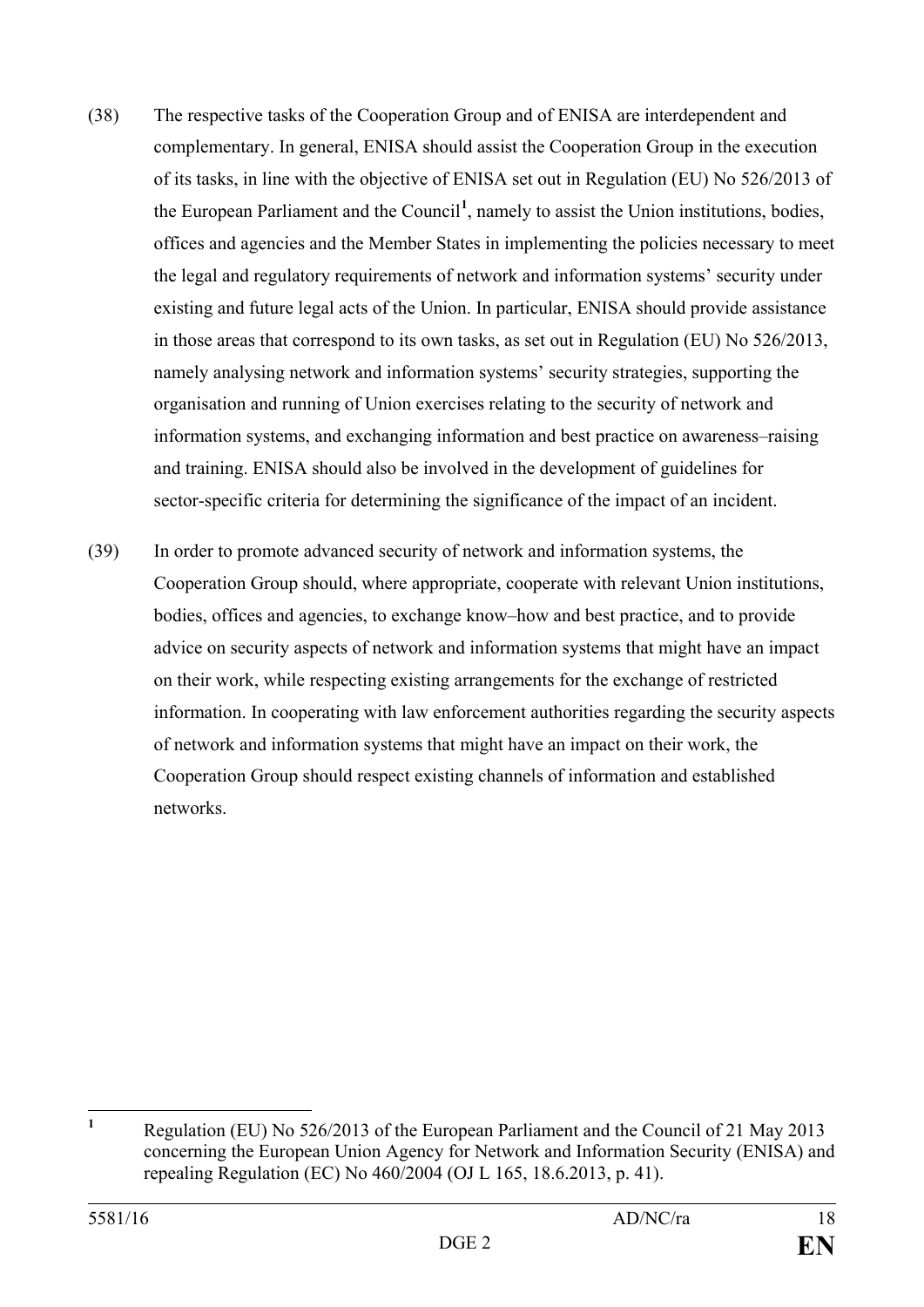- (40) Information about incidents is increasingly valuable to the general public and businesses, particularly small and medium–sized enterprises. In some cases, such information is already provided via websites at the national level, in the language of a specific country and focusing mainly on incidents and occurrences with a national dimension. Given that businesses increasingly operate across borders and citizens use online services, information on incidents should be provided in an aggregated form at Union level. The secretariat of the CSIRTs network is encouraged to maintain a website or to host a dedicated page on an existing website, where general information on major incidents that have occurred across the Union is made available to the general public, with a specific focus on the interests and needs of businesses. CSIRTs participating in the CSIRTs network are encouraged to provide on a voluntary basis the information to be published on that website, without including confidential or sensitive information.
- (41) Where information is considered to be confidential in accordance with Union and national rules on business confidentiality, such confidentiality should be ensured when carrying out the activities and fulfilling the objectives set by this Directive.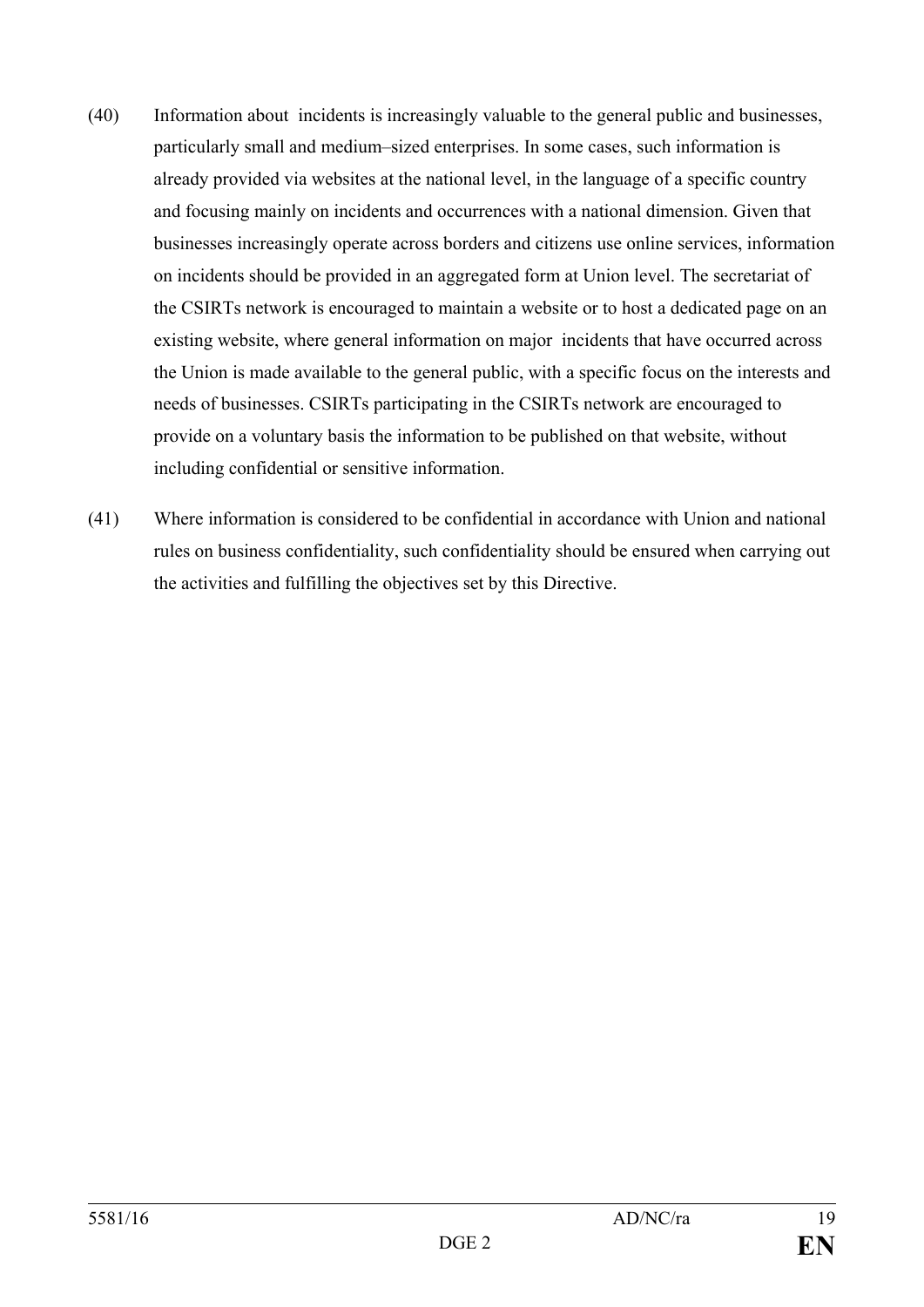- (42) Exercises which simulate real–time incident scenarios are essential for testing Member States' preparedness and cooperation regarding the security of network and information systems. The CyberEurope cycle of exercises coordinated by ENISA with the participation of the Member States is a useful tool for testing and drawing up recommendations on how incident handling at Union level should improve over time. Considering that the Member States are not currently under any obligation to either plan or participate in exercises, the creation of the CSIRTs network under this Directive should enable Member States to participate in exercises on the basis of accurate planning and strategic choices. The Cooperation Group set up under this Directive should discuss the strategic decisions regarding exercises, in particular but not exclusively as regards the regularity of the exercises and the design of the scenarios. ENISA should, in accordance with its mandate, support the organisation and running of Union–wide exercises by providing its expertise and advice to the Cooperation Group and the CSIRTs network.
- (43) Given the global nature of security problems affecting network and information systems, there is a need for closer international cooperation to improve security standards and information exchange, and to promote a common global approach to security issues.
- (44) Responsibilities in ensuring the security of network and information systems lie, to a great extent, with operators of essential services and digital service providers. A culture of risk management, involving risk assessment and the implementation of security measures appropriate to the risks faced, should be promoted and developed through appropriate regulatory requirements and voluntary industry practices. Establishing a trustworthy level playing–field is also essential to the effective functioning of the Cooperation Group and the CSIRTs network, to ensure effective cooperation from all Member States.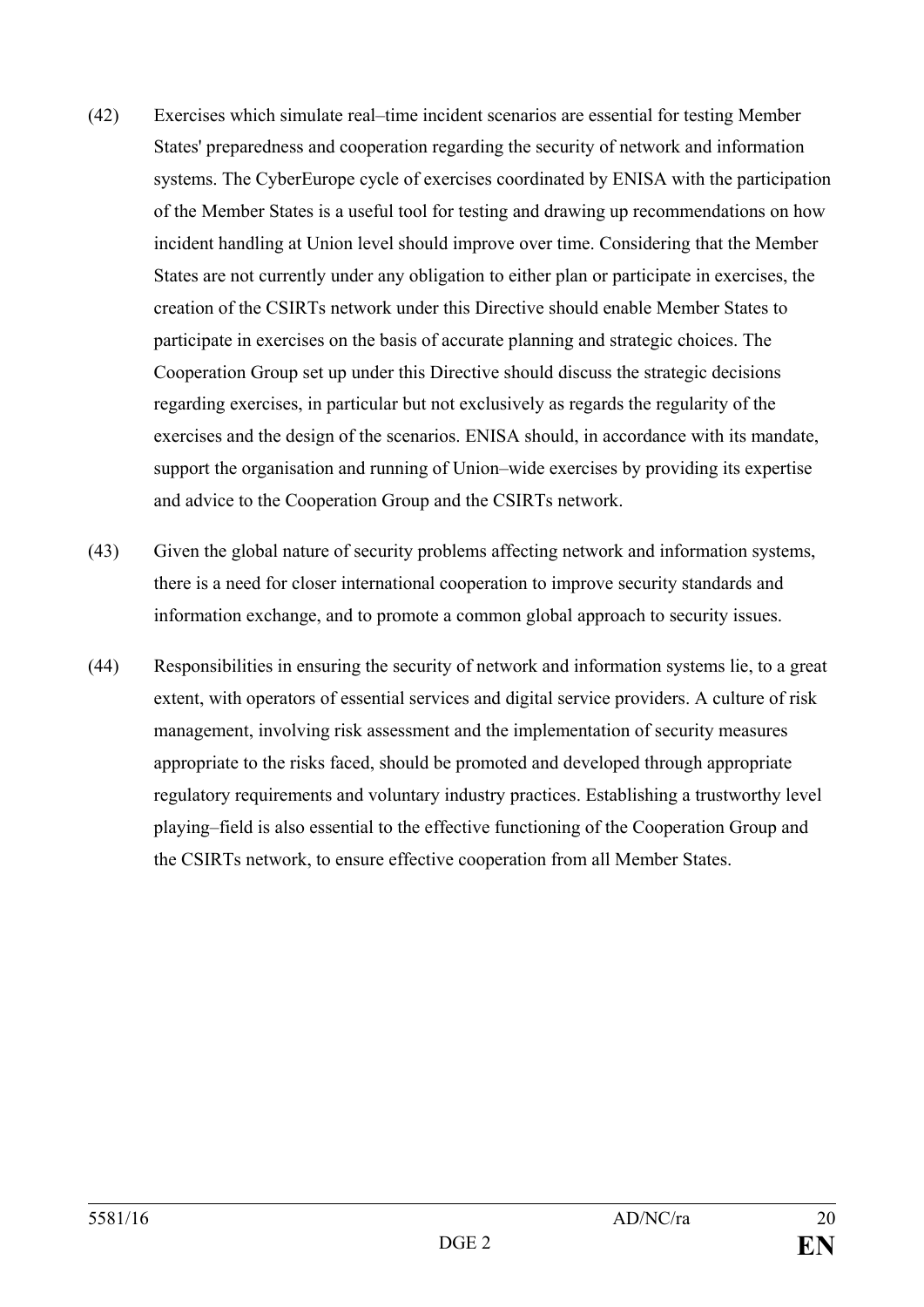- (45) This Directive applies only to those public administrations which are identified as operators of essential services. Therefore, it is the responsibility of Member States to ensure the security of network and information systems of public administrations not falling within the scope of this Directive.
- (46) Risk–management measures include measures to identify any risks of incidents, to prevent, detect and handle incidents and to mitigate their impact. The security of network and information systems comprises the security of stored, transmitted and processed data.
- (47) Competent authorities should retain the ability to adopt national guidelines concerning the circumstances in which operators of essential services are required to notify incidents.
- (48) Many businesses in the Union rely on digital service providers for the provision of their services. As some digital services could be an important resource for their users, including operators of essential services, and as such users might not always have alternatives available, this Directive should also apply to providers of such services. The security, continuity and reliability of the type of digital services referred to in this Directive is of the essence for the smooth functioning of many businesses. A disruption of such a digital service could prevent the provision of other services which rely on it and could thus have an impact on key economic and societal activities in the Union. Such digital services might therefore be of crucial importance for the smooth functioning of businesses that depend on them and, moreover, for the participation of such businesses in the internal market and cross–border trade across the Union. Those digital service providers that are subject to this Directive are those that are considered to offer digital services on which many businesses in the Union increasingly rely.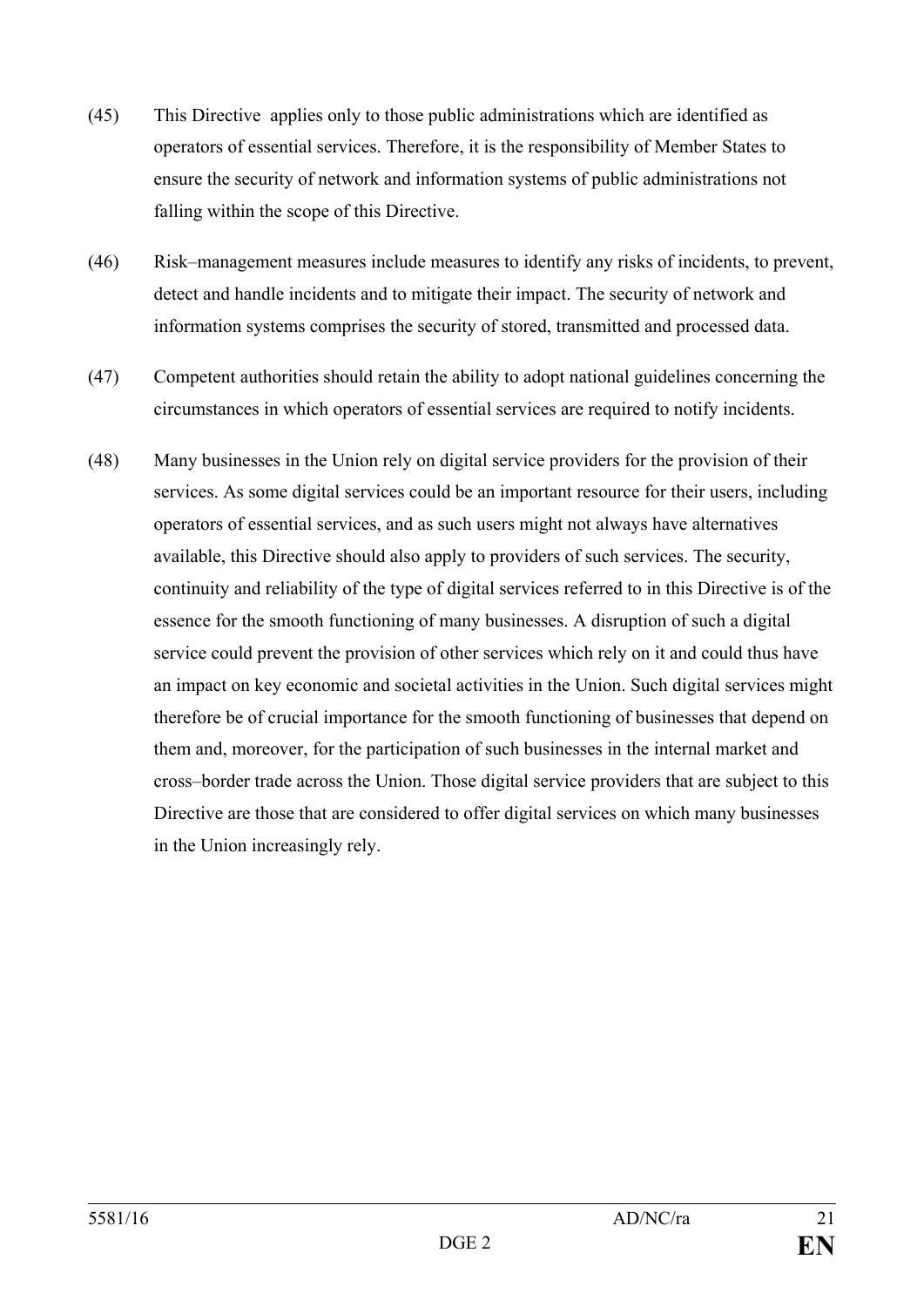- (49) Digital service providers should ensure a level of security commensurate with the degree of risk posed to the security of the digital services they provide, given the importance of their services to the operations of other businesses within the Union. In practice, the degree of risk for operators of essential services, which are often essential for the maintenance of critical societal and economic activities, is higher than for digital service providers. Therefore, the security requirements for digital service providers should be lighter. Digital service providers should remain free to take measures they consider appropriate to manage the risks posed to the security of their network and information systems. Because of their cross–border nature, digital service providers should be subject to a more harmonised approach at Union level. Implementing acts should facilitate the specification and implementation of such measures.
- (50) While hardware manufacturers and software developers are not operators of essential services, nor are they digital service providers, their products enhance the security of network and information systems. Therefore, they play an important role in enabling operators of essential services and digital service providers to secure their network and information systems. Such hardware and software products are already subject to existing rules on product liability.
- (51) Technical and organisational measures imposed on operators of essential services and digital service providers should not require a particular commercial information and communications technology product to be designed, developed or manufactured in a particular manner.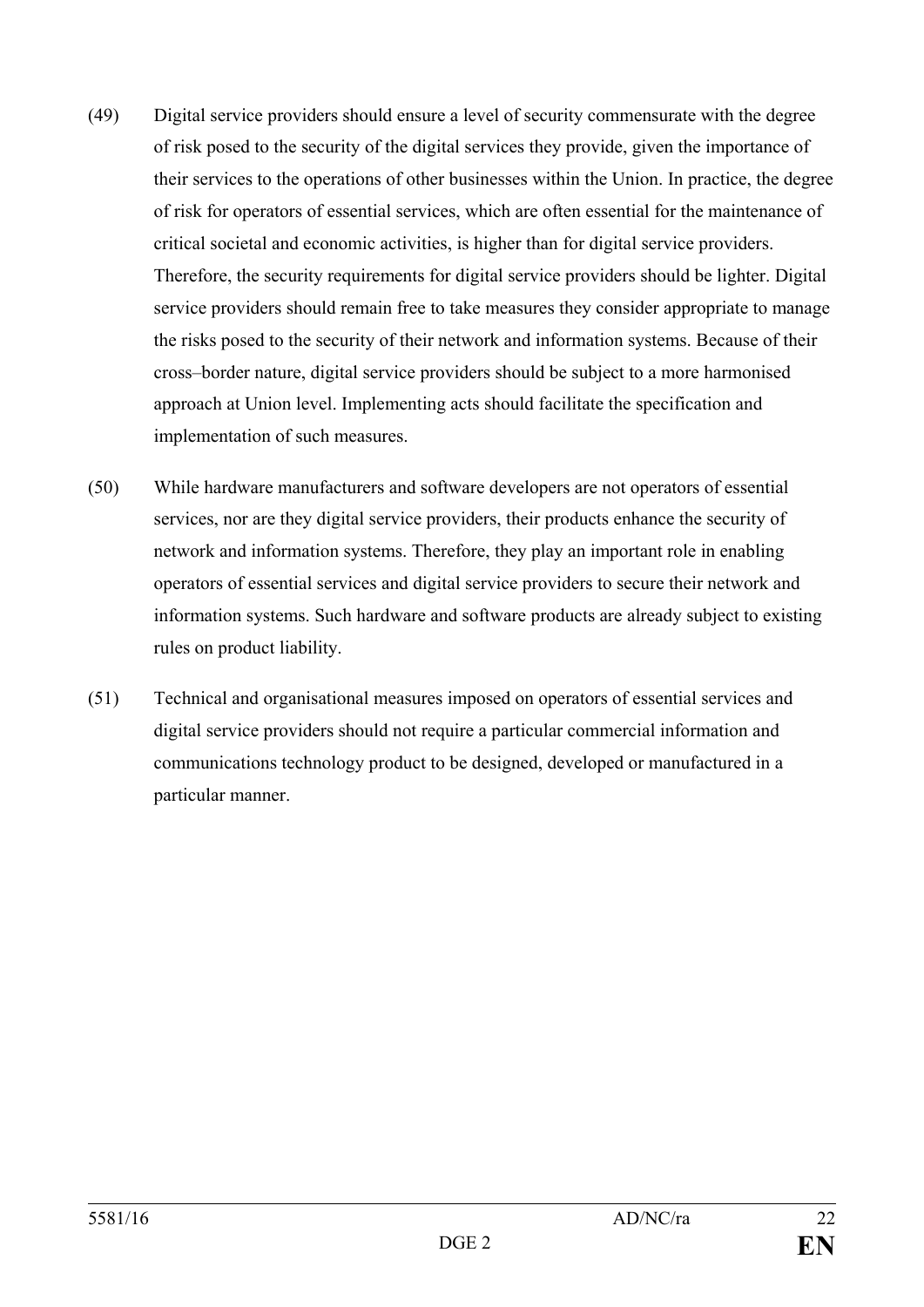- (52) Operators of essential services and digital service providers should ensure the security of the network and information systems which they use. These are primarily private network and information systems managed by their internal IT staff or the security of which has been outsourced. The security and notification requirements should apply to the relevant operators of essential services and digital service providers regardless of whether they perform the maintenance of their network and information systems internally or outsource it.
- (53) To avoid imposing a disproportionate financial and administrative burden on operators of essential services and digital service providers, the requirements should be proportionate to the risk presented by the network and information system concerned, taking into account the state of the art of such measures. In the case of digital service providers, those requirements should not apply to micro– and small enterprises.
- (54) Where public administrations in Member States use services offered by digital service providers, in particular cloud computing services, they might wish to require from the providers of such services additional security measures beyond what digital service providers would normally offer in compliance with the requirements of this Directive. They should be able to do so by means of contractual obligations.
- (55) The definitions of online marketplaces, online search engines and cloud computing services in this Directive are for the specific purpose of this Directive, and without prejudice to any other instruments.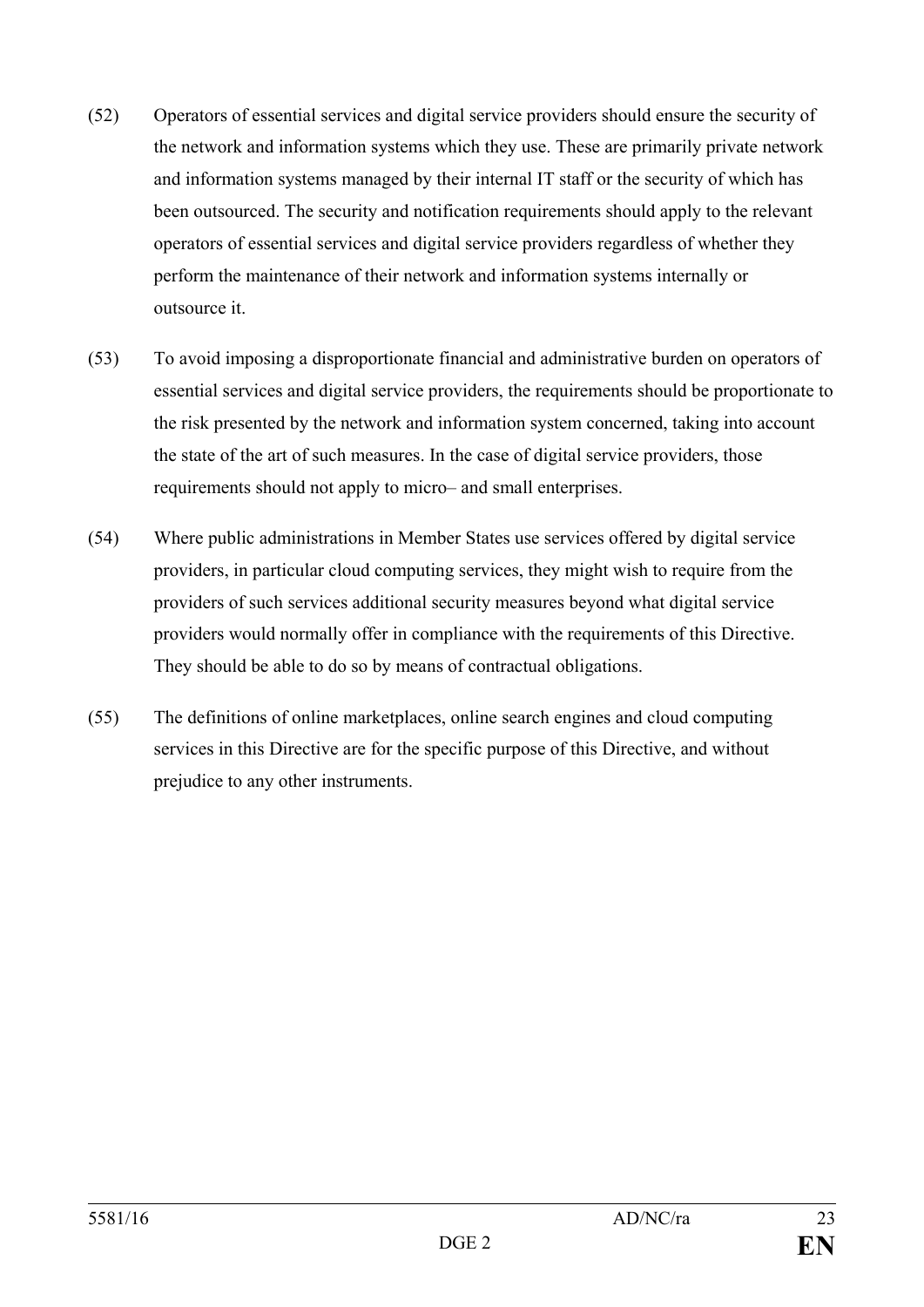- (56) This Directive should not preclude Member States from adopting national measures requiring public–sector bodies to ensure specific security requirements when they contract cloud computing services. Any such national measures should apply to the public–sector body concerned and not to the cloud computing service provider.
- (57) Given the fundamental differences between operators of essential services, in particular their direct link with physical infrastructure, and digital service providers, in particular their cross–border nature, this Directive should take a differentiated approach with respect to the level of harmonisation in relation to those two groups of entities. For operators of essential services, Member States should be able to identify the relevant operators and impose stricter requirements than those laid down in this Directive. Member States should not identify digital service providers, as this Directive should apply to all digital service providers within its scope. In addition, this Directive and the implementing acts adopted under it should ensure a high level of harmonisation for digital service providers with respect to security and notification requirements. This should enable digital service providers to be treated in a uniform way across the Union, in a manner proportionate to their nature and the degree of risk which they might face.
- (58) This Directive should not preclude Member States from imposing security and notification requirements on entities that are not digital service providers within the scope of this Directive, without prejudice to Member States' obligations under Union law.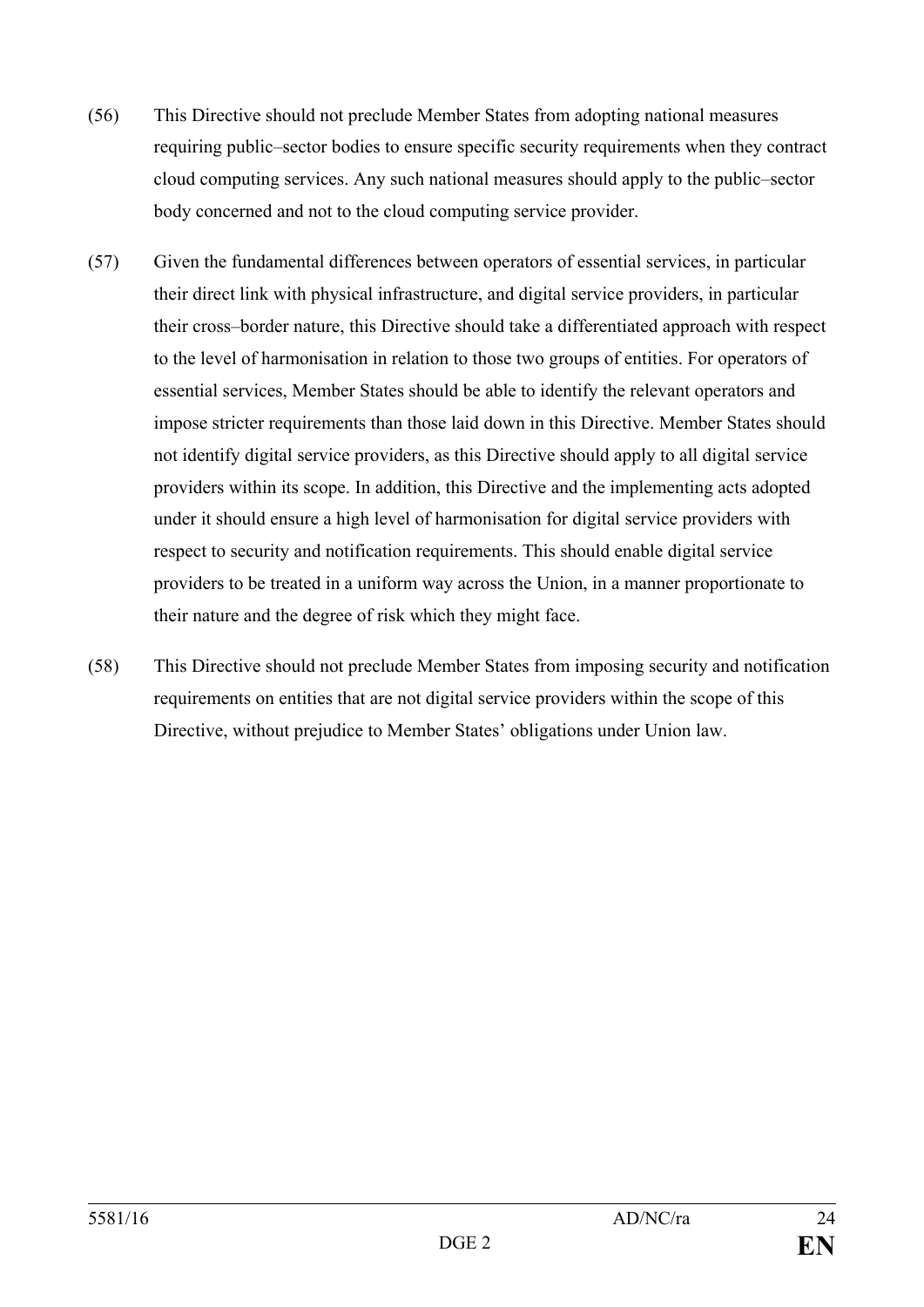- (59) Competent authorities should pay due attention to preserving informal and trusted channels of information–sharing. Publicity of incidents reported to the competent authorities should duly balance the interest of the public in being informed about threats against possible reputational and commercial damage for the operators of essential services and digital service providers reporting incidents. In the implementation of the notification obligations, competent authorities and the CSIRTs should pay particular attention to the need to keep information about product vulnerabilities strictly confidential, prior to the release of appropriate security fixes.
- (60) Digital service providers should be subject to light–touch and reactive ex post supervisory activities justified by the nature of their services and operations. The competent authority concerned should therefore only take action when provided with evidence, for example by the digital service provider itself, by another competent authority, including a competent authority of another Member State, or by a user of the service, that a digital service provider is not complying with the requirements of this Directive, in particular following the occurrence of an incident. The competent authority should therefore have no general obligation to supervise digital service providers.
- (61) Competent authorities should have the necessary means to perform their duties, including powers to obtain sufficient information in order to assess the level of security of network and information systems.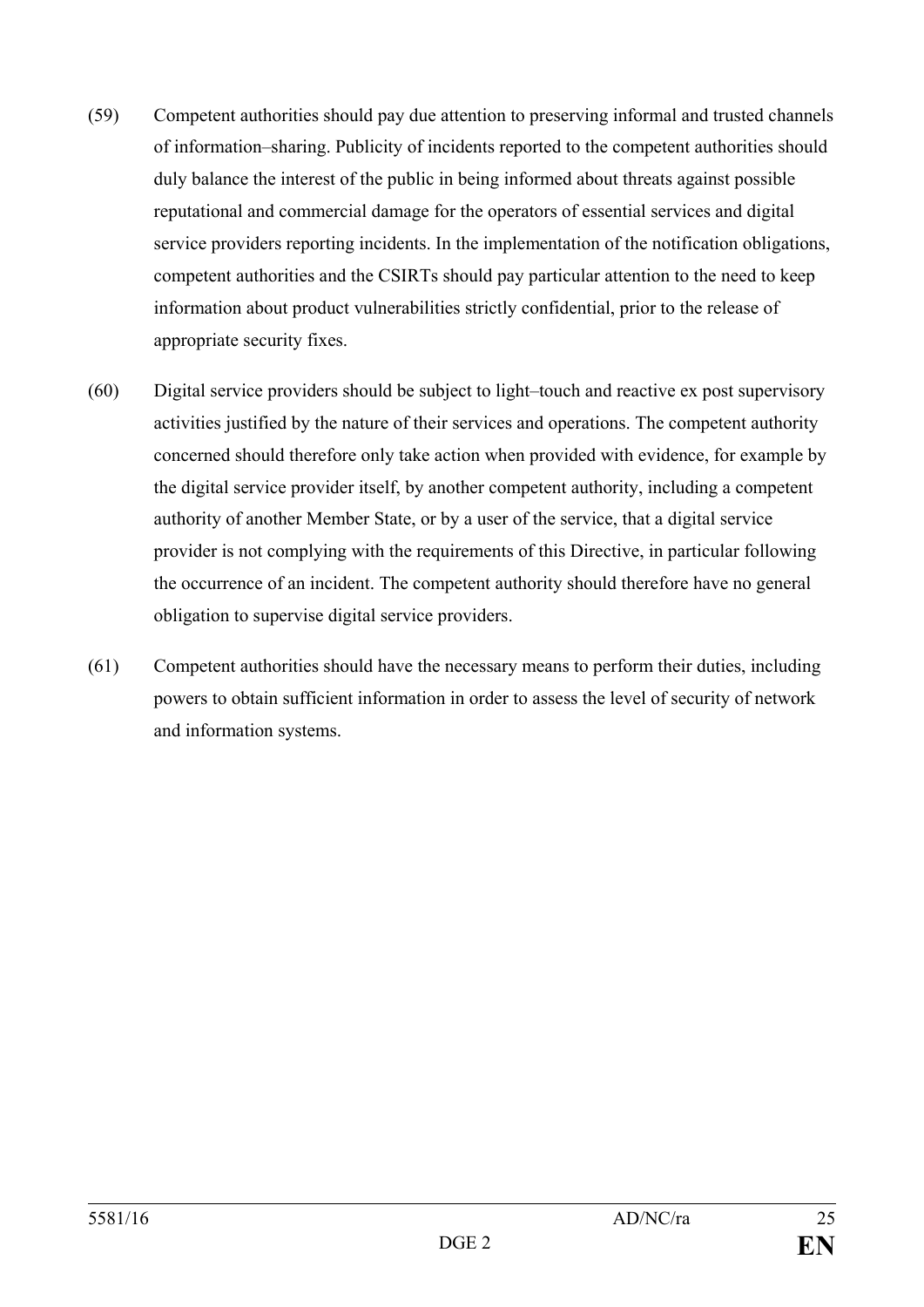- (62) Incidents may be the result of criminal activities the prevention, investigation and prosecution of which is supported by coordination and cooperation between operators of essential services, digital service providers, competent authorities and law enforcement authorities. Where it is suspected that an incident is related to serious criminal activities under Union or national law, Member States should encourage operators of essential services and digital service providers to report incidents of a suspected serious criminal nature to the relevant law enforcement authorities. Where appropriate, it is desirable that coordination between competent authorities and law enforcement authorities of different Member States be facilitated by the European Cybercrime Centre (EC3) and ENISA.
- (63) Personal data are in many cases compromised as a result of incidents. In this context, competent authorities and data protection authorities should cooperate and exchange information on all relevant matters to tackle any personal data breaches resulting from incidents.
- (64) Jurisdiction in respect of digital service providers should be attributed to the Member State in which the digital service provider concerned has its main establishment in the Union, which in principle corresponds to the place where the provider has its head office in the Union. Establishment implies the effective and real exercise of activity through stable arrangements. The legal form of such arrangements, whether through a branch or a subsidiary with a legal personality, is not the determining factor in this respect. This criterion should not depend on whether the network and information systems are physically located in a given place; the presence and use of such systems do not, in themselves, constitute such main establishment and are therefore not criteria for determining the main establishment.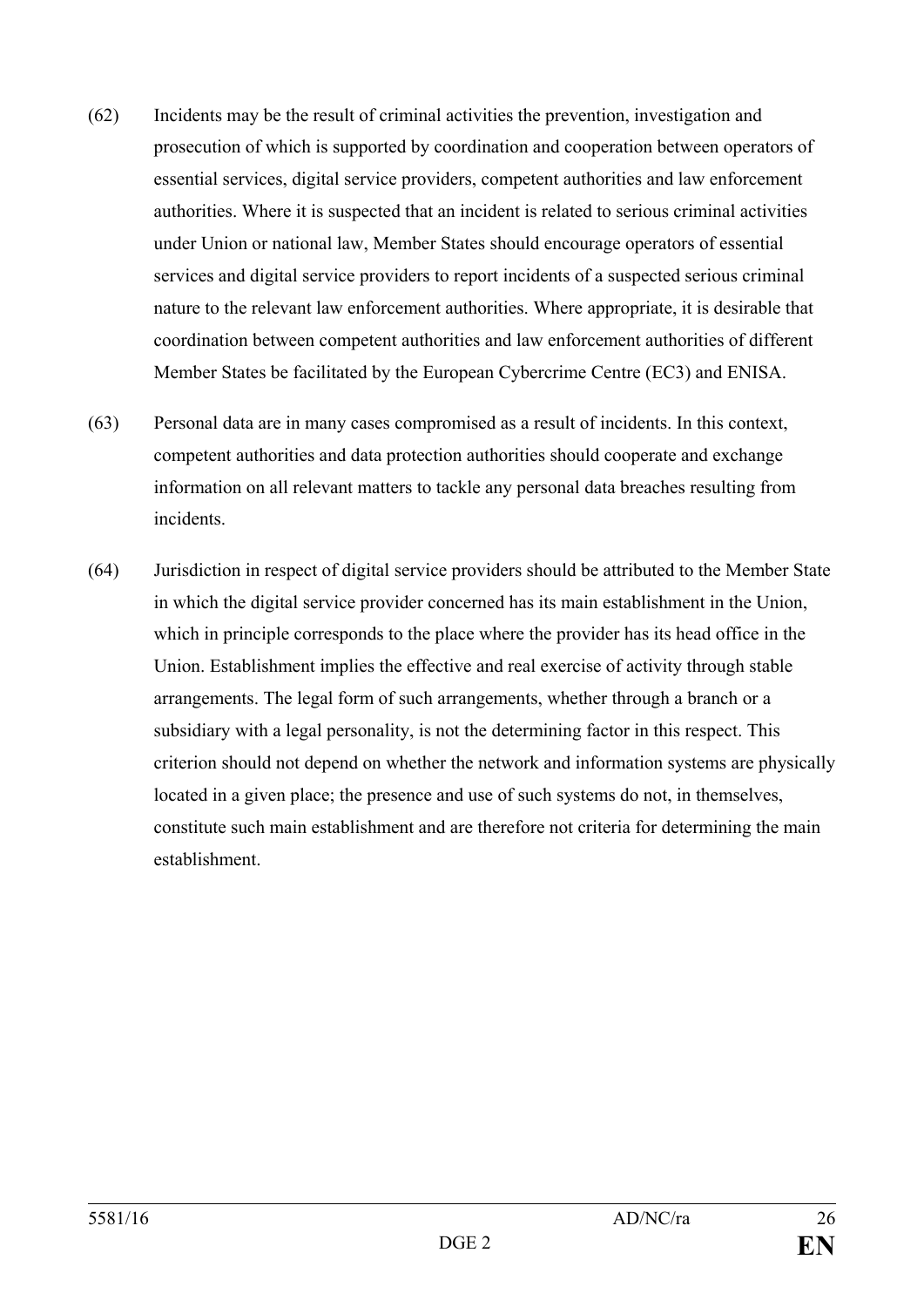(65) Where a digital service provider not established in the Union offers services within the Union, it should designate a representative. In order to determine whether such a digital service provider is offering services within the Union, it should be ascertained whether it is apparent that the digital service provider is planning to offer services to persons in one or more Member States. The mere accessibility in the Union of the digital service provider's or an intermediary's website or of an email address and of other contact details, or the use of a language generally used in the third country where the digital service provider is established, is insufficient to ascertain such an intention. However, factors such as the use of a language or a currency generally used in one or more Member States with the possibility of ordering services in that other language, or the mentioning of customers or users who are in the Union, may make it apparent that the digital service provider is planning to offer services within the Union. The representative should act on behalf of the digital service provider and it should be possible for competent authorities or the CSIRTs to contact the representative. The representative should be explicitly designated by a written mandate of the digital service provider to act on the latter's behalf with regard to the latter's obligations under this Directive, including incident reporting.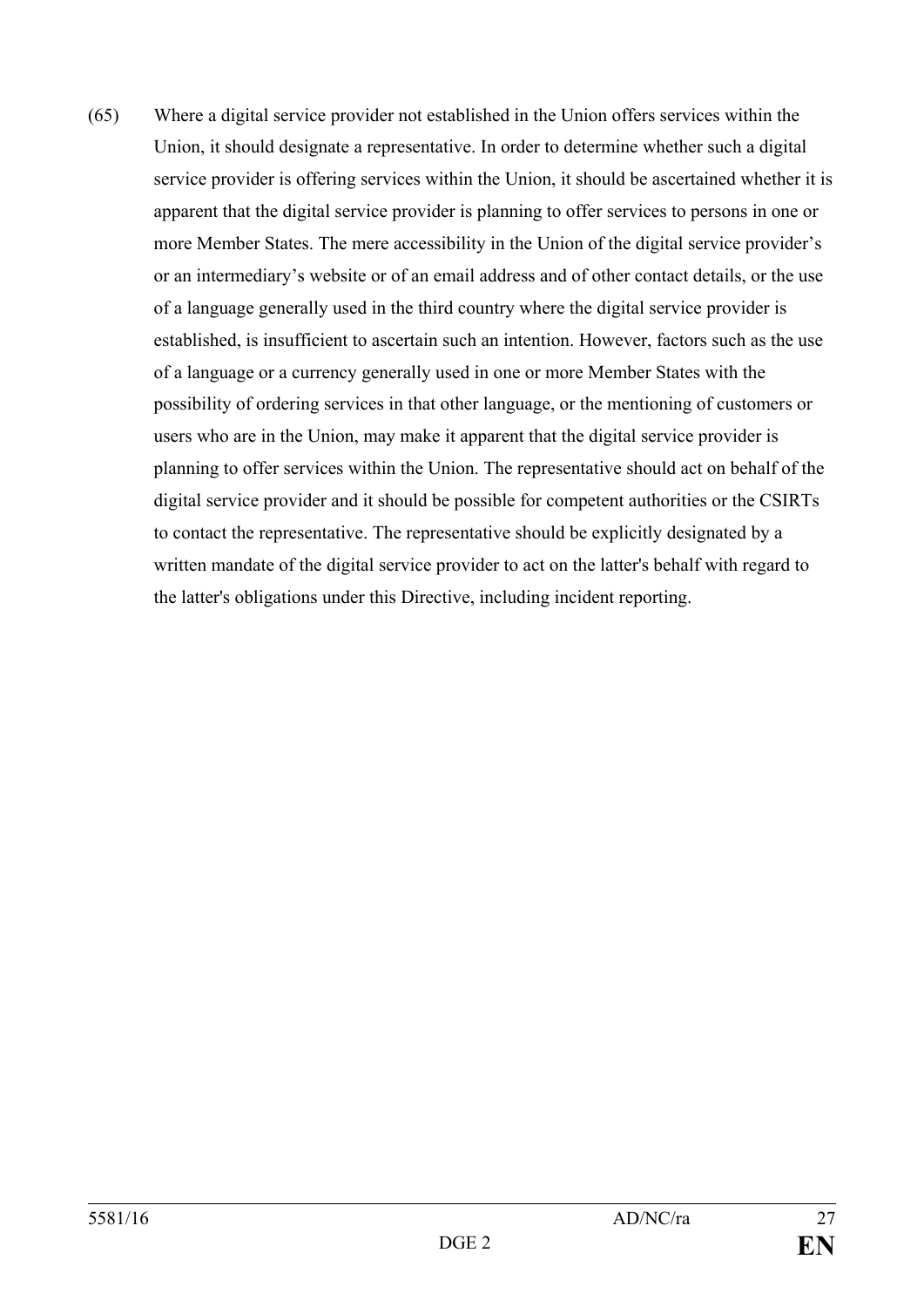- (66) Standardisation of security requirements is a market–driven process. To ensure a convergent application of security standards, Member States should encourage compliance or conformity with specified standards so as to ensure a high level of security of network and information systems at Union level. ENISA should assist Member States through advice and guidelines. To this end, it might be helpful to draft harmonised standards, which should be done in accordance with Regulation (EU) No 1025/2012 of the European Parliament and of the Council<sup>[1](#page-28-0)</sup>.
- (67) Entities falling outside the scope of this Directive may experience incidents having a significant impact on the services they provide. Where those entities consider that it is in the public interest to notify the occurrence of such incidents, they should be able to do so on a voluntary basis. Such notifications should be processed by the competent authority or the CSIRT where such processing does not constitute a disproportionate or undue burden on the Member States concerned.

<span id="page-28-0"></span>**<sup>1</sup>** Regulation (EU) No 1025/2012 of the European Parliament and of the Council of 25 October 2012 on European standardisation, amending Council Directives 89/686/EEC and 93/15/EEC and Directives 94/9/EC, 94/25/EC, 95/16/EC, 97/23/EC, 98/34/EC, 2004/22/EC, 2007/23/EC, 2009/23/EC and 2009/105/EC of the European Parliament and of the Council and repealing Council Decision 87/95/EEC and Decision No 1673/2006/EC of the European Parliament and of the Council (OJ L 316, 14.11.2012, p. 12).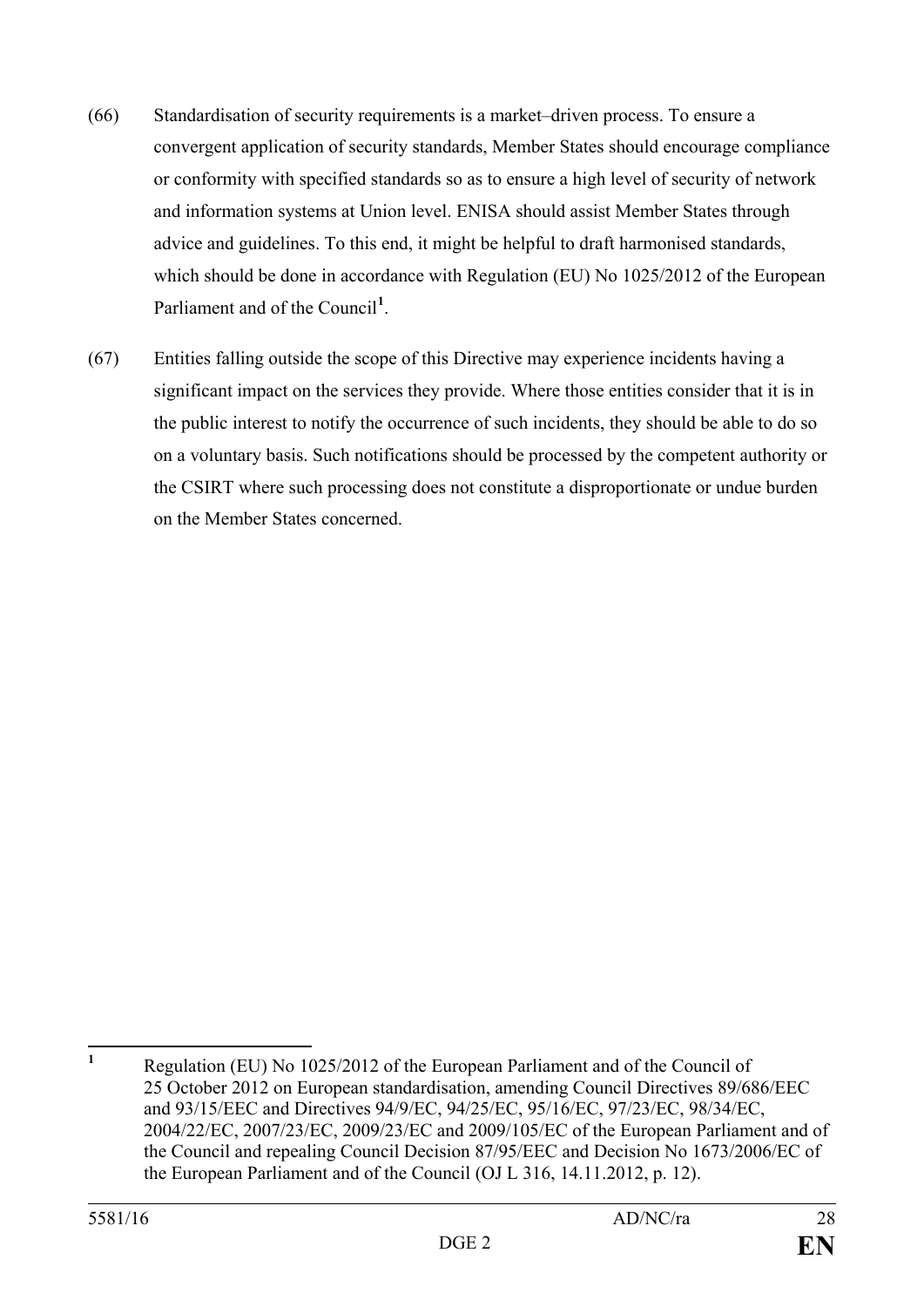- (68) In order to ensure uniform conditions for the implementation of this Directive, implementing powers should be conferred on the Commission to lay down the procedural arrangements necessary for the functioning of the Cooperation Group and the security and notification requirements applicable to digital service providers. Those powers should be exercised in accordance with Regulation (EU) No 182/2011 of the European Parliament and of the Council**[1](#page-29-0)** . When adopting implementing acts related to the procedural arrangements necessary for the functioning of the Cooperation Group, the Commission should take the utmost account of the opinion of ENISA.
- (69) When adopting implementing acts on the security requirements for digital service providers, the Commission should take the utmost account of the opinion of ENISA and should consult interested stakeholders. Moreover, the Commission is encouraged to take into account the following examples: as regards security of systems and facilities: physical and environmental security, security of supplies, access control to network and information systems and integrity of network and information systems; as regards incident handling: incident handling procedures, incident detection capability, incident reporting and communication; as regards business continuity management: service continuity strategy and contingency plans, disaster recovery capabilities; and as regards monitoring, auditing and testing: monitoring and logging policies, exercise contingency plans, network and information systems testing, security assessments and compliance monitoring.

<span id="page-29-0"></span>**<sup>1</sup>** Regulation (EU) No 182/2011 of the European Parliament and of the Council of 16 February 2011 laying down the rules and general principles concerning mechanisms for control by Member States of the Commission's exercise of implementing powers (OJ L 55, 28.2.2011, p. 13).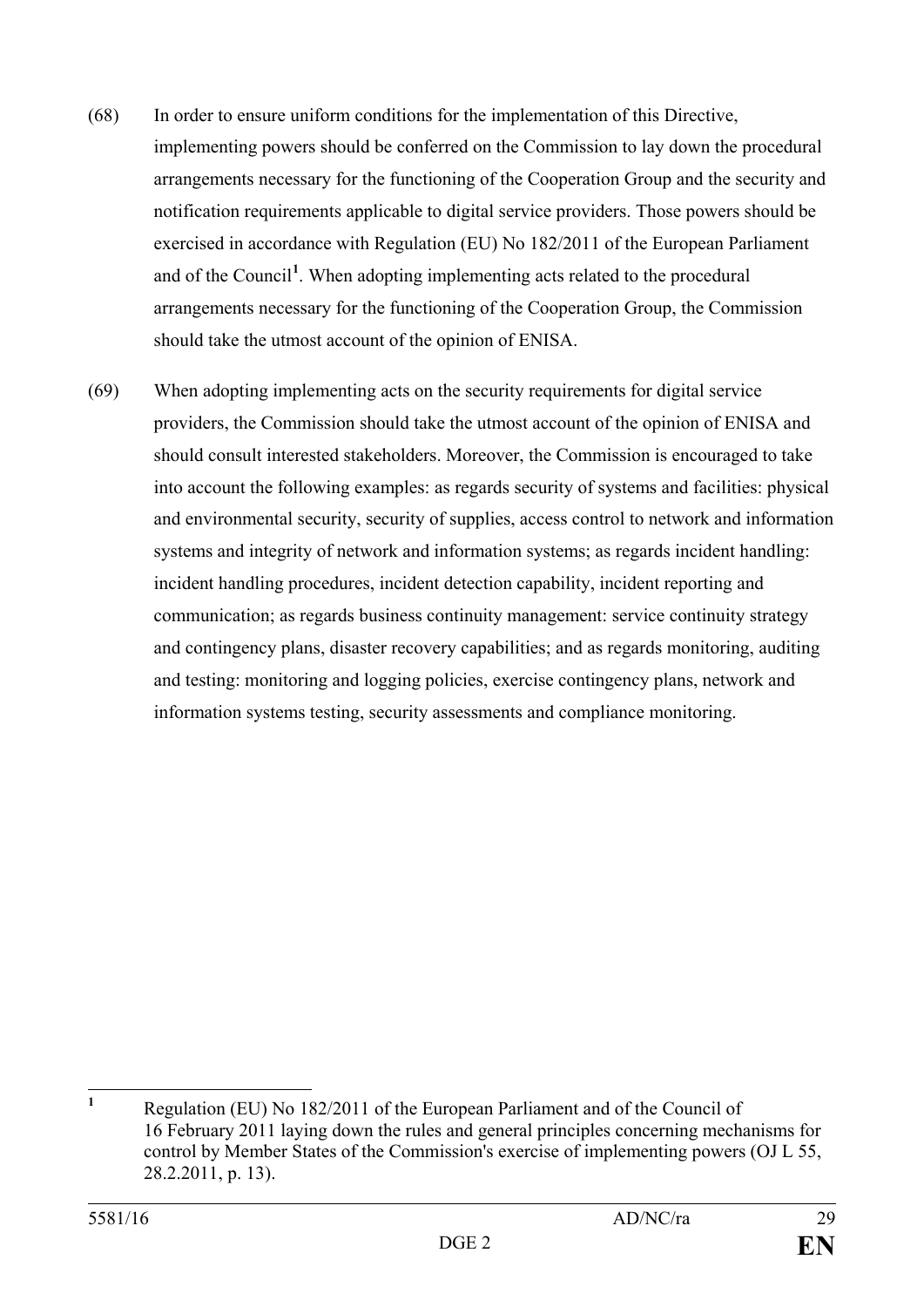- (70) In the implementation of this Directive, the Commission should liaise as appropriate with relevant sectoral committees and relevant bodies set up at Union level in the fields covered by this Directive.
- (71) The Commission should periodically review this Directive, in consultation with interested stakeholders, in particular with a view to determining the need for modification in the light of changes to societal, political, technological or market conditions.
- (72) The sharing of information on risks and incidents within the Cooperation Group and the CSIRTs network and the compliance with the requirements to notify incidents to the national competent authorities or the CSIRTs might require processing of personal data. Such processing should comply with Directive 95/46/EC of the European Parliament and the Council**[1](#page-30-0)** and Regulation (EC) No 45/2001 of the European Parliament and of the Council**[2](#page-30-1)** . In the application of this Directive, Regulation (EC) No 1049/2001 of the European Parliament and of the Council**[3](#page-30-2)** should apply as appropriate.
- (73) The European Data Protection Supervisor was consulted in accordance with Article 28(2) of Regulation (EC) No 45/2001 and delivered an opinion on 14 June 2013**[4](#page-30-3)** .

<span id="page-30-0"></span><sup>&</sup>lt;sup>1</sup> Directive 95/46/EC of the European Parliament and of the Council of 24 October 1995 on the protection of individuals with regard to the processing of personal data and on the free

<span id="page-30-1"></span>movement of such data (OJ L 281, 23.11.1995, p. 31).<br><sup>2</sup> Regulation (EC) No 45/2001 of the European Parliament and of the Council of 18 December 2000 on the protection of individuals with regard to the processing of personal data by the Community institutions and bodies and on the free movement of such data

<span id="page-30-2"></span><sup>(</sup>OJ L 8, 12.1.2001, p. 1). **<sup>3</sup>** Regulation (EC) No 1049/2001 of the European Parliament and of the Council of 30 May 2001 regarding public access to European Parliament, Council and Commission documents (OJ L 145, 31.5.2001, p. 43).

<span id="page-30-3"></span>**<sup>4</sup>** OJ C 32, 4.2.2014, p. 19.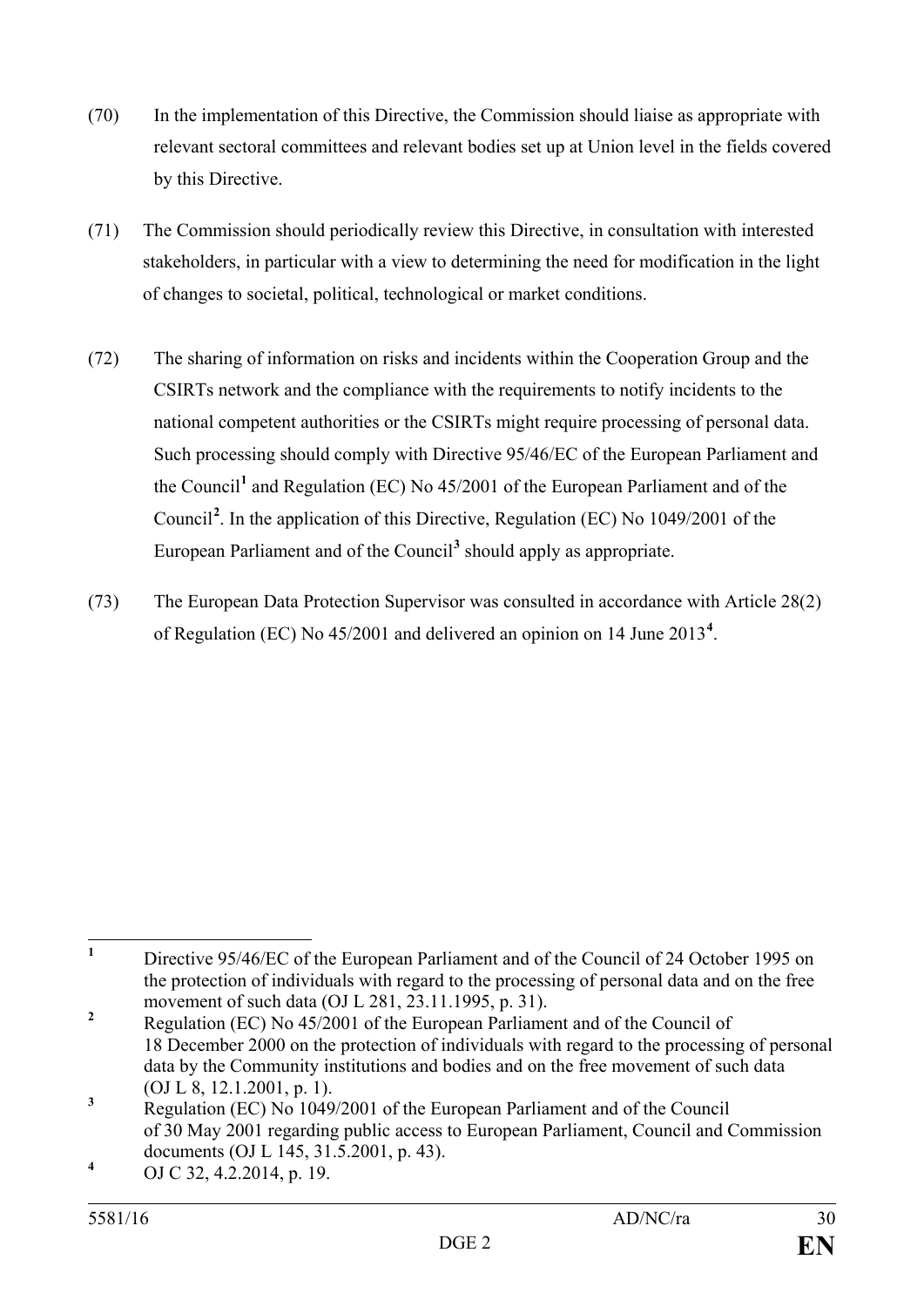- (74) Since the objective of this Directive, namely to achieve a high common level of security of network and information systems in the Union, cannot be sufficiently achieved by the Member States but can rather, by reason of the effects of the action, be better achieved at Union level, the Union may adopt measures, in accordance with the principle of subsidiarity as set out in Article 5 of the Treaty on European Union. In accordance with the principle of proportionality as set out in that Article, this Directive does not go beyond what is necessary in order to achieve that objective.
- (75) This Directive respects the fundamental rights, and observes the principles, recognised by the Charter of Fundamental Rights of the European Union, in particular the right to respect for private life and communications, the protection of personal data, the freedom to conduct a business, the right to property, the right to an effective remedy before a court and the right to be heard. This Directive should be implemented in accordance with those rights and principles,

## HAVE ADOPTED THIS DIRECTIVE: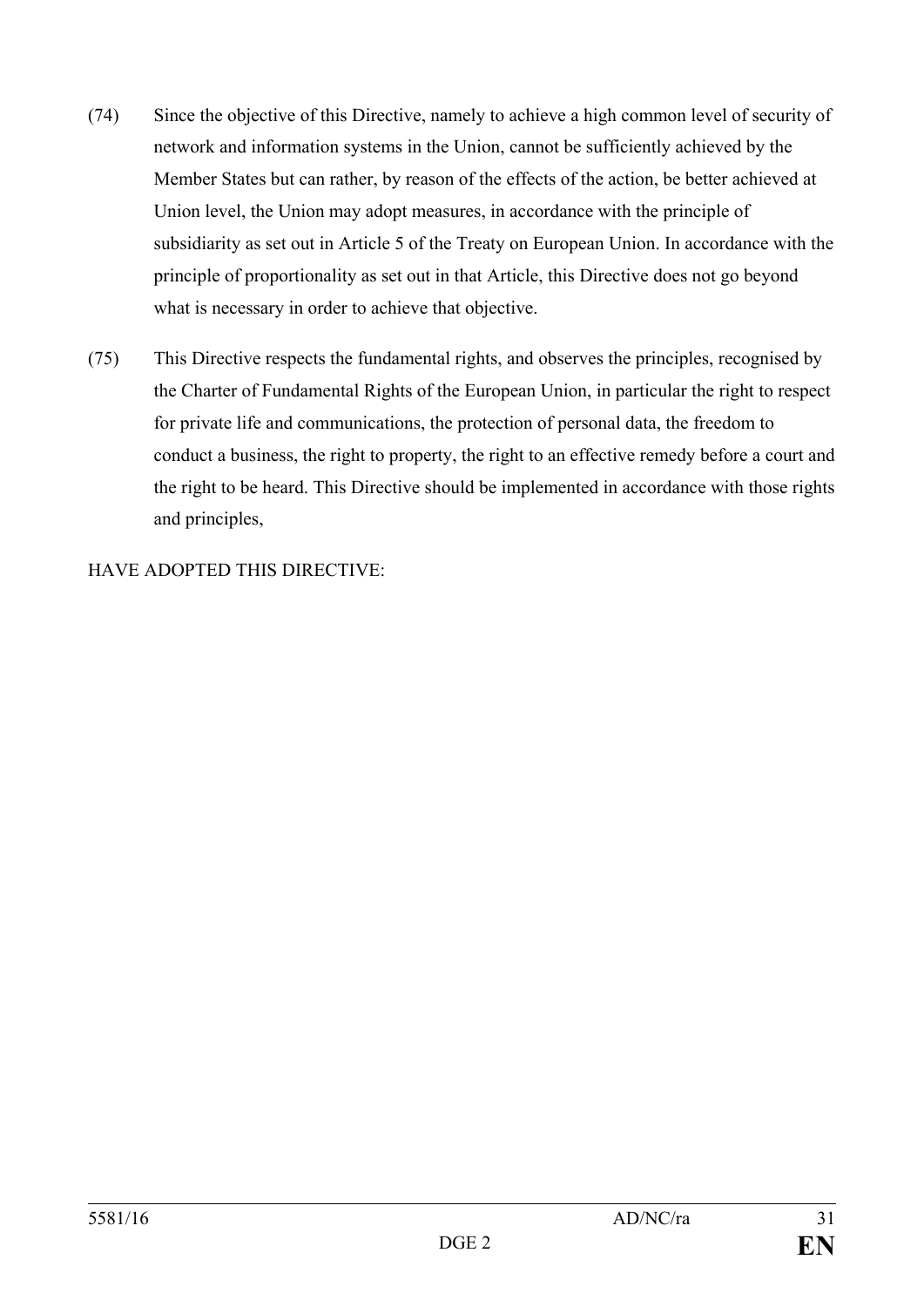# **CHAPTER I GENERAL PROVISIONS**

#### *Article 1*

#### *Subject matter and scope*

- 1. This Directive lays down measures with a view to achieving a high common level of security of network and information systems within the Union so as to improve the functioning of the internal market.
- 2. To that end, this Directive:
	- (a) lays down obligations for all Member States to adopt a national strategy on the security of network and information systems;
	- (b) creates a Cooperation Group in order to support and facilitate strategic cooperation and the exchange of information among Member States and to develop trust and confidence amongst them;
	- (c) creates a Computer Security Incident Response Teams network ('CSIRTs network') in order to contribute to the development of trust and confidence between Member States and to promote swift and effective operational cooperation;
	- (d) establishes security and notification requirements for operators of essential services and for digital service providers;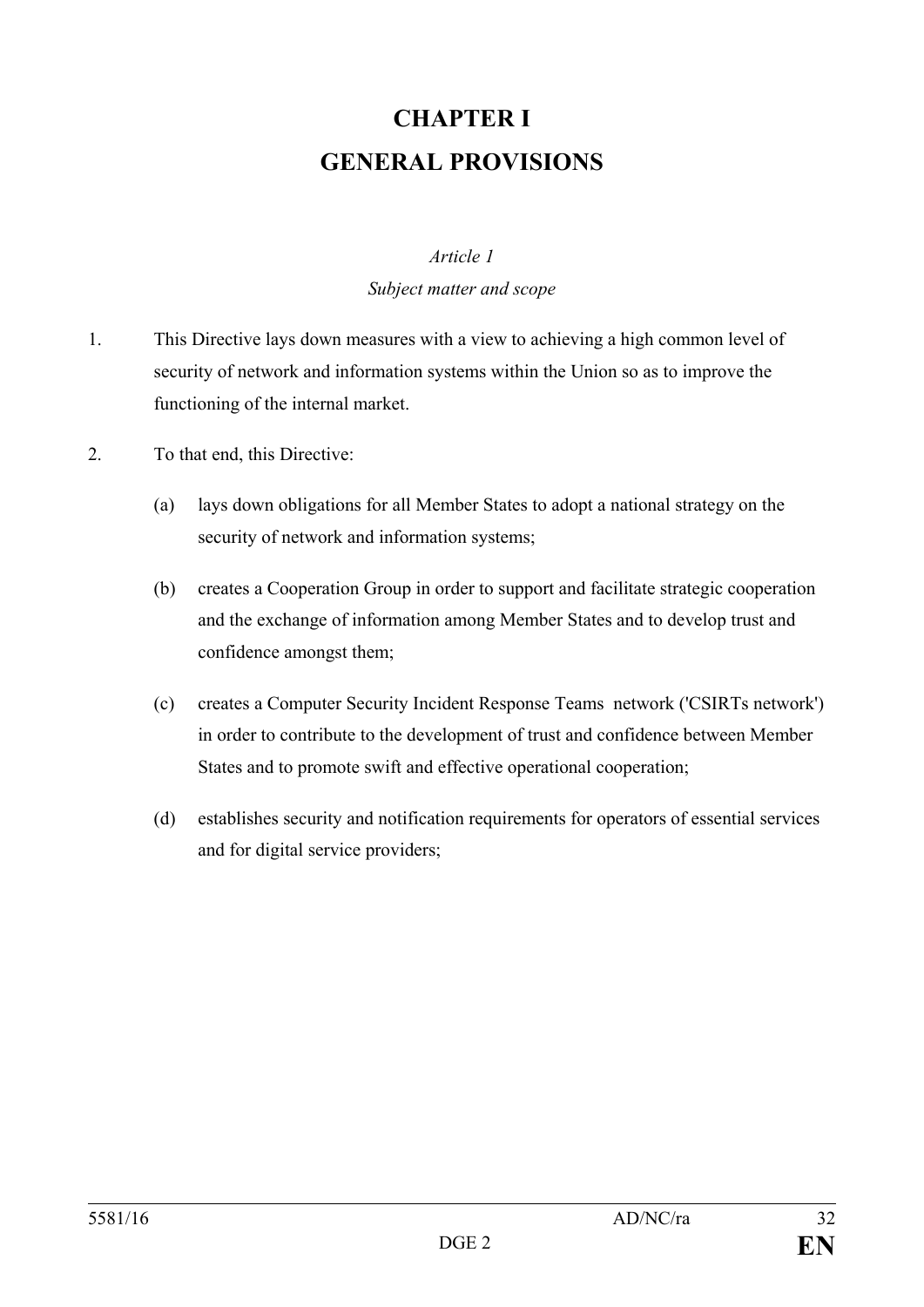- (e) lays down obligations for Member States to designate national competent authorities, single points of contact and CSIRTs with tasks related to the security of network and information systems.
- 3. The security and notification requirements provided for in this Directive shall not apply to undertakings which are subject to the requirements of Articles 13a and 13b of Directive 2002/21/EC, or to trust service providers which are subject to the requirements of Article 19 of Regulation (EU) No 910/2014.
- 4. This Directive applies without prejudice to Council Directive 2008/114/EC**[1](#page-33-0)** and Directives 2011/93/EU**[2](#page-33-1)** and 2013/40/EU**[3](#page-33-2)** of the European Parliament and of the Council.
- 5. Without prejudice to Article 346 TFEU, information that is confidential pursuant to Union and national rules, such as rules on business confidentiality, shall be exchanged with the Commission and other relevant authorities only where such exchange is necessary for the application of this Directive. The information exchanged shall be limited to that which is relevant and proportionate to the purpose of such exchange. Such exchange of information shall preserve the confidentiality of that information and protect the security and commercial interests of operators of essential services and digital service providers.

<span id="page-33-0"></span><sup>&</sup>lt;sup>1</sup> Council Directive 2008/114/EC of 8 December 2008 on the identification and designation of European critical infrastructures and the assessment of the need to improve their protection (OJ L 345, 23.12.2008, p. 75).

<span id="page-33-1"></span><sup>&</sup>lt;sup>2</sup> Directive 2011/93/EU of the European Parliament and of the Council of 13 December 2011 on combating the sexual abuse and sexual exploitation of children and child pornography,

<span id="page-33-2"></span>and replacing Council Framework Decision 2004/68/JHA (OJ L 335, 17.12.2011, p. 1).<br><sup>3</sup> Directive 2013/40/EU of the European Parliament and of the Council of 12 August 2013 on attacks against information systems and replacing Council Framework Decision 2005/222/JHA (OJ L 218, 14.8.2013, p. 8).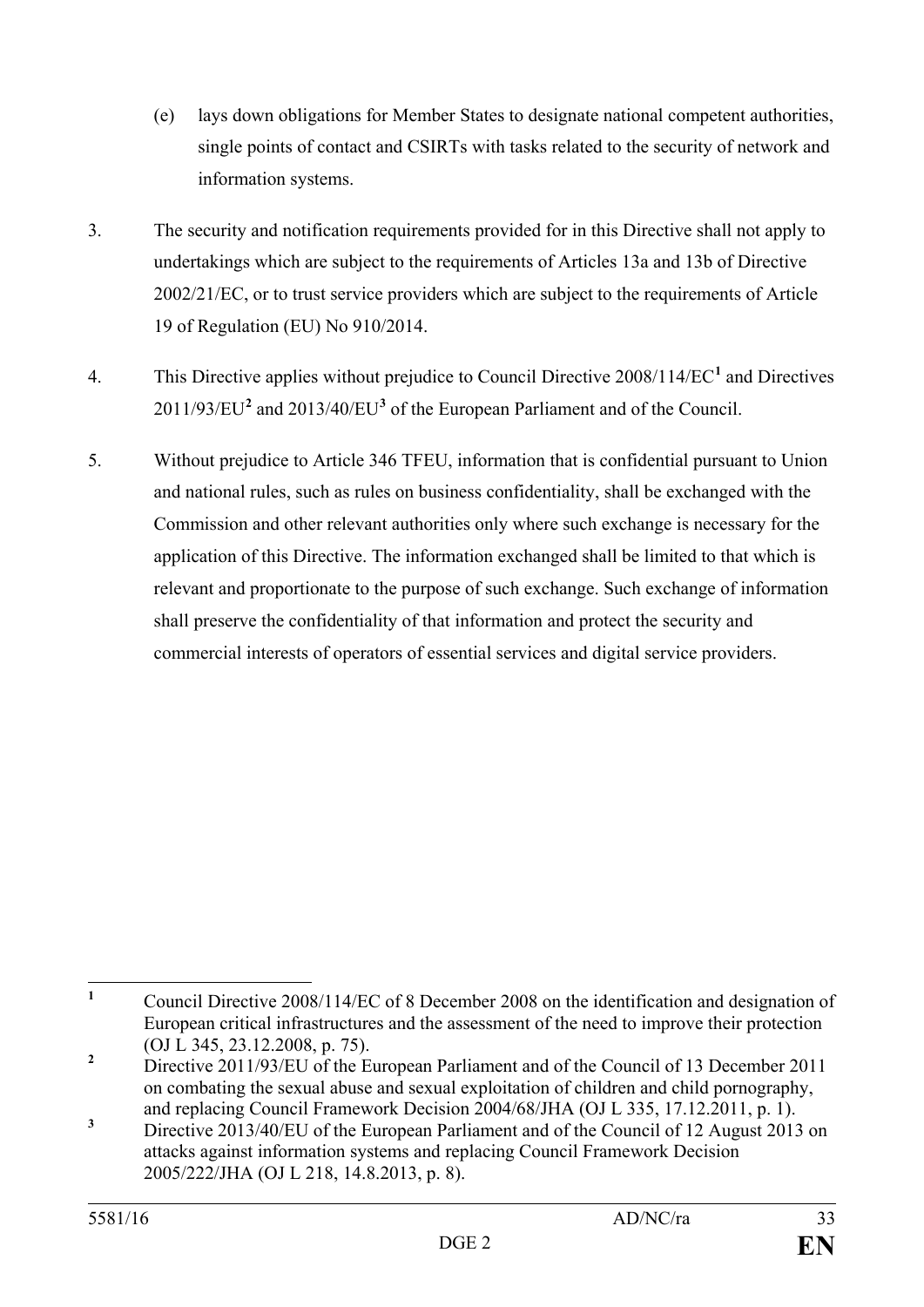- 6. This Directive is without prejudice to the actions taken by Member States to safeguard their essential State functions, in particular to safeguard national security, including actions protecting information the disclosure of which Member States consider contrary to the essential interests of their security, and to maintain law and order, in particular to allow for the investigation, detection and prosecution of criminal offences.
- *7.* Where a sector–specific Union legal act requires operators of essential services or digital service providers either to ensure the security of their network and information systems or to notify incidents, provided that such requirements are at least equivalent in effect to the obligations laid down in this Directive, those provisions of that sector–specific Union legal act shall apply.

# *Article 2 Processing of personal data*

- 1. Processing of personal data pursuant to this Directive shall be carried out in accordance with Directive 95/46/EC.
- 2. Processing of personal data by Union institutions and bodies pursuant to this Directive shall be carried out in accordance with Regulation (EC) No 45/2001.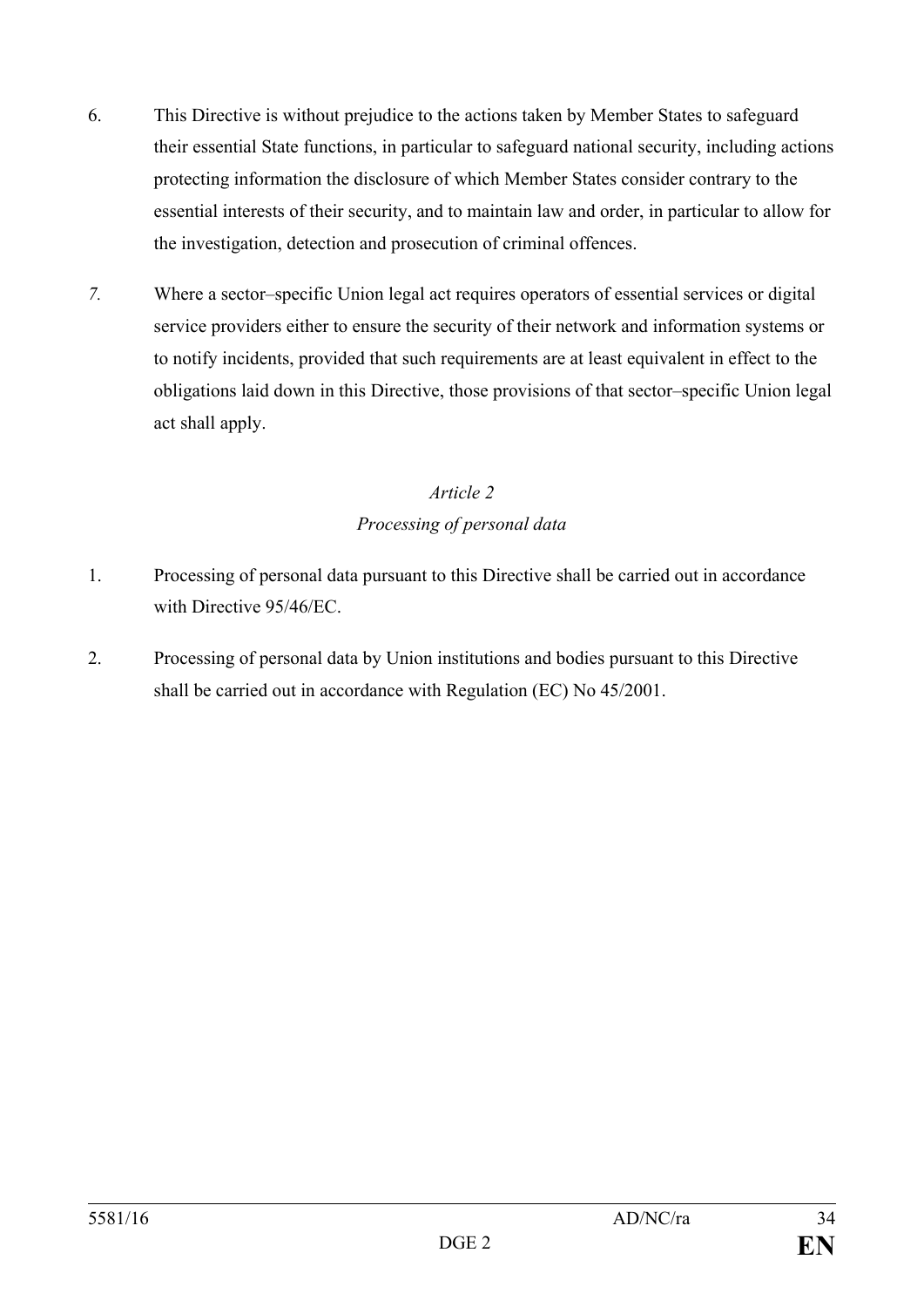## *Article 3*

## *Minimum harmonisation*

Without prejudice to Article 16(10) and to their obligations under Union law, Member States may adopt or maintain provisions with a view to achieving a higher level of security of network and information systems.

# *Article 4 Definitions*

For the purposes of this Directive, the following definitions apply:

- (1) 'network and information system' means:
	- (a) an electronic communications network within the meaning of point (a) of Article 2 of Directive 2002/21/EC,
	- (b) any device or group of inter–connected or related devices, one or more of which, pursuant to a program, perform automatic processing of digital data, or
	- (c) digital data stored, processed, retrieved or transmitted by elements covered under points (a) and (b) for the purposes of their operation, use, protection and maintenance;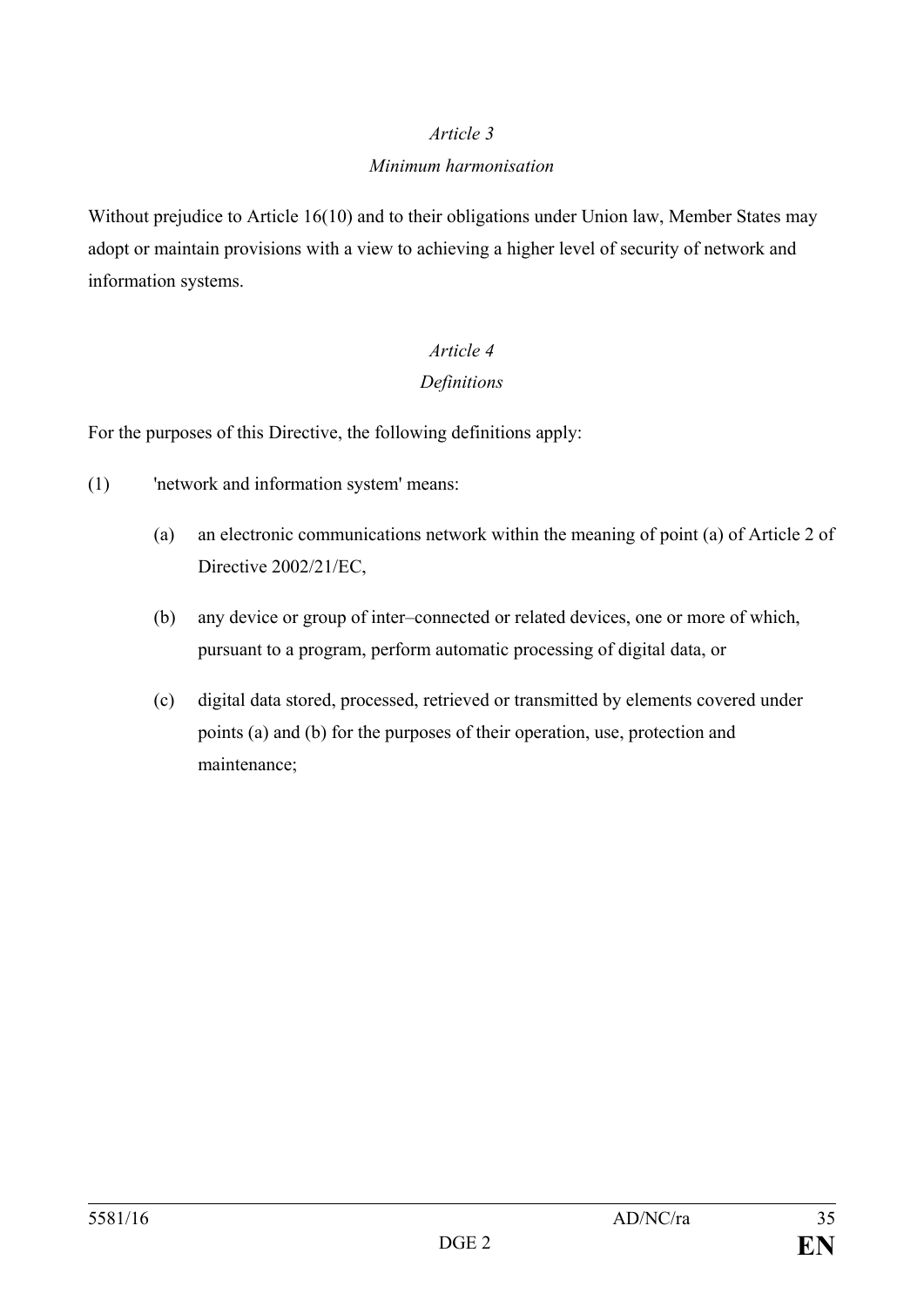- (2) 'security of network and information systems' means the ability of network and information systems to resist, at a given level of confidence, any action that compromises the availability, authenticity, integrity or confidentiality of stored or transmitted or processed data or the related services offered by, or accessible via, those network and information systems;
- (3) 'national strategy on the security of network and information systems ' means a framework providing strategic objectives and priorities on the security of network and information systems at national level;
- (4) 'operator of essential services' means a public or private entity of a type referred to in Annex II, which meets the criteria laid down in Article 5(2);
- (5) 'digital service' means a service within the meaning of point (b) of Article 1(1) of Directive (EU) 20[1](#page-36-0)5/1535 of the European Parliament and of the Council<sup>1</sup> which is of a type listed in Annex III;
- (6) 'digital service provider' means any legal person that provides a digital service;
- (7) 'incident' means any event having an actual adverse effect on the security of network and information systems;
- (8) 'incident handling' means all procedures supporting the detection, analysis and containment of an incident and the response thereto;

<span id="page-36-0"></span>**<sup>1</sup>** Directive (EU) 2015/1535 of the European Parliament and of the Council of 9 September 2015 laying down a procedure for the provision of information in the field of technical regulations and of rules on Information Society services (OJ L 241, 17.9.2015, p. 1).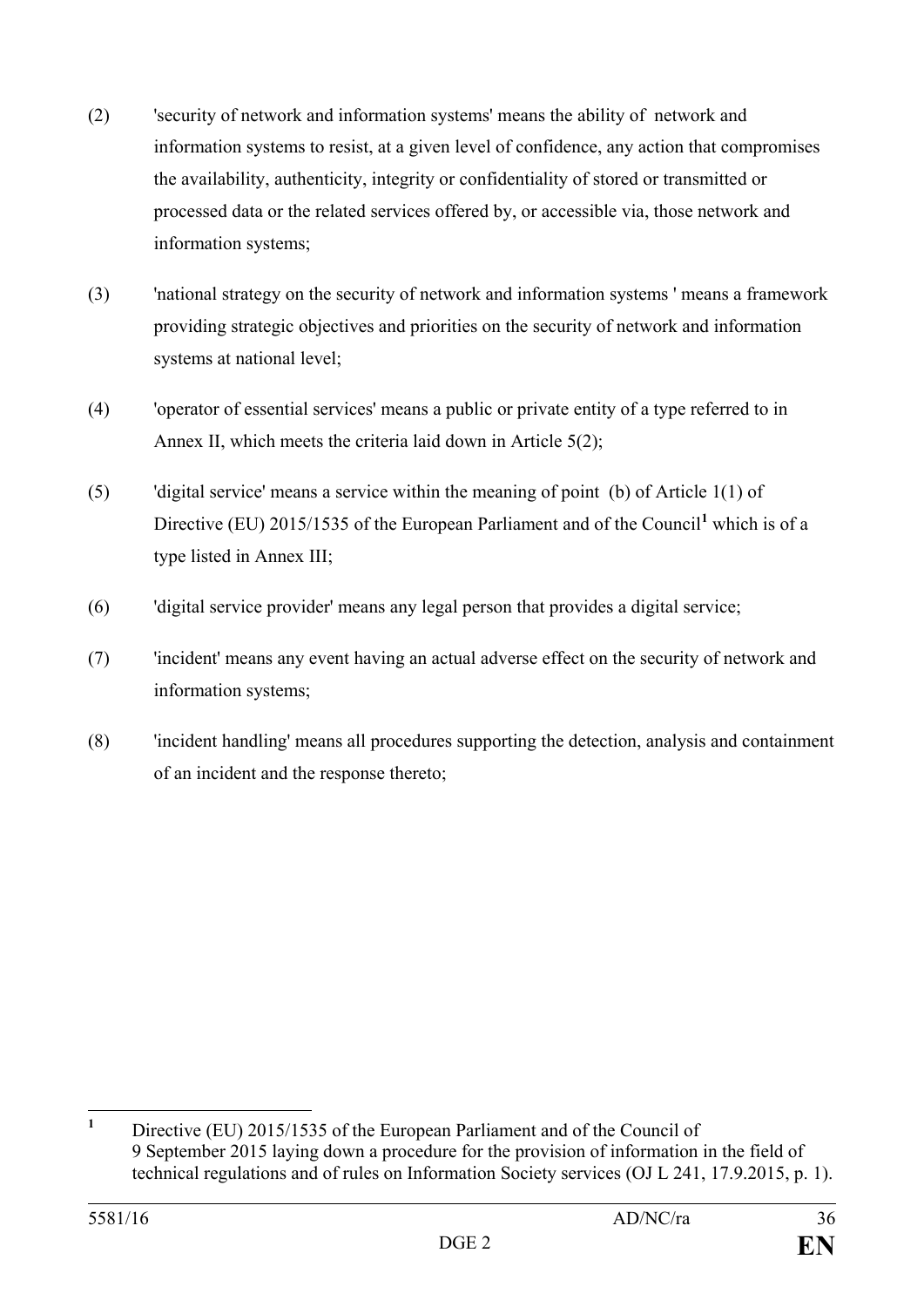- (9) 'risk' means any reasonably identifiable circumstance or event having a potential adverse effect on the security of network and information systems;
- (10) 'representative' means any natural or legal person established in the Union explicitly designated to act on behalf of a digital service provider not established in the Union, which may be addressed by a national competent authority or a CSIRT instead of the digital service provider with regard to the obligations of that digital service provider under this Directive;
- (11) 'standard' means a standard within the meaning of point (1) of Article 2 of Regulation (EU) No 1025/2012;
- (12) 'specification' means a technical specification within the meaning of point (4) of Article 2 of Regulation (EU) No 1025/2012;
- (13) 'Internet Exchange Point (IXP)' means a network facility which enables the interconnection of more than two independent autonomous systems, primarily for the purpose of facilitating the exchange of internet traffic; an IXP provides interconnection only for autonomous systems; an IXP does not require the internet traffic passing between any pair of participating autonomous systems to pass through any third autonomous system, nor does it alter or otherwise interfere with such traffic;
- (14) 'Domain Name System (DNS)' means a hierarchical distributed naming system in a network which refers queries for domain names;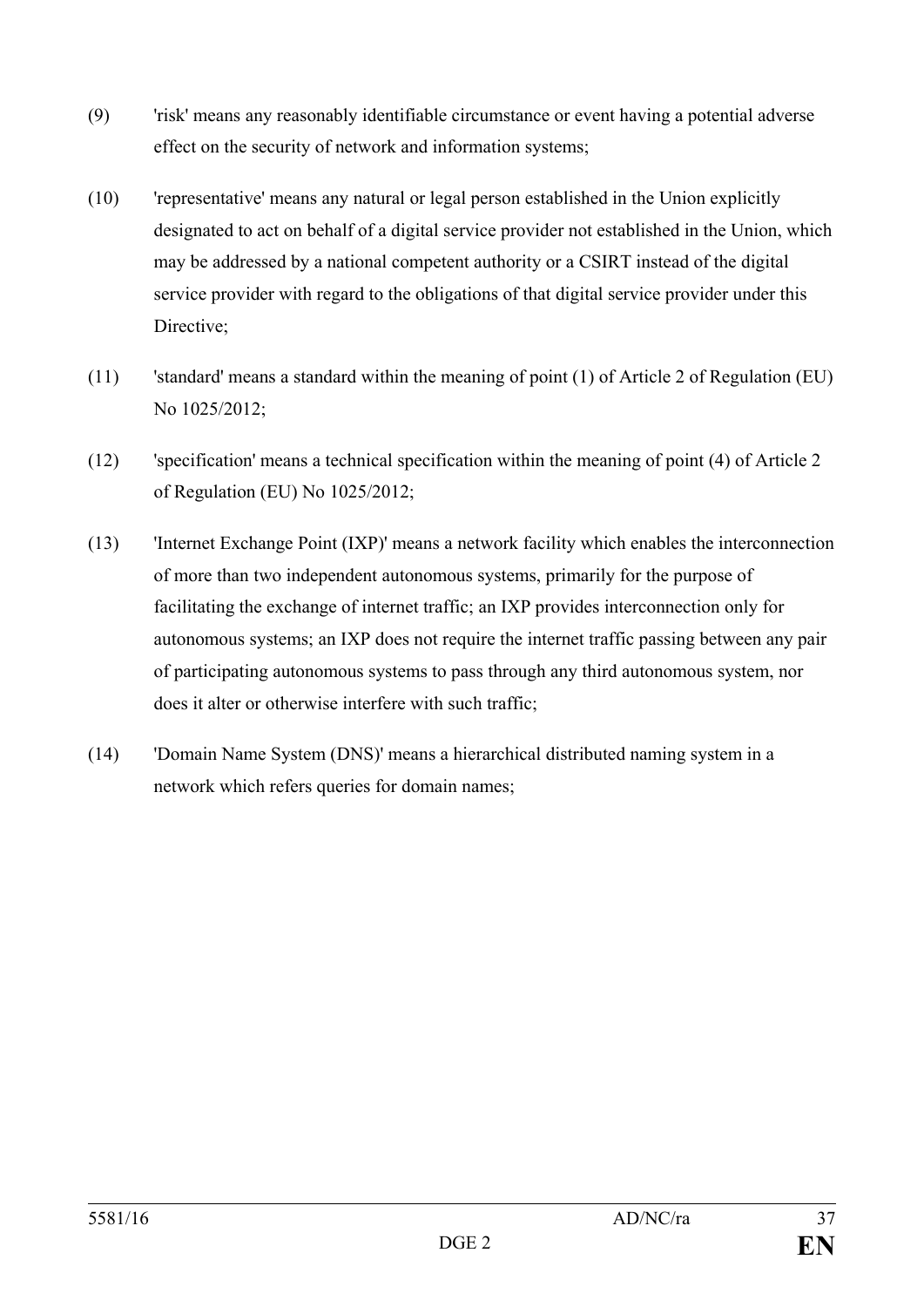- (15) 'DNS service provider' means an entity which provides DNS services on the internet;
- (16) 'top–level domain name registry' means an entity which administers and operates the registration of internet domain names under a specific top–level domain (TLD);
- (17) 'online marketplace' means a digital service that allows consumers and/or traders as respectively defined in point (a) and in point (b) of Article 4(1) of Directive 2013/11/EU of the European Parliament and of the Council**[1](#page-38-0)** to conclude online sales or service contracts with traders either on the online marketplace's website or on a trader's website that uses computing services provided by the online marketplace;
- (18) 'online search engine' means a digital service that allows users to perform searches of, in principle, all websites or websites in a particular language on the basis of a query on any subject in the form of a keyword, phrase or other input, and returns links in which information related to the requested content can be found;
- (19) 'cloud computing service' means a digital service that enables access to a scalable and elastic pool of shareable computing resources.

#### *Article 5*

#### *Identification of operators of essential services*

1. By … [27 months after the date of entry into force of this Directive], for each sector and subsector referred to in Annex II, Member States shall identify the operators of essential services with an establishment on their territory.

<span id="page-38-0"></span><sup>&</sup>lt;sup>1</sup> Directive 2013/11/EU of the European Parliament and of the Council of 21 May 2013 on alternative dispute resolution for consumer disputes and amending Regulation (EC) No 2006/2004 and Directive 2009/22/EC (Directive on consumer ADR) (OJ L 165, 18.6.2013, p. 63).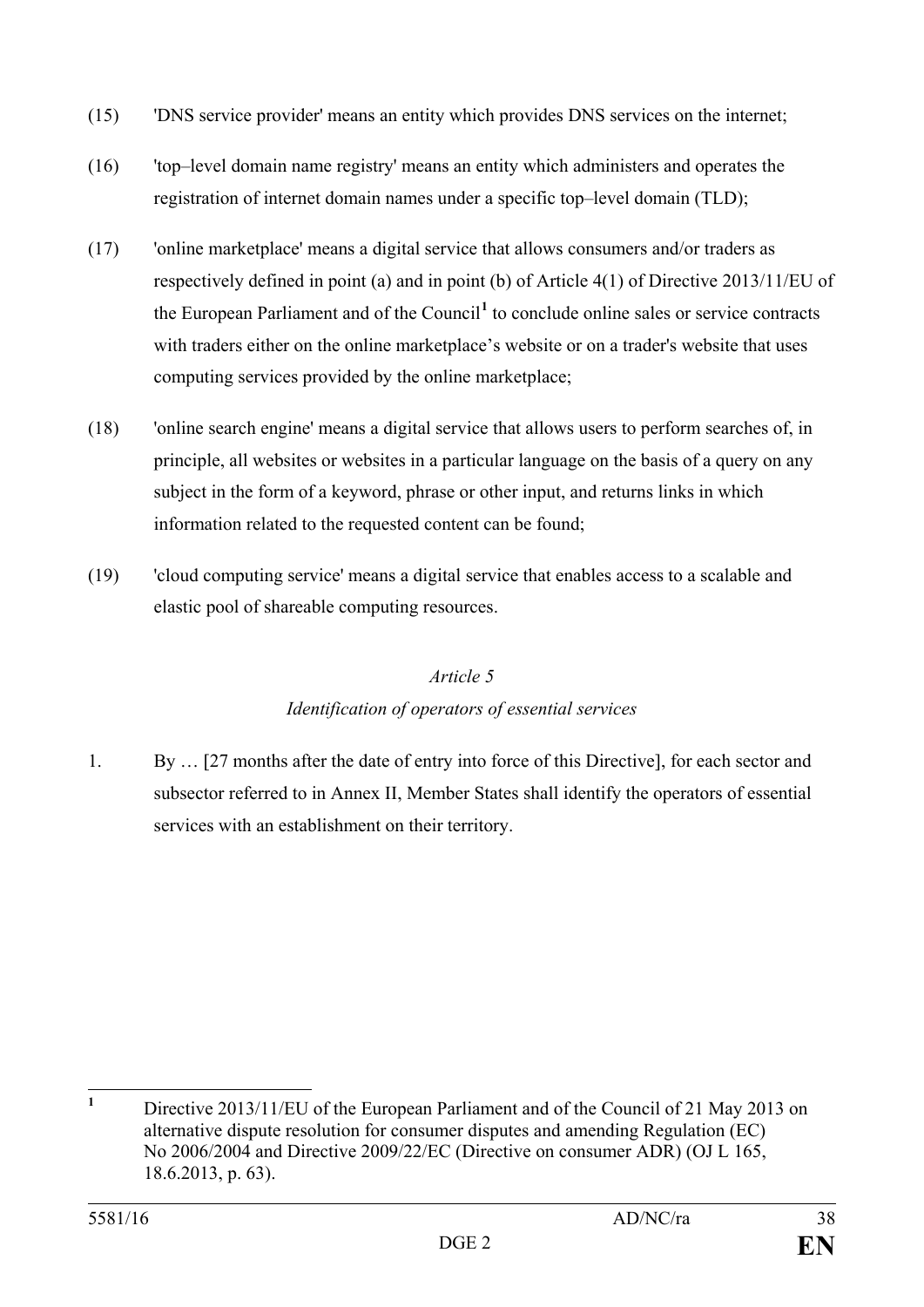- 2. The criteria for the identification of the operators of essential services, as referred to in point (4) of Article 4, shall be as follows:
	- (a) an entity provides a service which is essential for the maintenance of critical societal and/or economic activities;
	- (b) the provision of that service depends on network and information systems; and
	- (c) an incident would have significant disruptive effects on the provision of that service.
- 3. For the purposes of paragraph 1, each Member State shall establish a list of the services referred to in point (a) of paragraph 2.
- 4. For the purposes of paragraph 1, where an entity provides a service as referred to in point (a) of paragraph 2 in two or more Member States, those Member States shall engage in consultation with each other. That consultation shall take place before a decision on identification is taken.
- 5. Member States shall, on a regular basis, and at least every two years after … [21 months after the entry into force of this Directive], review and, where appropriate, update the list of identified operators of essential services.
- 6. The role of the Cooperation Group shall, in accordance with the tasks referred to in Article 11, be to support Member States in taking a consistent approach in the process of identification of operators of essential services.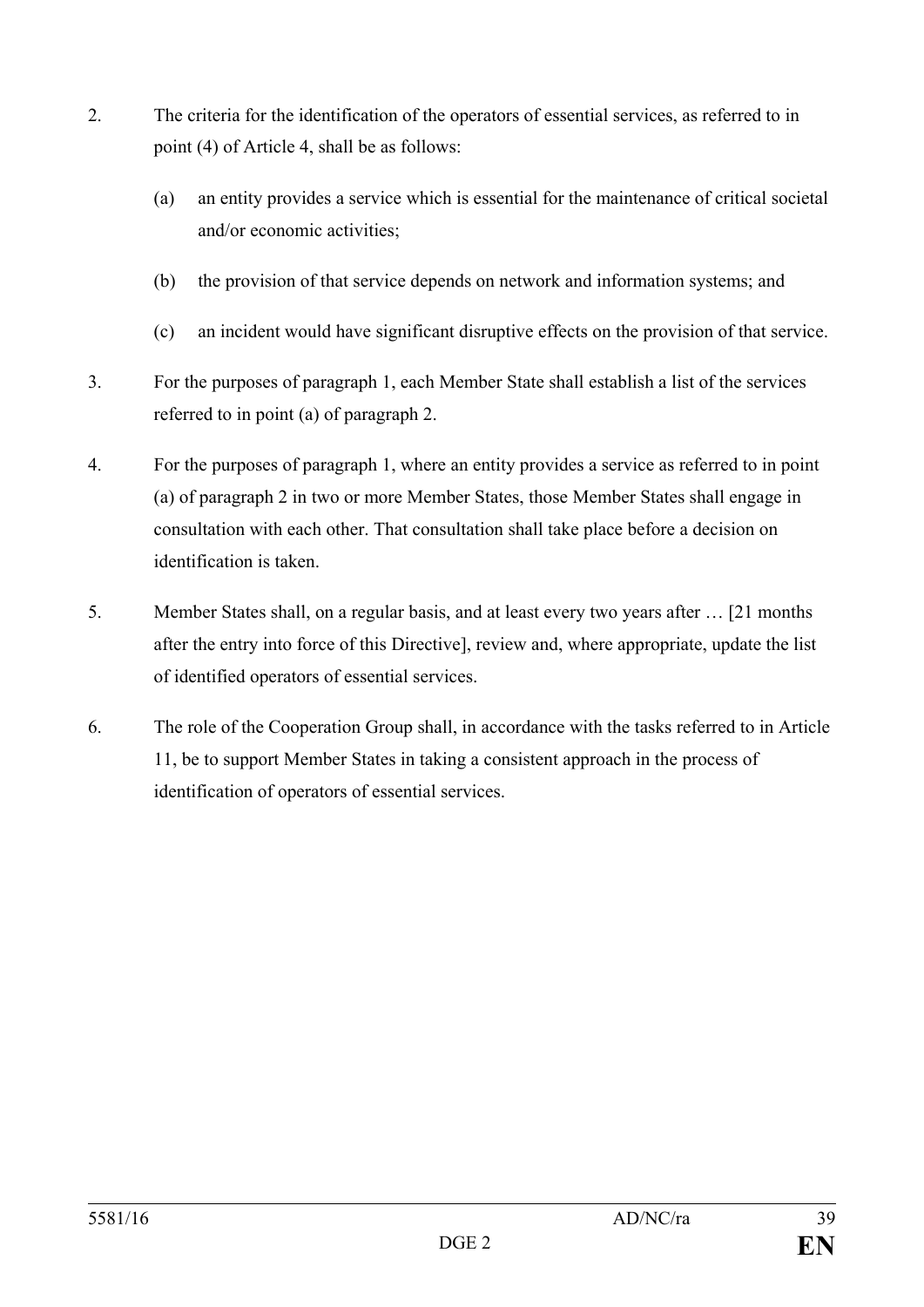- 7. For the purpose of the review referred to in Article 23 and by … [27 months after the date of entry into force of this Directive], and every two years thereafter, Member States shall submit to the Commission the information necessary to enable the Commission to assess the implementation of this Directive, in particular the consistency of Member States' approaches to the identification of operators of essential services. That information shall include at least:
	- (a) national measures allowing for the identification of operators of essential services;
	- (b) the list of services referred to in paragraph 3;
	- (c) the number of operators of essential services identified for each sector referred to in Annex II and an indication of their importance in relation to that sector;
	- (d) thresholds, where they exist, to determine the relevant supply level by reference to the number of users relying on that service as referred to in point (a) of Article 6(1) or to the importance of that particular operator of essential services as referred to in point (f) of Article 6(1).

In order to contribute to the provision of comparable information, the Commission, taking the utmost account of the opinion of ENISA, may adopt appropriate technical guidelines on parameters for the information referred to in this paragraph.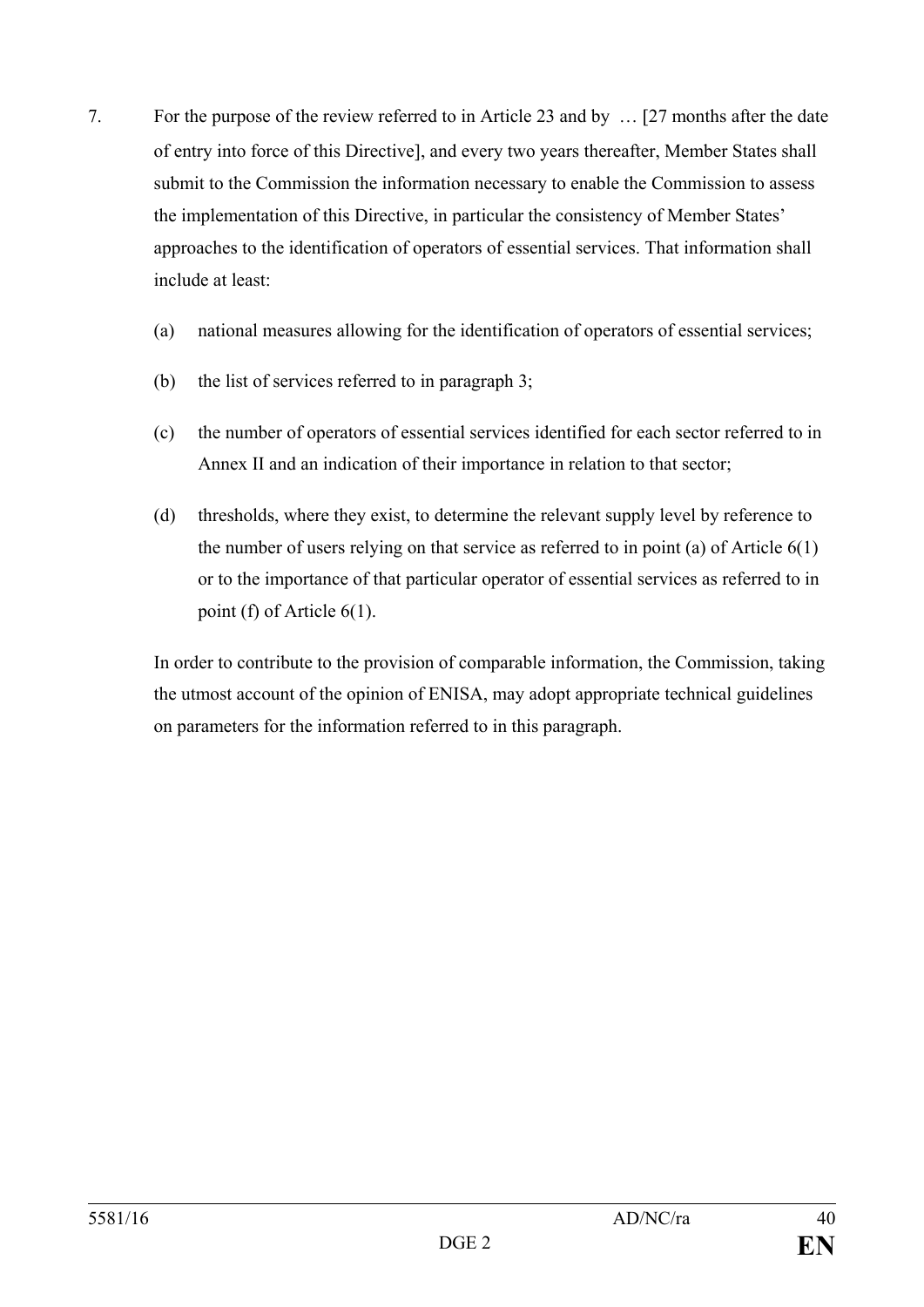#### *Article 6*

#### *Significant disruptive effect*

- 1. When determining the significance of a disruptive effect as referred to in point (c) of Article 5(2), Member States shall take into account at least the following cross–sectoral factors:
	- (a) the number of users relying on the service provided by the entity concerned;
	- (b) the dependency of other sectors referred to in Annex II on the service provided by that entity;
	- (c) the impact that incidents could have, in terms of degree and duration*,* on economic and societal activities or public safety;
	- (d) the market share of that entity;
	- (e) the geographic spread with regard to the area that could be affected by an incident;
	- (f) the importance of the entity for maintaining a sufficient level of the service, taking into account the availability of alternative means for the provision of that service.
- 2. In order to determine whether an incident would have a significant disruptive effect, Member States shall also, where appropriate, take into account sector–specific factors.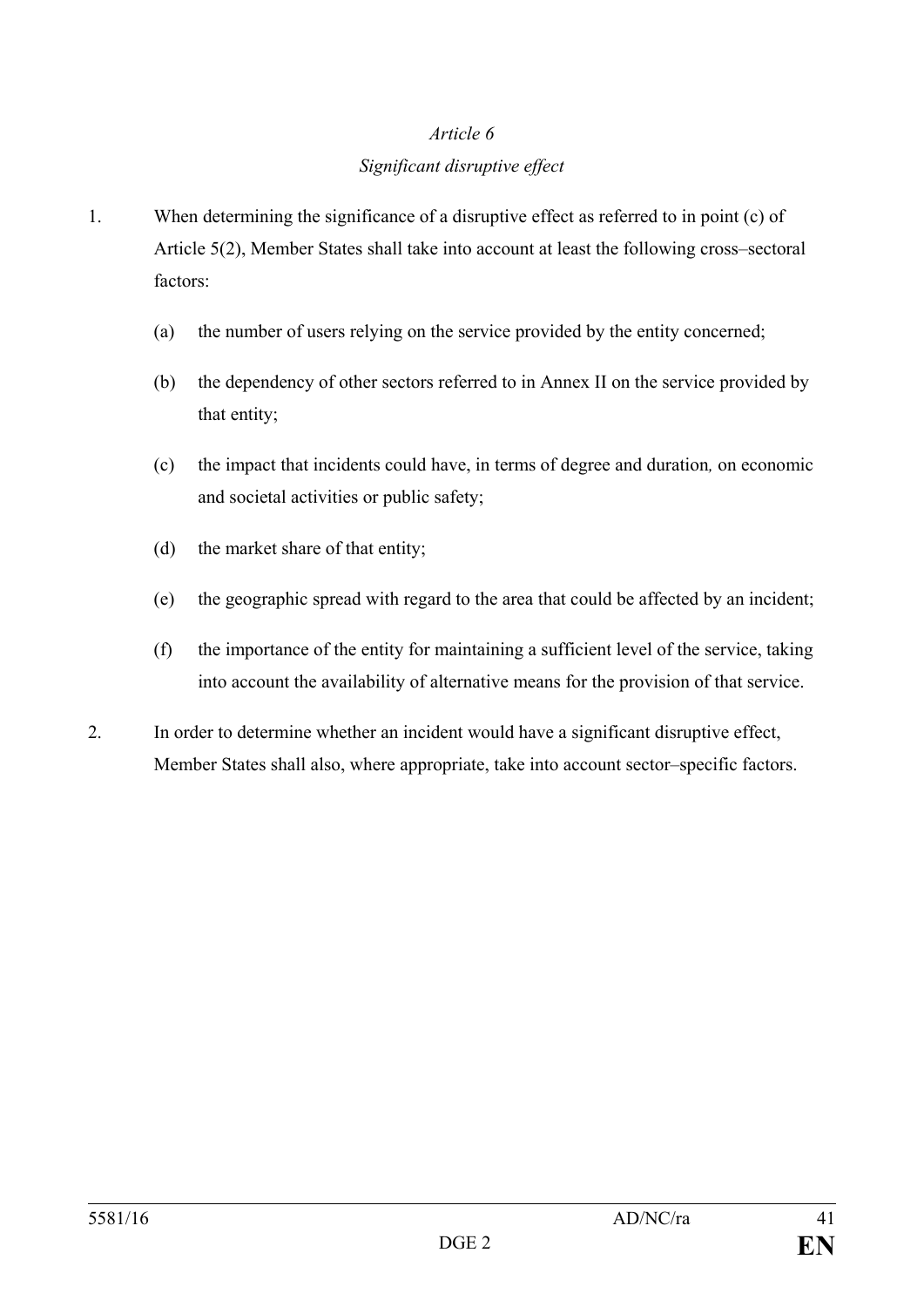# **CHAPTER II NATIONAL FRAMEWORKS ON THE SECURITY OF NETWORK AND INFORMATION SYSTEMS**

#### *Article 7*

#### *National strategy on the security of network and information systems*

- 1. Each Member State shall adopt a national strategy on the security of network and information systems defining the strategic objectives and appropriate policy and regulatory measures with a view to achieving and maintaining a high level of security of network and information systems and covering at least the sectors referred to in Annex II and the services referred to in Annex III. The national strategy on the security of network and information systems shall address, in particular, the following issues:
	- (a) the objectives and priorities of the national strategy on the security of network and information systems;
	- (b) a governance framework to achieve the objectives and priorities of the national strategy on the security of network and information systems, including roles and responsibilities of the government bodies and the other relevant actors;
	- (c) the identification of measures relating to preparedness, response and recovery, including cooperation between the public and private sectors;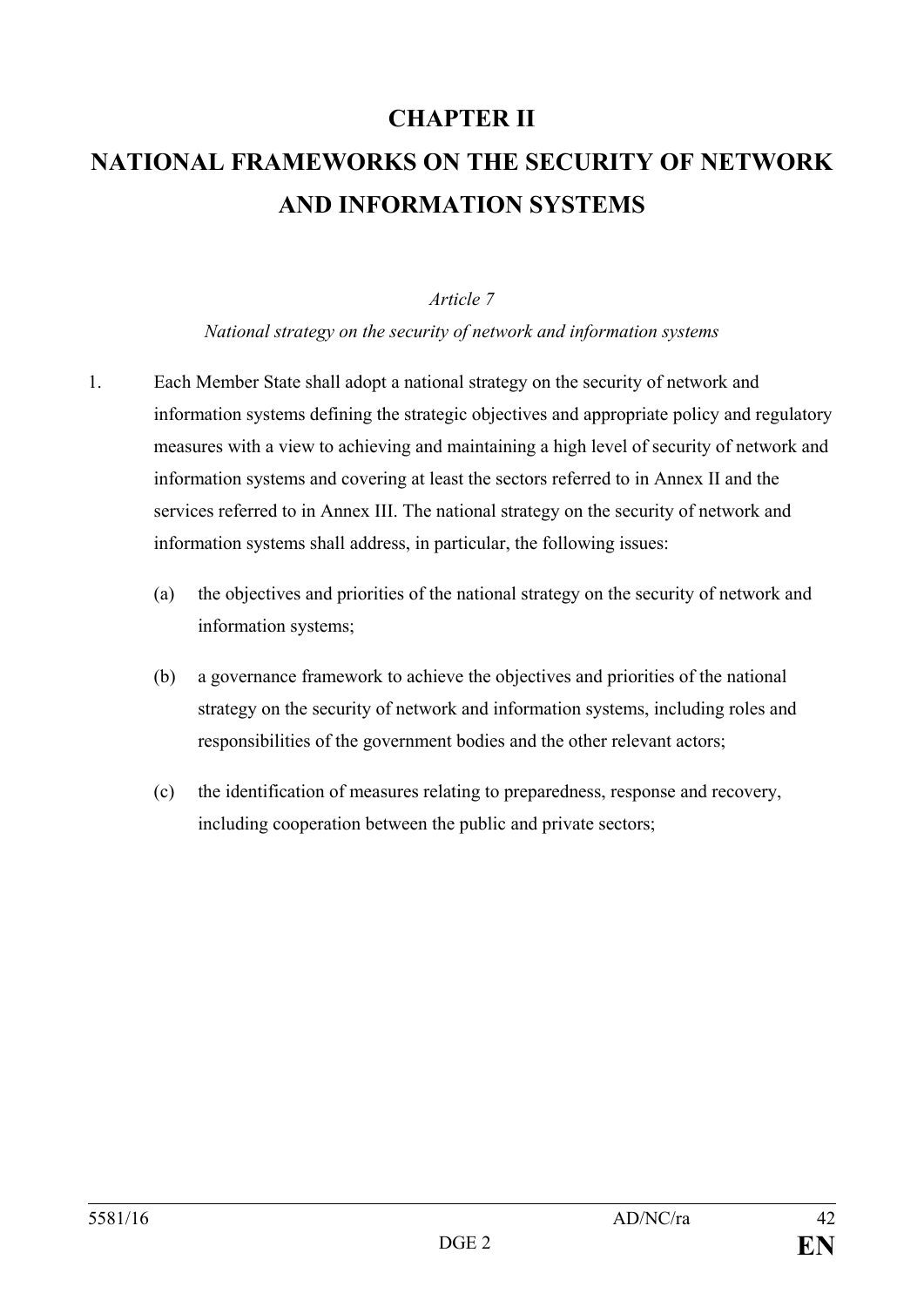- (d) an indication of the education, awareness–raising and training programmes relating to the national strategy on the security of network and information systems;
- (e) an indication of the research and development plans relating to the national strategy on the security of network and information systems;
- (f) a risk assessment plan to identify risks;
- (g) a list of the various actors involved in the implementation of the national strategy on the security of network and information systems.
- 2. Member States may request the assistance of ENISA in developing national strategies on the security of network and information systems.
- 3. Member States shall communicate their national strategies on the security of network and information systems to the Commission within three months from their adoption. In so doing, Member States may exclude elements of the strategy which relate to national security.

#### *Article 8*

#### *National competent authorities and single point of contact*

1. Each Member State shall designate one or more national competent authorities on the security of network and information systems ('competent authority'), covering at least the sectors referred to in Annex II and the services referred to in Annex III. Member States may assign this role to an existing authority or authorities.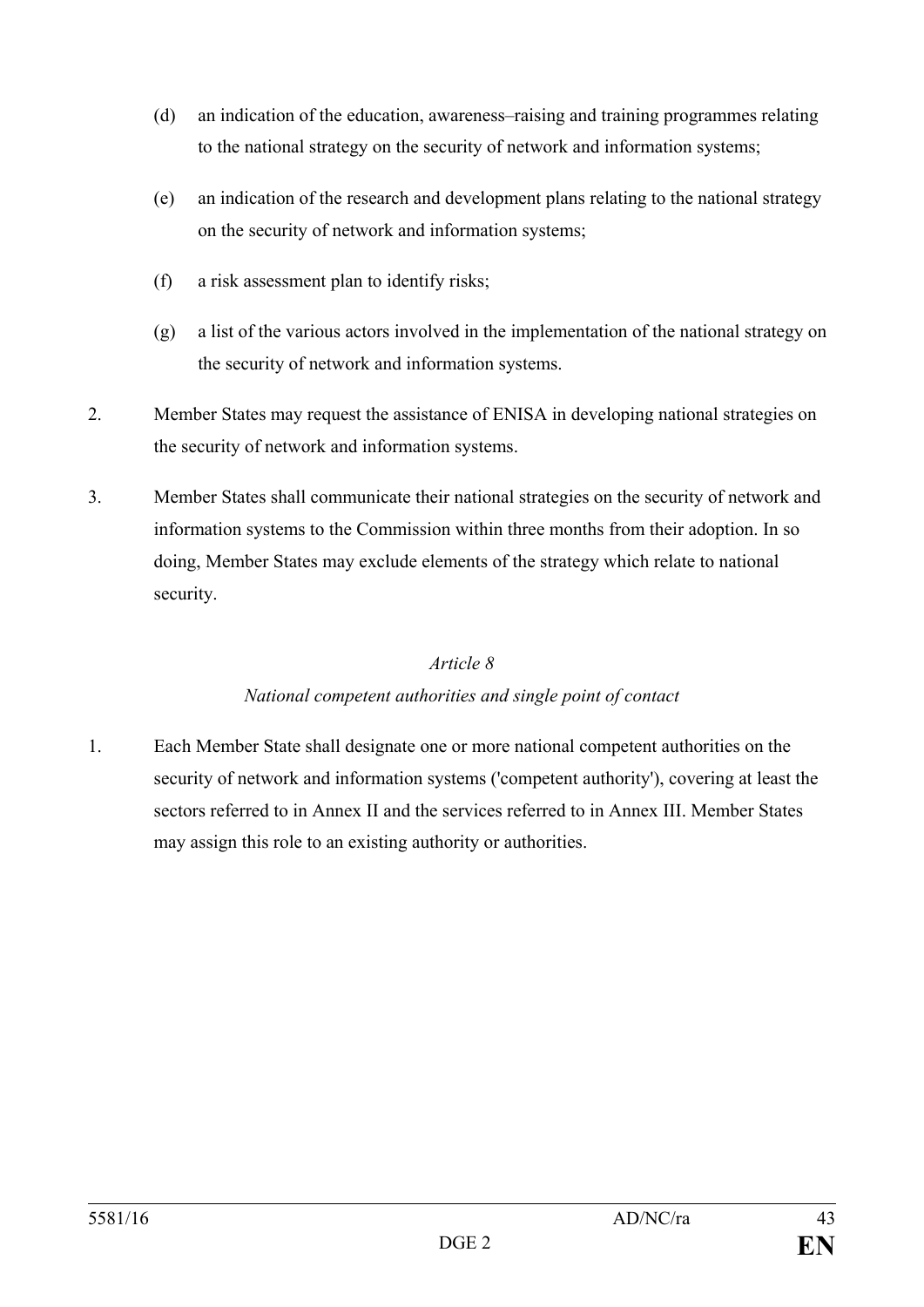- 2. The competent authorities shall monitor the application of this Directive at national level.
- 3. Each Member State shall designate a national single point of contact on the security of network and information systems ('single point of contact'). Member States may assign this role to an existing authority. Where a Member State designates only one competent authority, that competent authority shall also be the single point of contact.
- 4. The single point of contact shall exercise a liaison function to ensure cross–border cooperation of Member State authorities and with the relevant authorities in other Member States and with the Cooperation Group referred to in Article 11 and the CSIRTs network referred to in Article 12.
- 5. Member States shall ensure that the competent authorities and the single points of contact have adequate resources to carry out, in an effective and efficient manner, the tasks assigned to them and thereby to fulfil the objectives of this Directive. Member States shall ensure effective, efficient and secure cooperation of the designated representatives in the Cooperation Group.
- 6. The competent authorities and single point of contact shall, whenever appropriate and in accordance with national law, consult and cooperate with the relevant national law enforcement authorities and national data protection authorities.
- 7. Each Member State shall notify to the Commission without delay the designation of the competent authority and single point of contact, their tasks, and any subsequent change thereto. Each Member State shall make public its designation of the competent authority and single point of contact. The Commission shall publish the list of designated single points of contacts.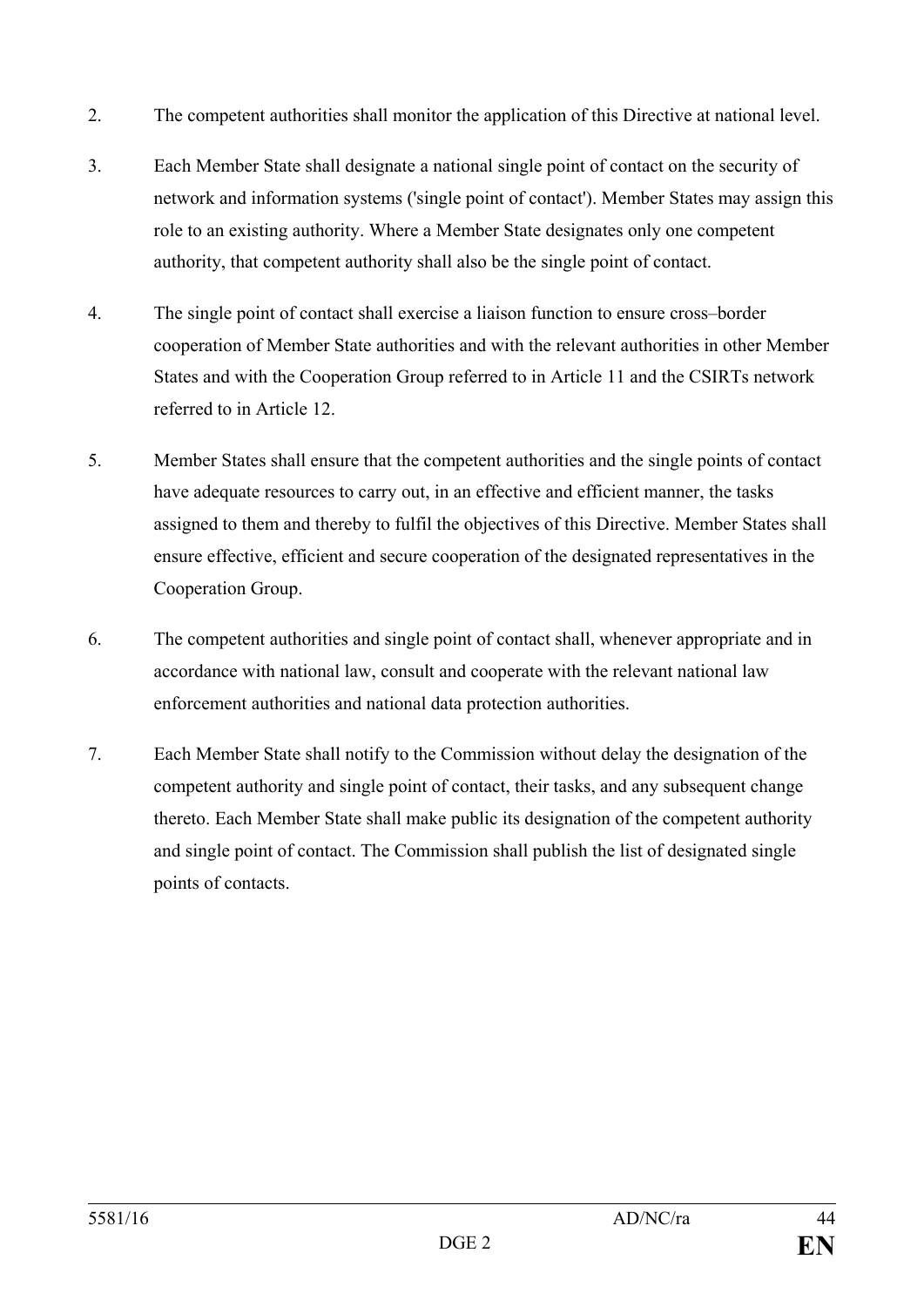#### *Article 9*

#### *Computer Security Incident Response Teams (CSIRTs)*

- 1. Each Member State shall designate one or more CSIRTs which shall comply with the requirements set out in point (1) of Annex I, covering at least the sectors referred to in Annex II and the services referred to in Annex III, responsible for risk and incident handling in accordance with a well–defined process. A CSIRT may be established within a competent authority.
- 2. Member States shall ensure that the CSIRTs have adequate resources to effectively carry out their tasks as set out in point (2) of Annex I.

Member States shall ensure the effective, efficient and secure cooperation of their CSIRTs in the CSIRTs network referred to in Article 12.

- 3. Member States shall ensure that their CSIRTs have access to an appropriate, secure, and resilient communication and information infrastructure at national level.
- 4. Member States shall inform the Commission about the remit, as well as the main elements of the incident handling process, of their CSIRTs.
- 5. Member States may request the assistance of ENISA in developing national CSIRTs.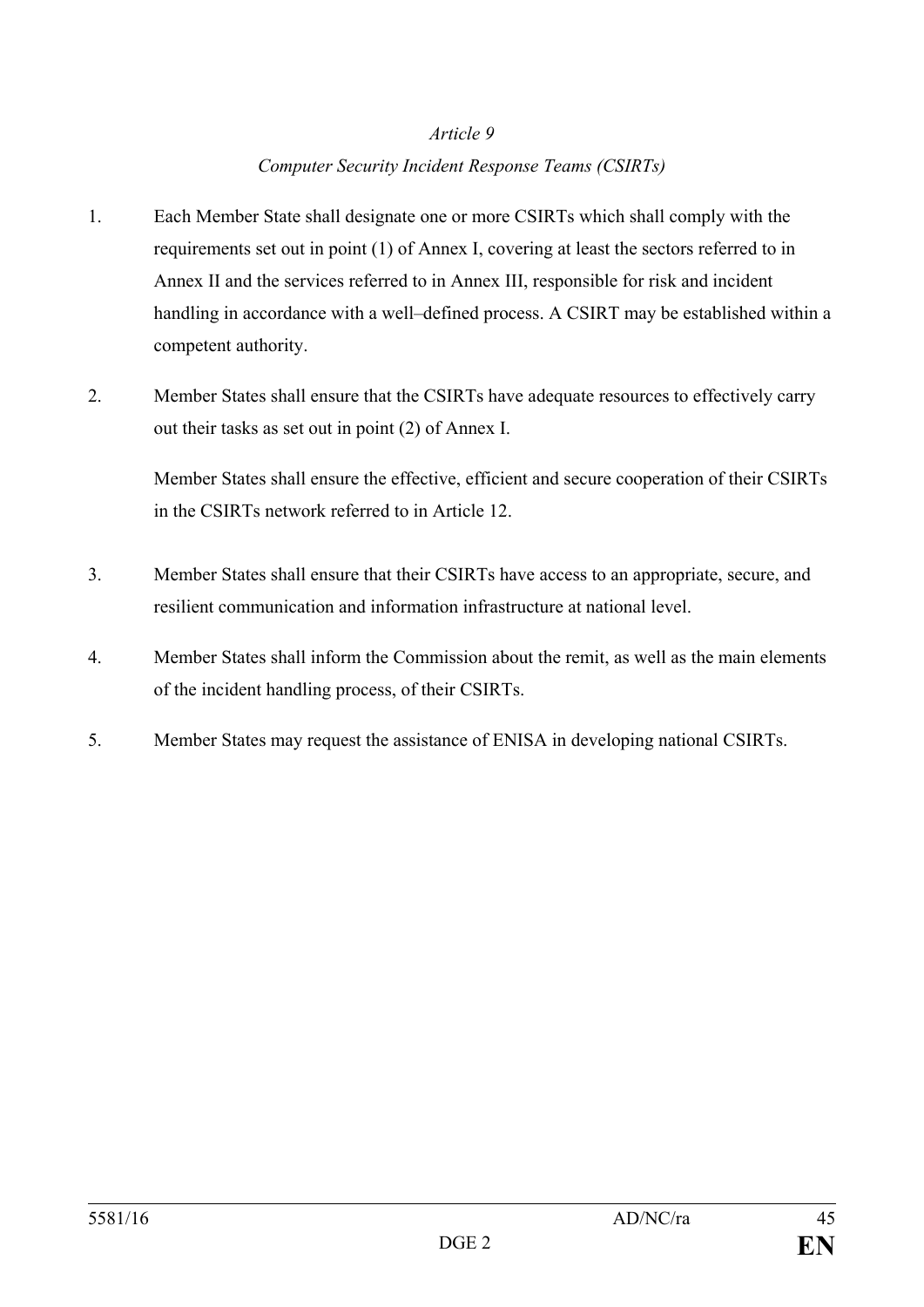## *Article 10 Cooperation at national level*

- 1. Where they are separate, the competent authority, the single point of contact and the CSIRT of the same Member State shall cooperate with regard to the fulfilment of the obligations laid down in this Directive.
- 2. Member States shall ensure that either the competent authorities or the CSIRTs receive incident notifications submitted pursuant to this Directive. Where a Member State decides that CSIRTs shall not receive notifications, the CSIRTs shall, to the extent necessary to fulfil their tasks, be granted access to data on incidents notified by operators of essential services, pursuant to Article 14(3) and (5), or by digital service providers, pursuant to Article 16(3) and (6).
- 3. Member States shall ensure that the competent authorities or the CSIRTs inform the single points of contact about incident notifications submitted pursuant to this Directive.

By … [24 months after the date of entry into force of this Directive], and every year thereafter, the single point of contact shall submit a summary report to the Cooperation Group on the notifications received, including the number of notifications and the nature of notified incidents, and the actions taken in accordance with Article 14(3) and (5) and Article 16(3) and (6).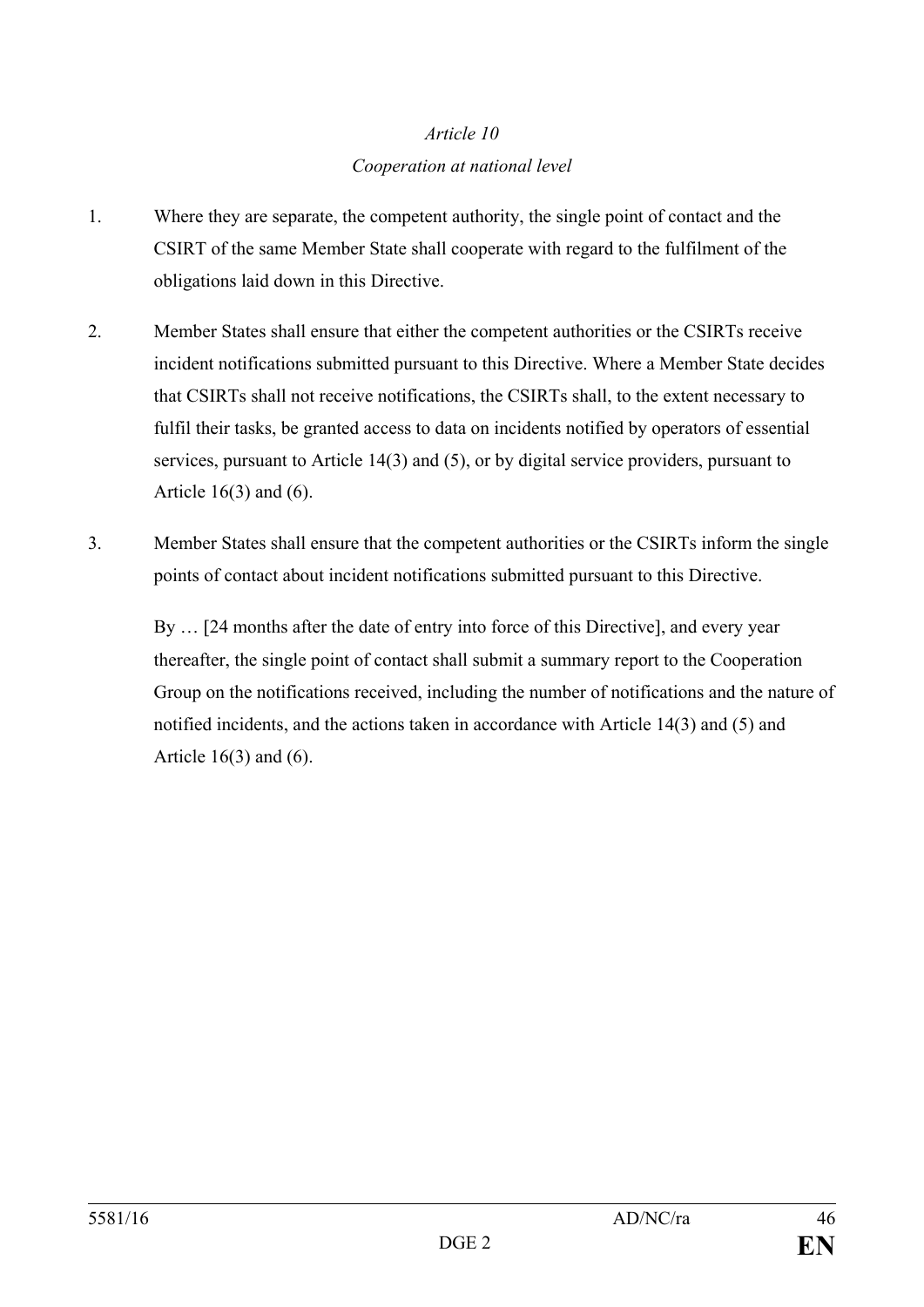# **CHAPTER III COOPERATION**

#### *Article 11*

#### *Cooperation Group*

1. In order to support and facilitate strategic cooperation and the exchange of information among Member States and to develop trust and confidence, and with a view to achieving a high common level of security of network and information systems in the Union, a Ccooperation Ggroup is hereby established.

The Cooperation Group shall carry out its tasks on the basis of biennial work programmes as referred to in the second subparagraph of paragraph 3.

2. The Cooperation Group shall be composed of representatives of the Member States, the Commission and ENISA.

Where appropriate, the Cooperation Group may invite representatives of the relevant stakeholders to participate in its work.

The Commission shall provide the secretariat.

- 3. The Cooperation Group shall have the following tasks:
	- (a) providing strategic guidance for the activities of the CSIRTs network established under Article 12;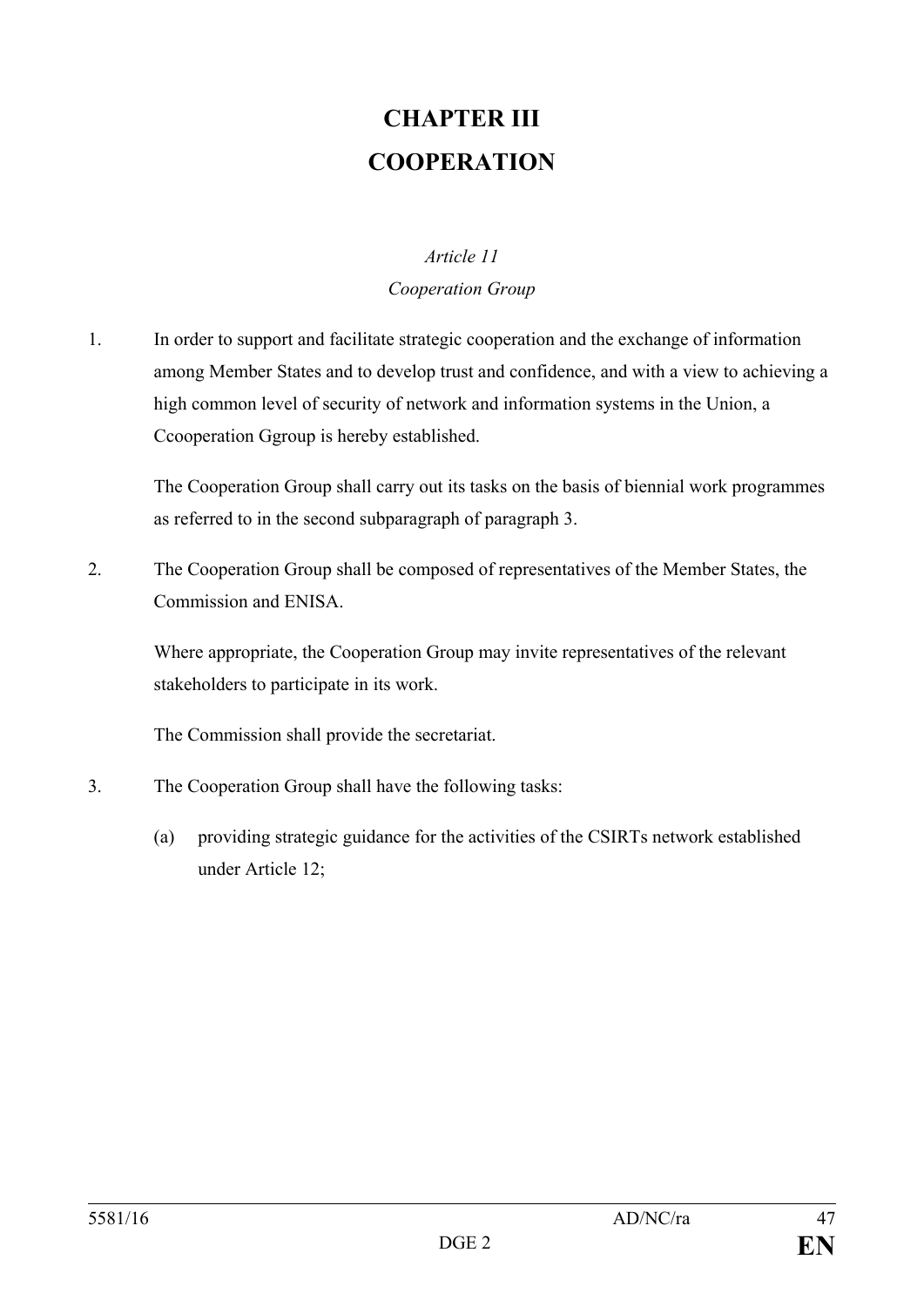- (b) exchanging best practice on the exchange of information related to incident notification as referred to in Article 14(3) and (5) and Article 16(3) and (6);
- (c) exchanging best practice between Member States and, in collaboration with ENISA, assisting Member States in building capacity to ensure the security of network and information systems;
- (d) discussing capabilities and preparedness of the Member States, and, on a voluntary basis, evaluating national strategies on the security of network and information systems and the effectiveness of CSIRTs, and identifying best practice;
- (e) exchanging information and best practice on awareness raising and training;
- (f) exchanging information and best practice on research and development relating to the security of network and information systems;
- (g) where relevant, exchanging experiences on matters concerning the security of network and information systems with relevant Union institutions, bodies, offices and agencies;
	- (h) discussing the standards and specifications referred to in Article 19 with representatives from the relevant European standardisation organisations;
	- (i) collecting best practice information on risks and incidents;
	- (j) examining, on an annual basis, the summary reports referred to in the second subparagraph of Article 10(3);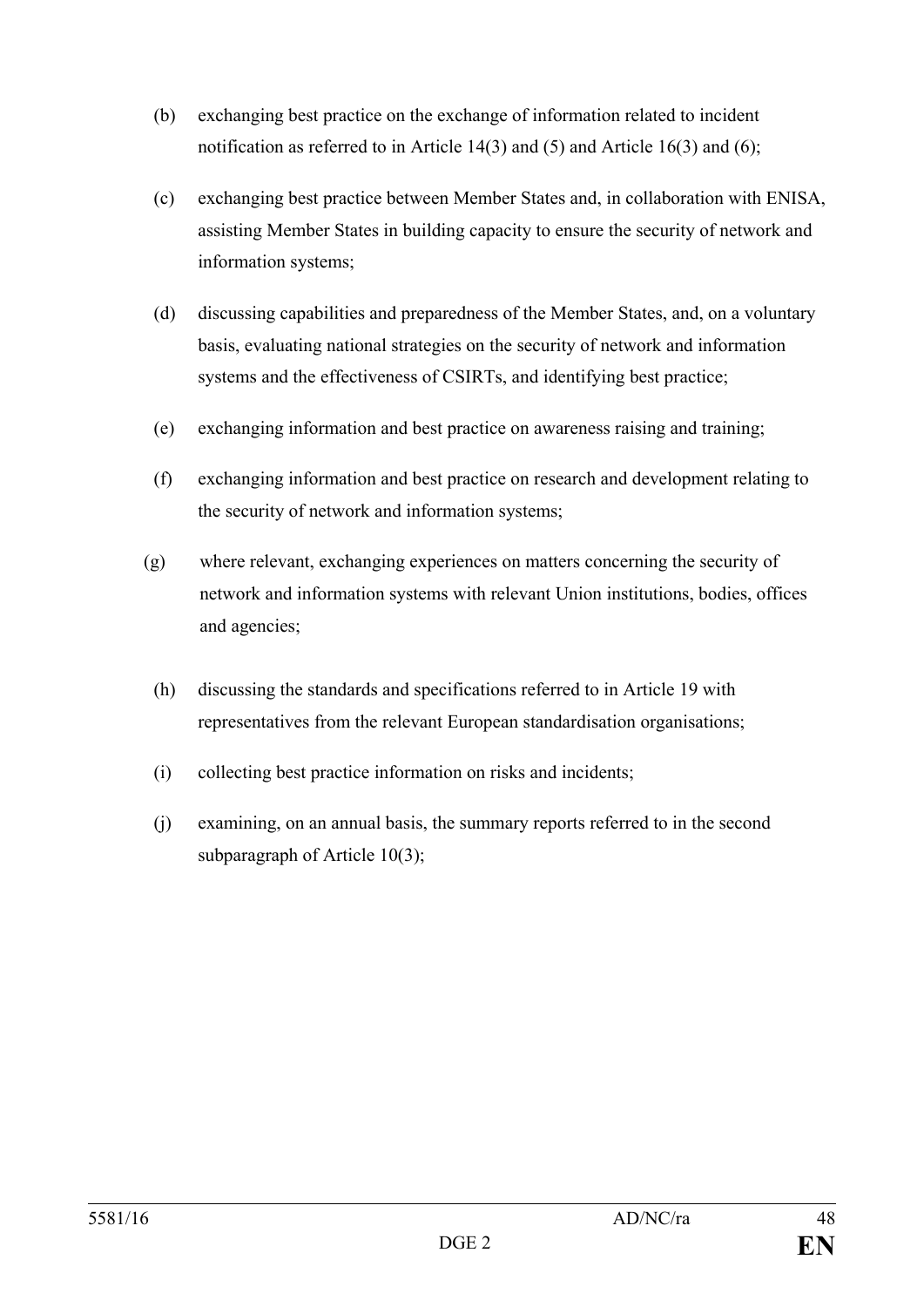- (k) discussing the work undertaken with regard to exercices relating to the security of network and information systems, education programmes and training, including the work done by ENISA;
- (l) with ENISA's assistance, exchanging best practice with regard to the identification of operators of essential services by the Member States, including in relation to cross– border dependencies, regarding risks and incidents;
- (m) discussing modalities for reporting notifications of incidents as referred to in Articles 14 and 16.

By ... [18] months after entry into force of this Directive] and every two years thereafter, the Cooperation Group shall establish a work programme in respect of actions to be undertaken to implement its objectives and tasks, which shall be consistent with the objectives of this Directive.

- 4. For the purpose of the review referred to in Article 23 and by … [24 months after the date of entry into force of this Directive], and every year and a half thereafter, the Cooperation Group shall prepare a report assessing the experience gained with the strategic cooperation pursued under this Article.
- 5. The Commission shall adopt implementing acts laying down procedural arrangements necessary for the functioning of the Cooperation Group. Those implementing acts shall be adopted in accordance with the examination procedure referred to in Article 22(2).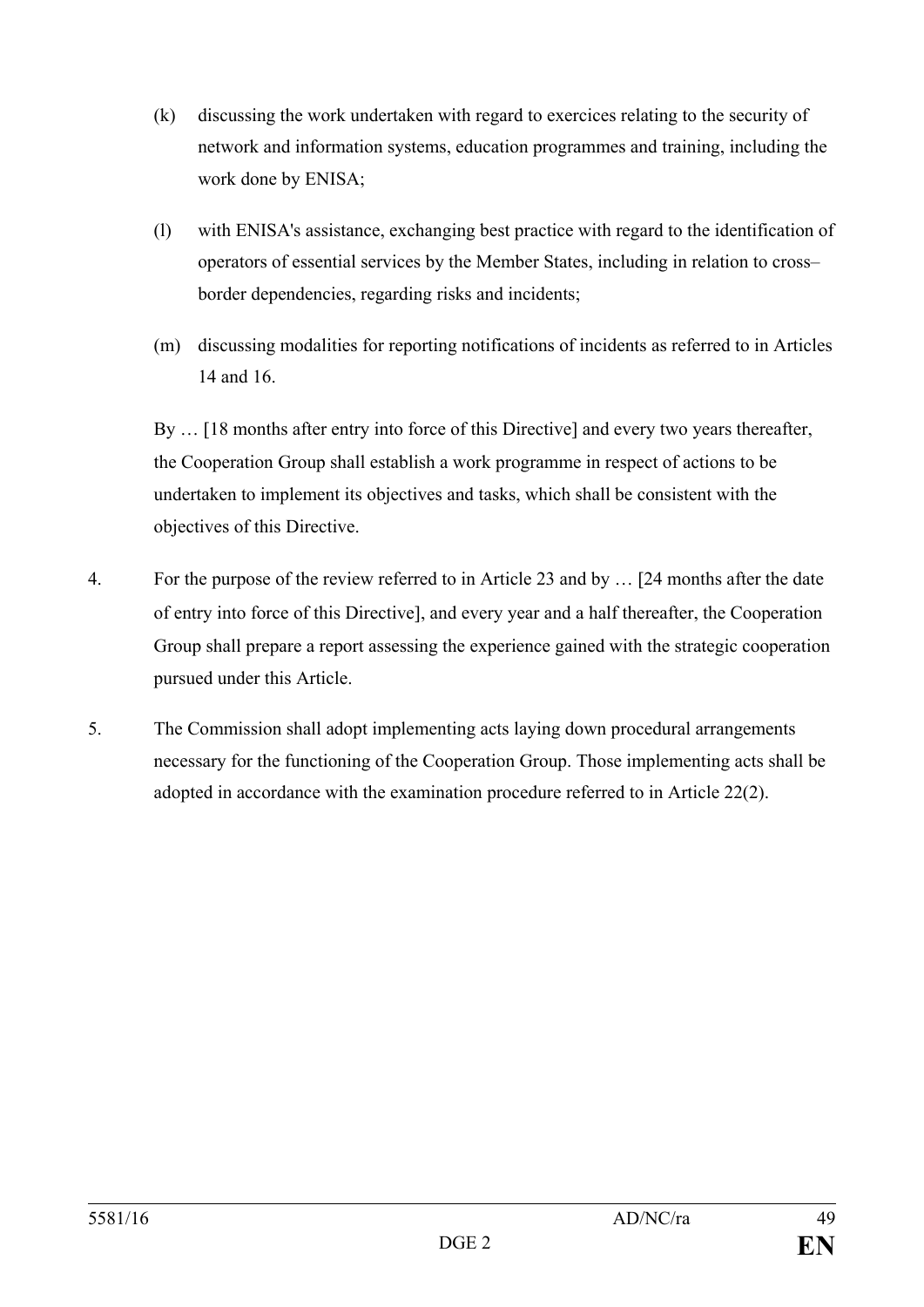For the purposes of the first subparagraph, the Commission shall submit the first draft implementing act to the committee referred to in Article 22(1) by … [6 months after entry into force of this Directive].

## *Article 12*

#### *CSIRTs network*

- 1. In order to contribute to the development of confidence and trust between the Member States and to promote swift and effective operational cooperation, a network of the national CSIRTs is hereby established.
- 2. The CSIRTs network shall be composed of representatives of the Member States' CSIRTs and CERT–EU. The Commission shall participate in the CSIRTs network as an observer. ENISA shall provide the secretariat and shall actively support the cooperation among the CSIRTs.
- 3. The CSIRTs network shall have the following tasks:
	- (a) exchanging information on CSIRTs services, operations and cooperation capabilities;
	- (b) at the request of a representative of a CSIRT from a Member State potentially affected by an incident, exchanging and discussing non–commercially sensitive information related to that incident and associated risks; however, any Member State's CSIRT may refuse to contribute to that discussion if there is a risk of prejudice to the investigation of the incident;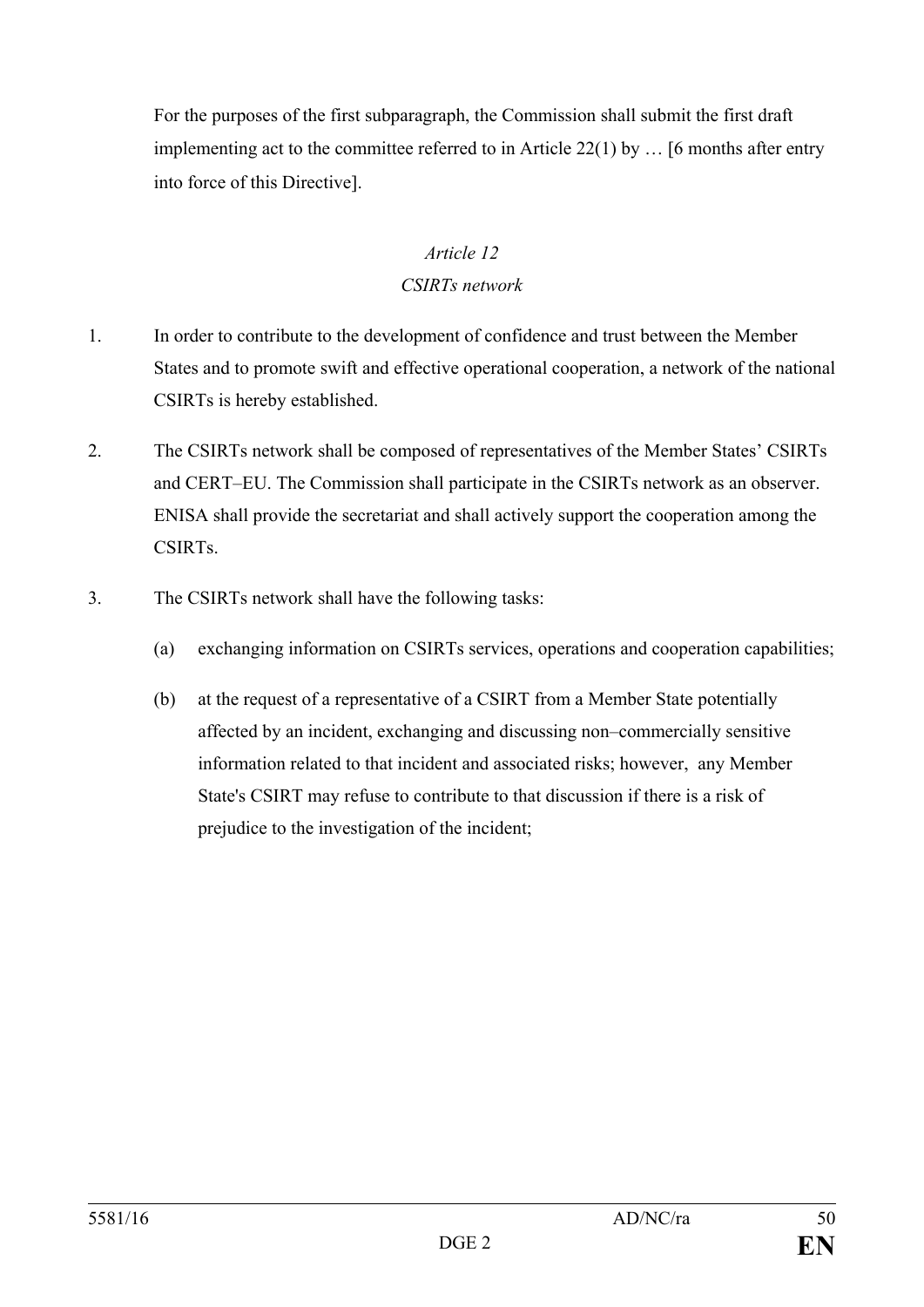- (c) exchanging and making available on a voluntary basis non–confidential information concerning individual incidents;
- (d) at the request of a representative of a Member State's CSIRT, discussing and, where possible, identifying a coordinated response to an incident that has been identified within the jurisdiction of that same Member State;
- (e) providing Member States with support in addressing cross–border incidents on the basis of their voluntary mutual assistance;
- (f) discussing, exploring and identifying further forms of operational cooperation, including in relation to:
	- (i) categories of risks and incidents;
	- (ii) early warnings;
	- (iii) mutual assistance;
	- (iv) principles and modalities for coordination, when Member States respond to cross–border risks and incidents;
- (g) informing the Cooperation Group of its activities and of the further forms of operational cooperation discussed pursuant to point (f), and requesting guidance in that regard;
- (h) discussing lessons learnt from exercises relating to the security of network and information systems, including from those organised by ENISA;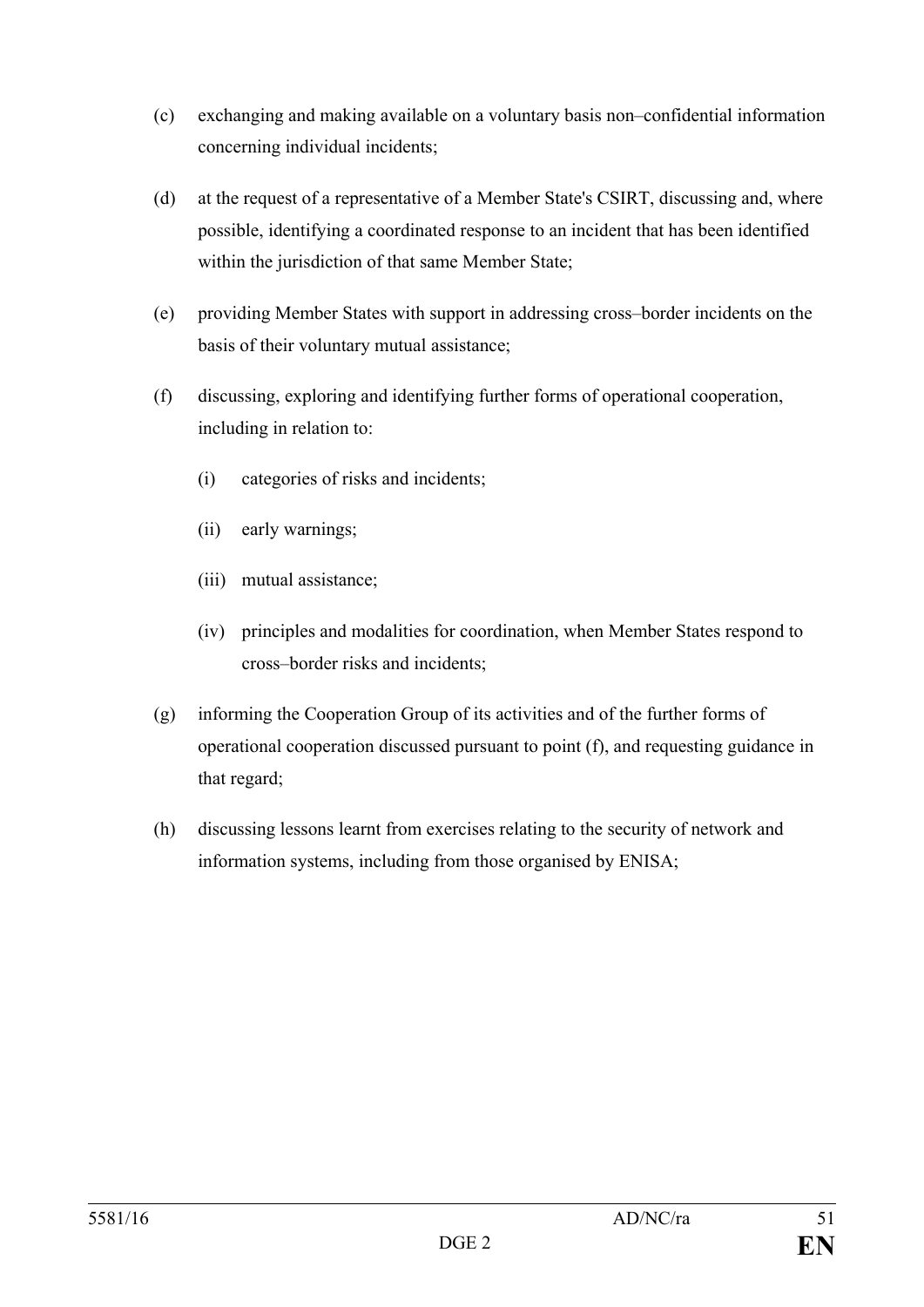- (i) at the request of an individual CSIRT, discussing the capabilities and preparedness of that CSIRT;
- (j) issuing guidelines in order to facilitate the convergence of operational practices with regard to the application of the provisions of this Article concerning operational cooperation.
- 4. For the purpose of the review referred to in Article 23 and by … [24 months after the date of entry into force of this Directive], and every year and a half thereafter, the CSIRTs network shall produce a report assessing the experience gained with the operational cooperation, including conclusions and recommendations, pursued under this Article. That report shall also be submitted to the Cooperation Group.
- 5. The CSIRTs network shall lay down its own rules of procedure.

## *Article 13 International cooperation*

The Union may conclude international agreements, in accordance with Article 218 TFEU, with third countries or international organisations, allowing and organising their participation in some activities of the Cooperation Group. Such agreements shall take into account the need to ensure adequate protection of data.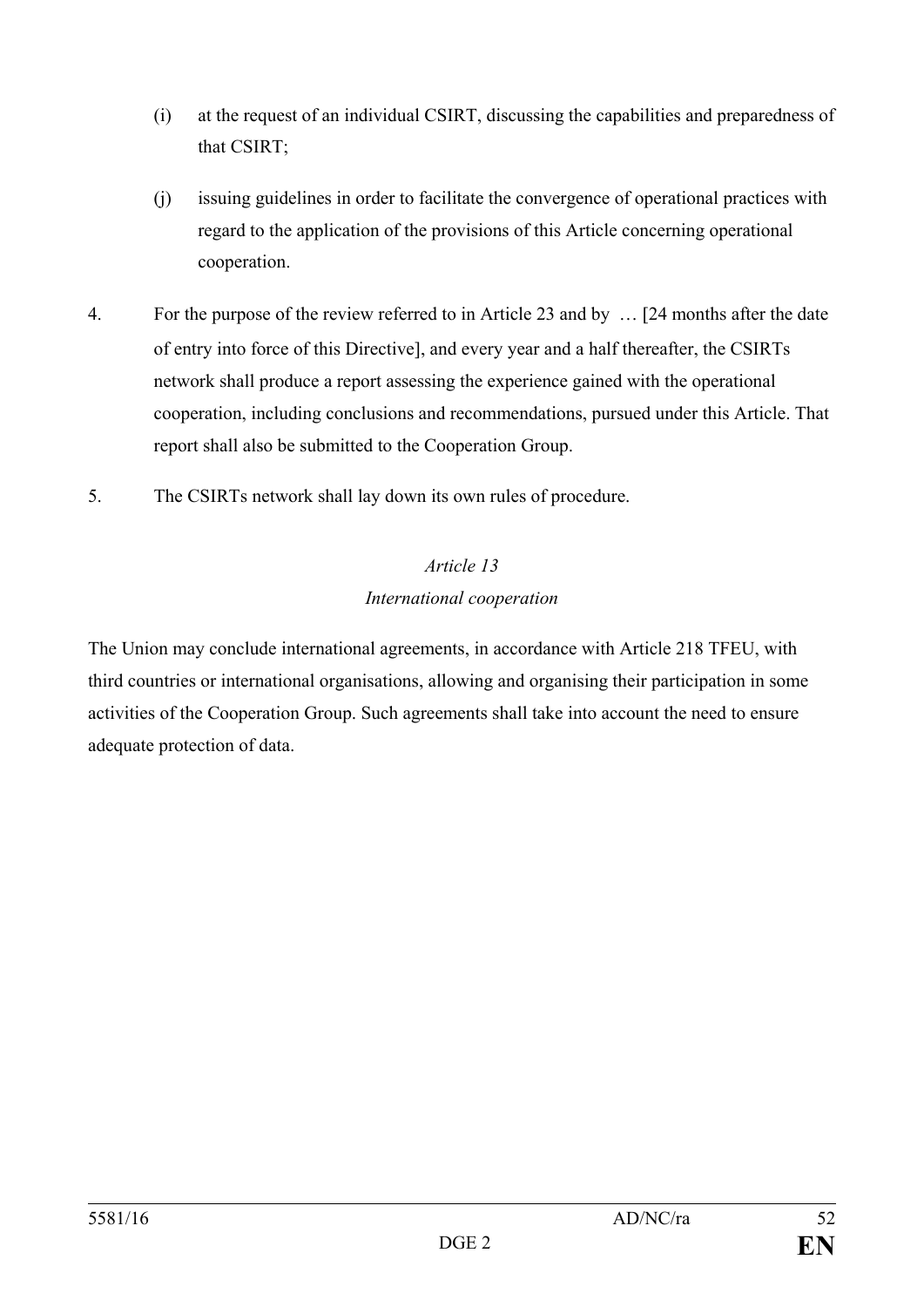# **CHAPTER IV SECURITY OF THE NETWORK AND INFORMATION SYSTEMS OF OPERATORS OF ESSENTIAL SERVICES**

#### *Article 14*

*Security requirements and incident notification*

- 1. Member States shall ensure that operators of essential services take appropriate and proportionate technical and organisational measures to manage the risks posed to the security of network and information systems which they use in their operations. Having regard to the state of the art, those measures shall ensure a level of security of network and information systems appropriate to the risk posed.
- 2. Member States shall ensure that operators of essential services take appropriate measures to prevent and minimise the impact of incidents affecting the security of the network and information systems used for the provision of such essential services, with a view to ensuring the continuity of those services.
- 3. Member States shall ensure that operators of essential services notify, without undue delay, the competent authority or the CSIRT of incidents having a significant impact on the continuity of the essential services they provide. Notifications shall include information enabling the competent authority or the CSIRT to determine any cross–border impact of the incident. Notification shall not make the notifying party subject to increased liability.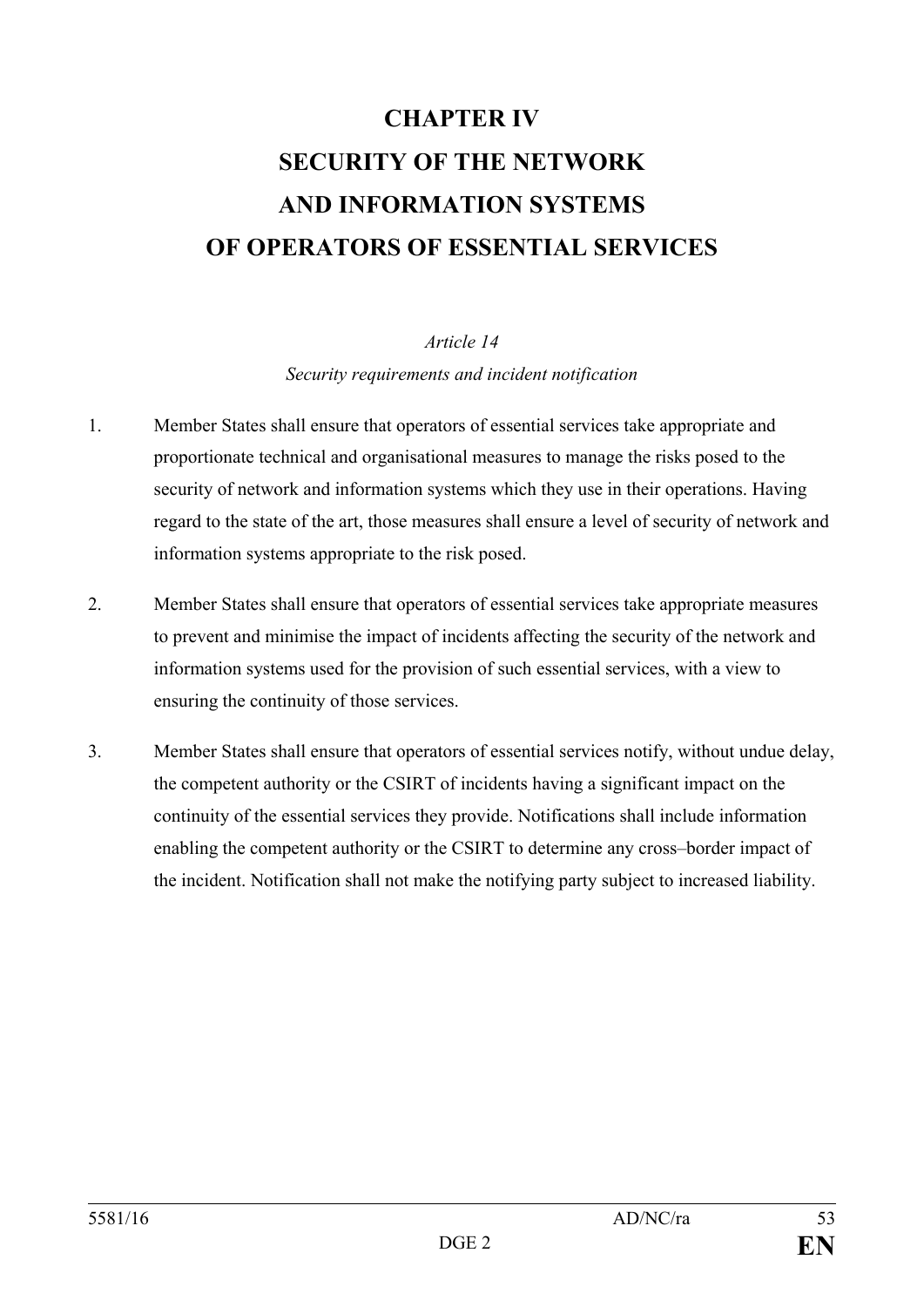- 4. In order to determine the significance of the impact of an incident, the following parameters in particular shall be taken into account:
	- (a) the number of users affected by the disruption of the essential service;
	- (b) the duration of the incident;
	- (c) the geographical spread with regard to the area affected by the incident.
- 5. On the basis of the information provided in the notification by the operator of essential services, the competent authority or the CSIRT shall inform the other affected Member State(s) if the incident has a significant impact on the continuity of essential services in that Member State. In so doing, the competent authority or the CSIRT shall, in accordance with Union law or national legislation that complies with Union law, preserve the security and commercial interests of the operator of essential services, as well as the confidentiality of the information provided in its notification.

Where the circumstances allow, the competent authority or the CSIRT shall provide the notifying operator of essential services with relevant information regarding the follow–up of its notification, such as information that could support the effective incident handling.

At the request of the competent authority or the CSIRT, the single point of contact shall forward notifications as referred to in the first subparagraph to single points of contact of other affected Member States.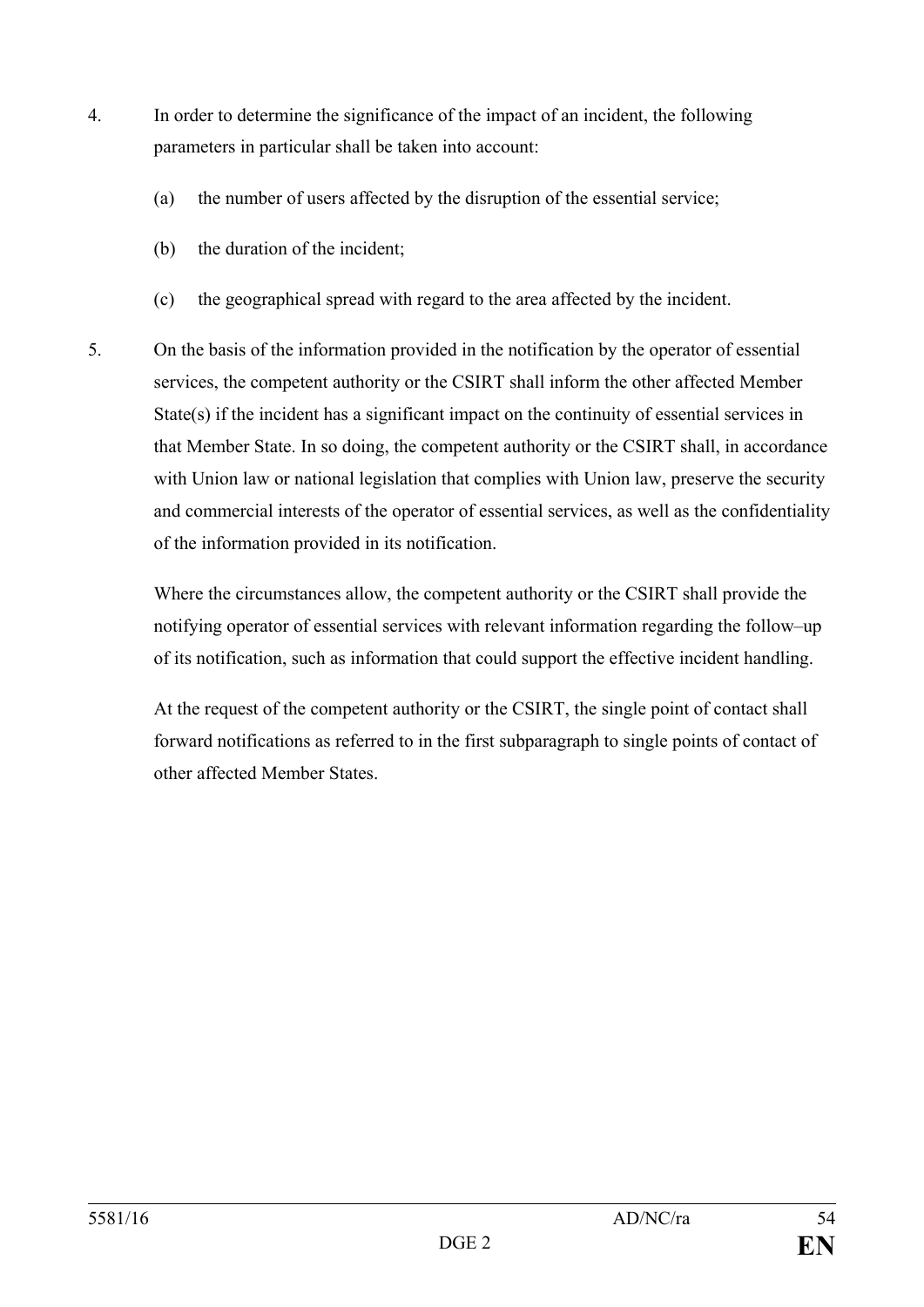- 6. After consulting the notifying operator of essential services, the competent authority or the CSIRT may inform the public about individual incidents, where public awareness is necessary in order to prevent an incident or to deal with an ongoing incident.
- 7. Competent authorities acting together within the Cooperation Group may develop and adopt guidelines concerning the circumstances in which operators of essential services are required to notify incidents, including on the parameters to determine the significance of the impact of an incident as referred to in paragraph 4.

## *Article 15 Implementation and enforcement*

- 1. Member States shall ensure that the competent authorities have the necessary powers and means to assess the compliance of operators of essential services with their obligations under Article 14 and the effects thereof on the security of network and information systems.
- 2. Member States shall ensure that the competent authorities have the powers and means to require operators of essential services to provide:
	- (a) the information necessary to assess the security of their network and information systems, including documented security policies;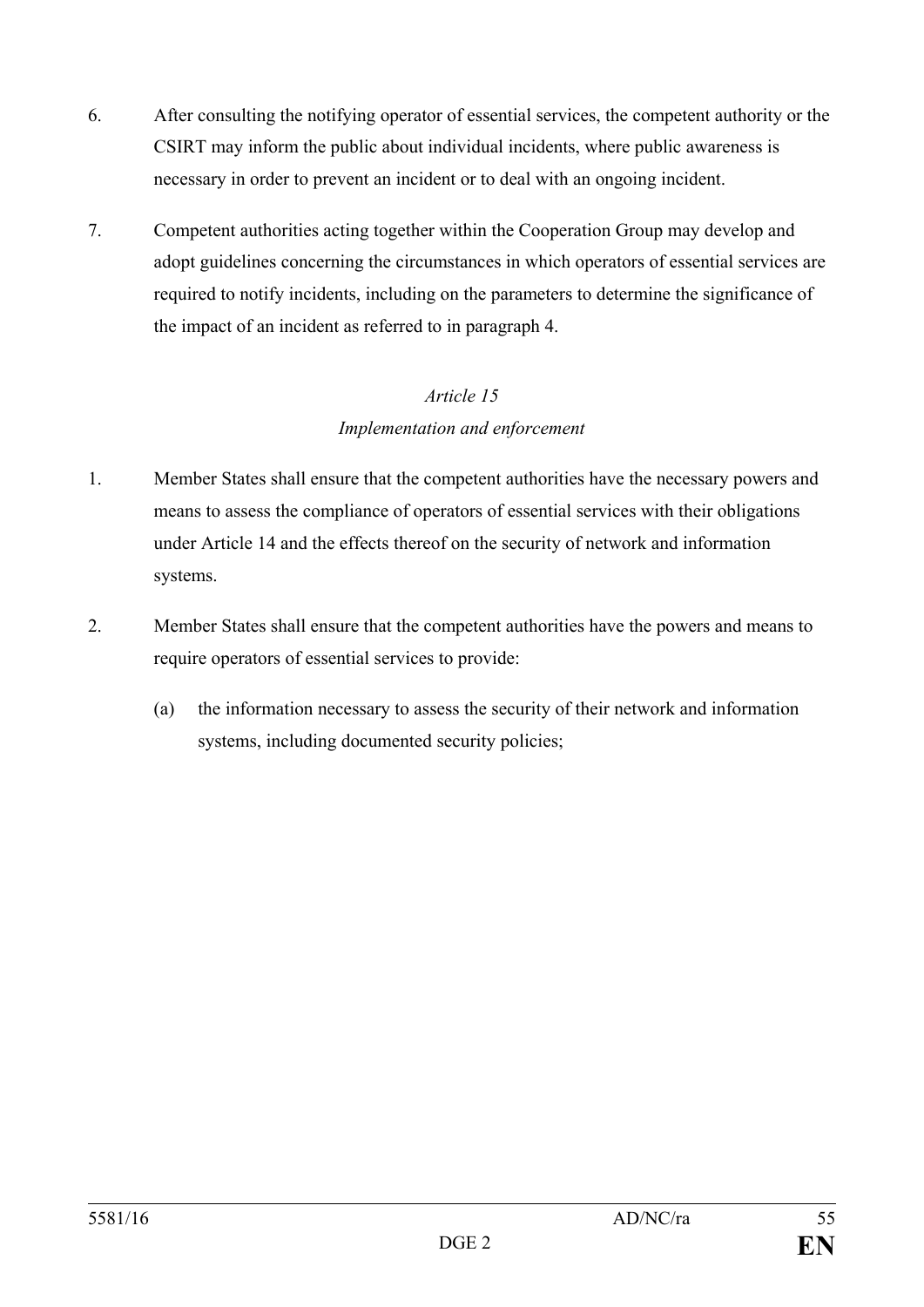(b) evidence of the effective implementation of security policies, such as the results of a security audit carried out by the competent authority or a qualified auditor and, in the latter case, to make the results thereof, including the underlying evidence, available to the competent authority.

When requesting such information or evidence, the competent authority shall state the purpose of the request and specify what information is required.

- 3. Following the assessment of information or results of security audits referred to in paragraph 2, the competent authority may issue binding instructions to the operators of essential services to remedy the deficiencies identified.
- 4. The competent authority shall work in close cooperation with data protection authorities when addressing incidents resulting in personal data breaches.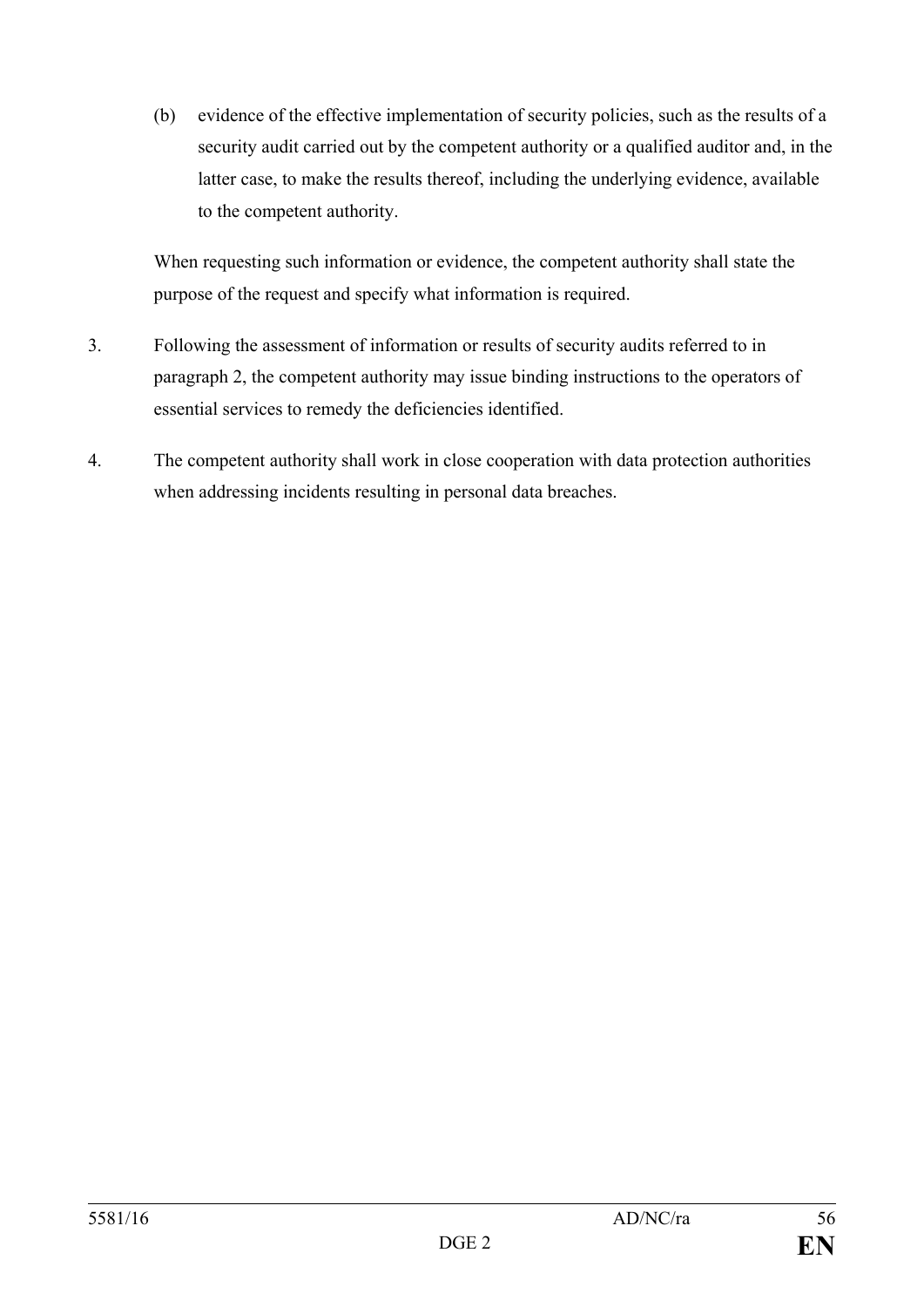# **CHAPTER V SECURITY OF THE NETWORK AND INFORMATION SYSTEMS OF DIGITAL SERVICE PROVIDERS**

#### *Article 16*

*Security requirements and incident notification*

- 1. Member States shall ensure that digital service providers identify and take appropriate and proportionate technical and organisational measures to manage the risks posed to the security of network and information systems which they use in the context of offering services referred to in Annex III within the Union. Having regard to the state of the art, those measures shall ensure a level of security of network and information systems appropriate to the risk posed, and shall take into account the following elements:
	- (a) the security of systems and facilities,
	- (b) incident handling,
	- (c) business continuity management,
	- (d) monitoring, auditing and testing,
	- (e) compliance with international standards.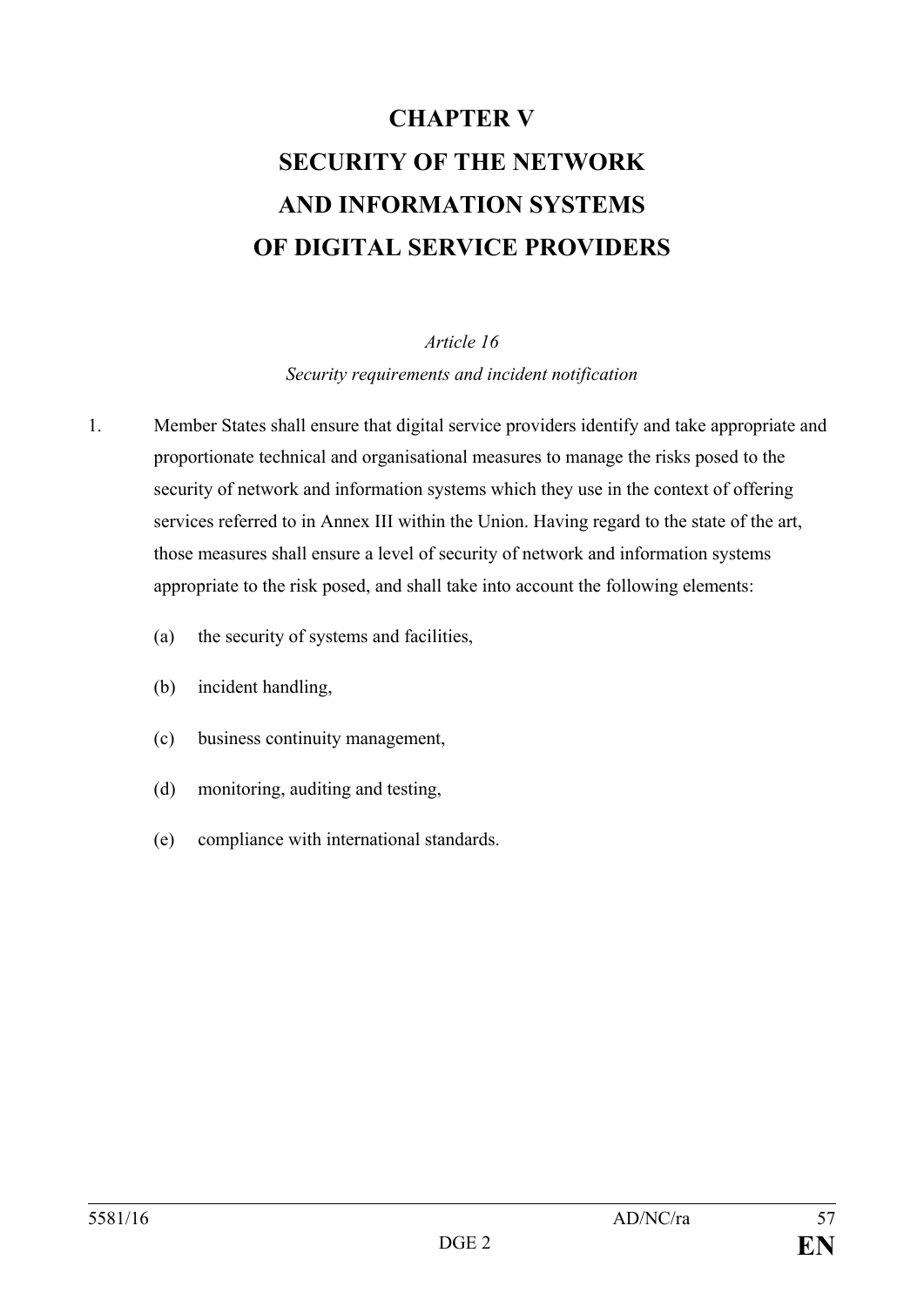- 2. Member States shall ensure that digital service providers take measures to prevent and minimise the impact of incidents affecting the security of their network and information systems on the services referred to in Annex III that are offered within the Union, with a view to ensuring the continuity of those services.
- 3. Member States shall ensure that digital service providers notify the competent authority or the CSIRT without undue delay of any incident having a substantial impact on the provision of a service as referred to in Annex III that they offer within the Union. Notifications shall include information to enable the competent authority or the CSIRT to determine the significance of any cross–border impact. Notification shall not make the notifying party subject to increased liability.
- 4. In order to determine whether the impact of an incident is substantial, the following parameters in particular shall be taken into account:
	- (a) the number of users affected by the incident, in particular users relying on the service for the provision of their own services;
	- (b) the duration of the incident;
	- (c) the geographical spread with regard to the area affected by the incident;
	- (d) the extent of the disruption of the functioning of the service;
	- (e) the extent of the impact on economic and societal activities.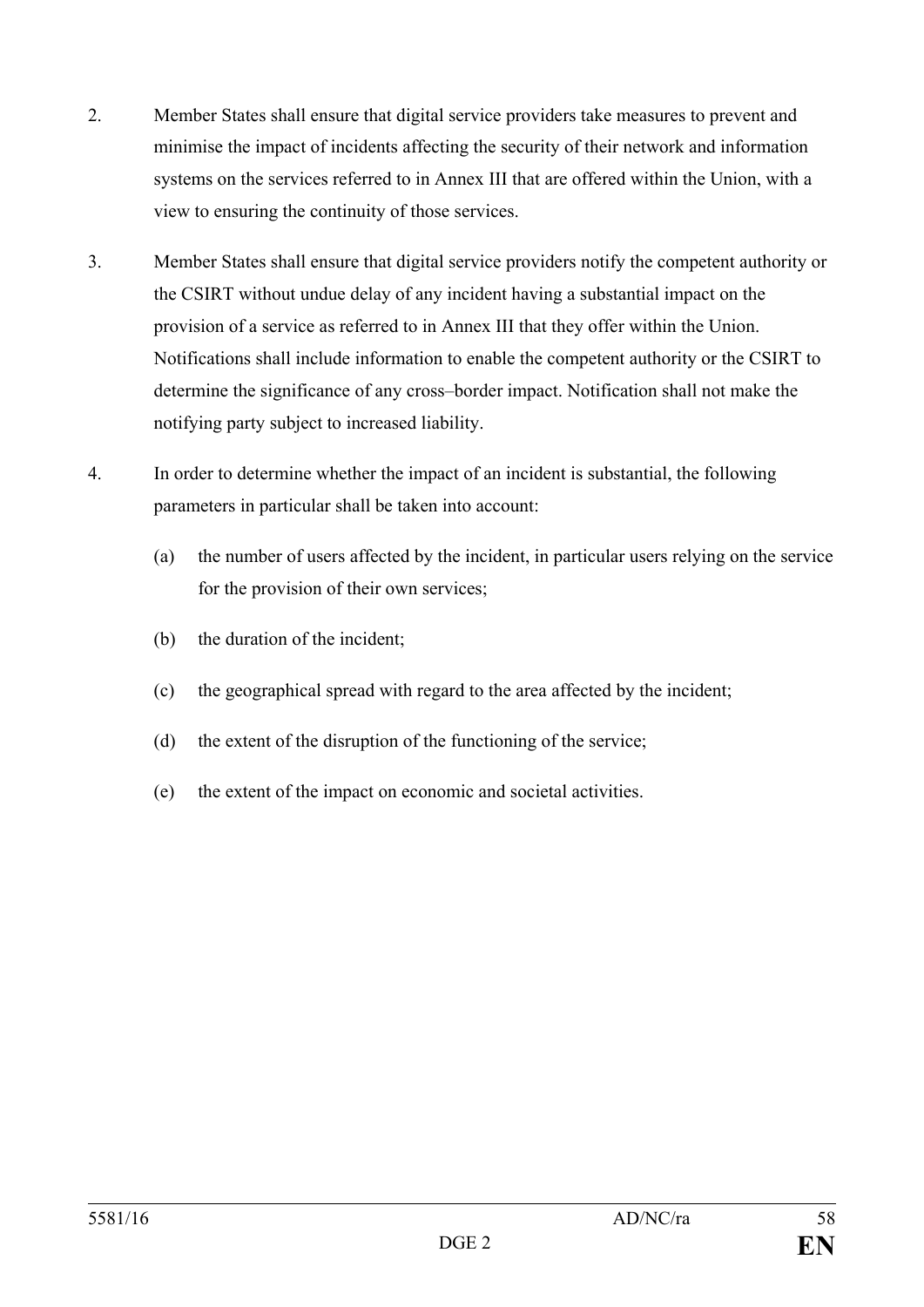The obligation to notify an incident shall only apply where the digital service provider has access to the information needed to assess the impact of an incident against the parameters referred to in the first subparagraph.

- 5. Where an operator of essential services relies on a third–party digital service provider for the provision of a service which is essential for the maintenance of critical societal and economic activities, any significant impact on the continuity of the essential services due to an incident affecting the digital service provider shall be notified by that operator.
- 6. Where appropriate, and in particular if the incident referred to in paragraph 3 concerns two or more Member States, the competent authority or the CSIRT shall inform the other affected Member States. In so doing, the competent authorities, CSIRTs and single points of contact shall, in accordance with Union law, or national legislation that complies with Union law, preserve the digital service provider's security and commercial interests as well as the confidentiality of the information provided.
- 7. After consulting the digital service provider concerned, the competent authority or the CSIRT and, where appropriate, the authorities or the CSIRTs of other Member States concerned may inform the public about individual incidents or require the digital service provider to do so, where public awareness is necessary in order to prevent an incident or to deal with an ongoing incident, or where disclosure of the incident is otherwise in the public interest.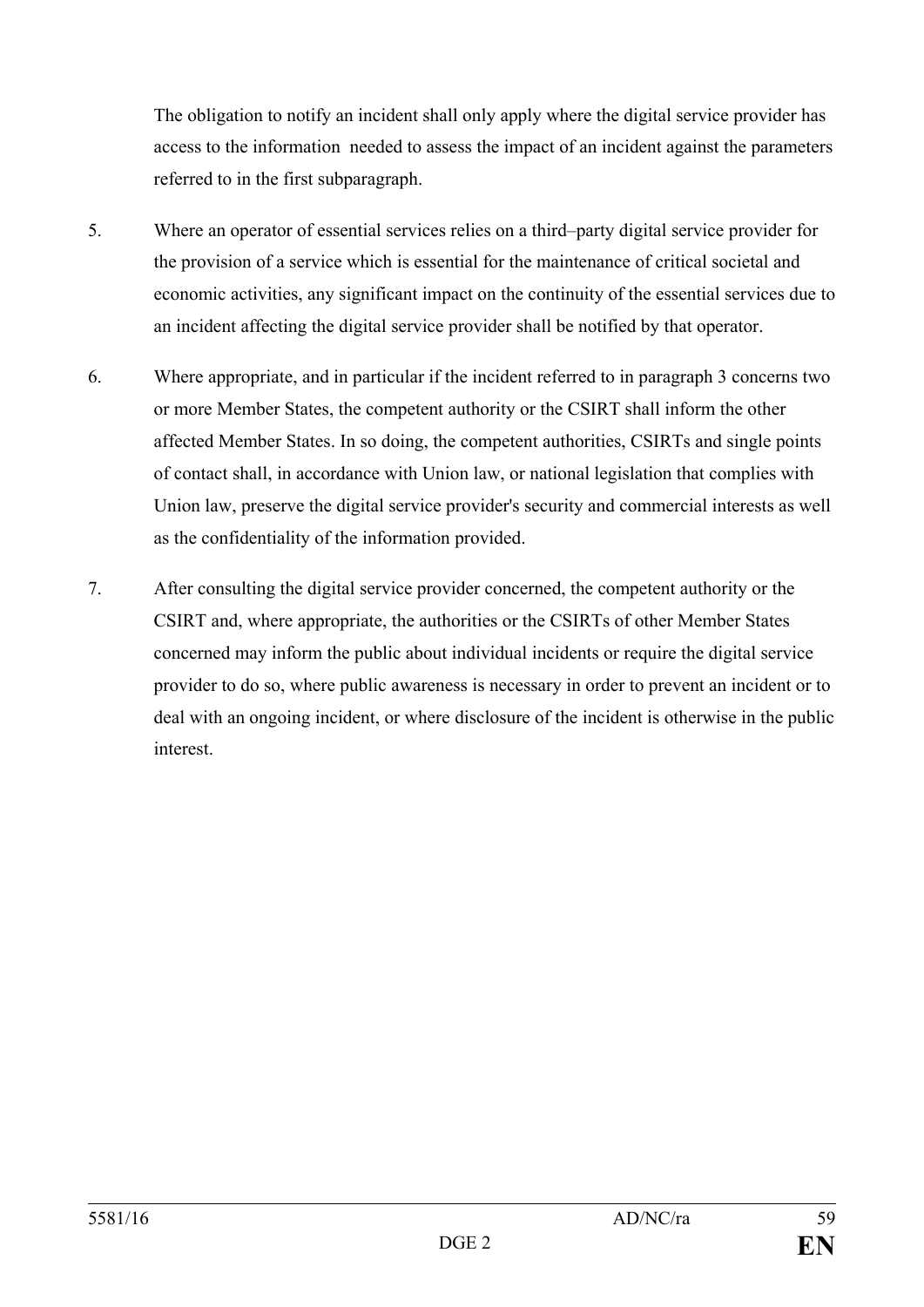- 8. The Commission shall adopt implementing acts in order to specify further the elements referred to in paragraph 1 and the parameters listed in paragraph 4 of this Article. Those implementing acts shall be adopted in accordance with the examination procedure referred to in Article 22(2) by … [1 year after entry into force of this Directive].
- 9. The Commission may adopt implementing acts laying down the formats and procedures applicable to notification requirements. Those implementing acts shall be adopted in accordance with the examination procedure referred to in Article 22(2).
- 10. Without prejudice to Article 1(6), Member States shall not impose any further security or notification requirements on digital service providers.
- 11. Chapter V shall not apply to micro– and small enterprises as defined in Commission Recommendation 2003/361/EC**[1](#page-60-0)** .

## *Article 17 Implementation and enforcement*

1. Member States shall ensure that the competent authorities take action, if necessary, through ex post supervisory measures, when provided with evidence that a digital service provider does not meet the requirements laid down in Article 16. Such evidence may be submitted by a competent authority of another Member State where the service is provided.

<span id="page-60-0"></span>**<sup>1</sup>** Commission Recommendation 2003/361/EC of 6 May 2003 concerning the definition of micro, small and medium–sized enterprises (OJ L 124, 20.5.2003, p. 36).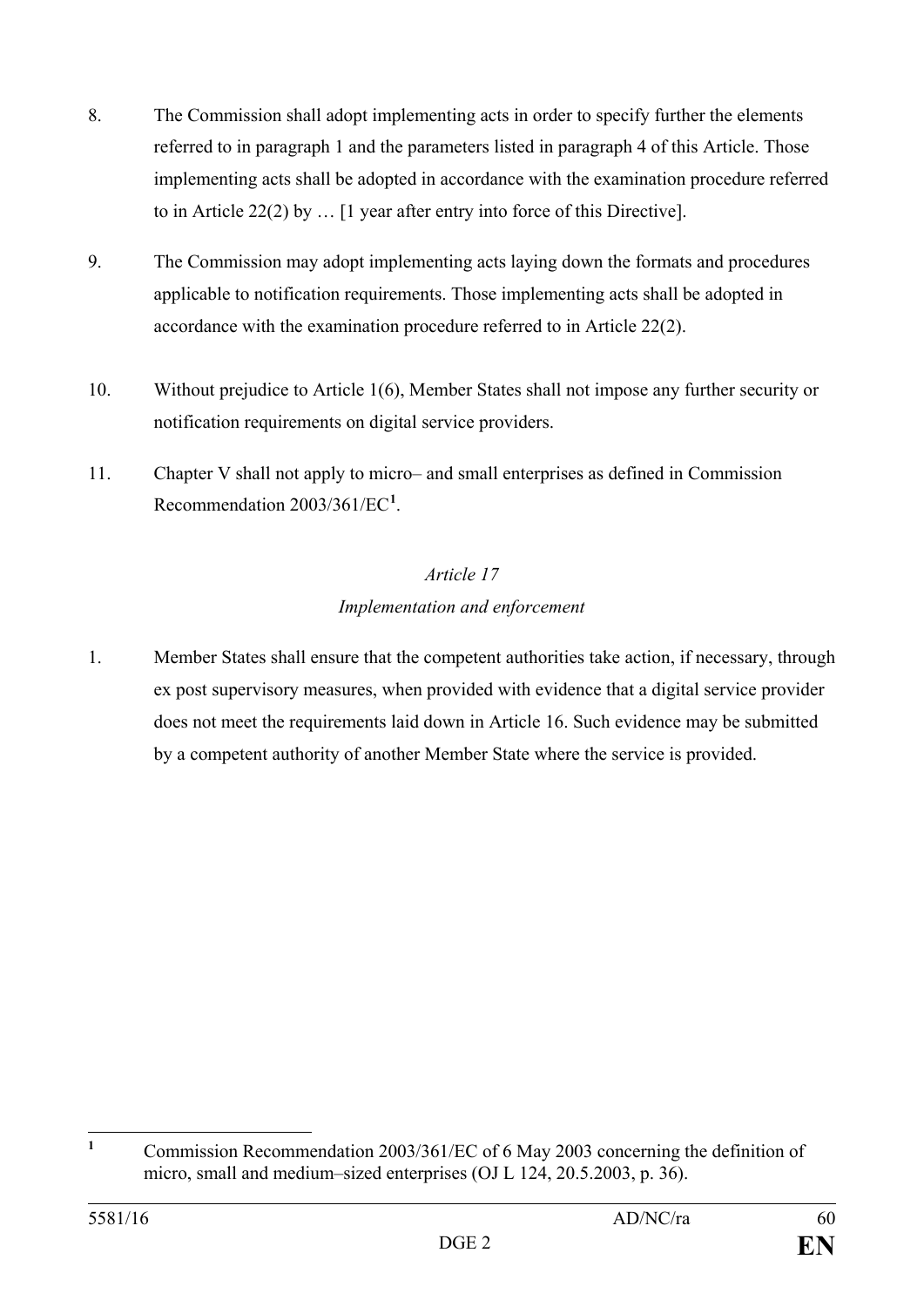- 2. For the purposes of paragraph 1, the competent authorities shall have the necessary powers and means to require digital service providers to:
	- (a) provide the information necessary to assess the security of their network and information systems, including documented security policies;
	- (b) remedy any failure to meet the requirements laid down in Article 16.
- 3. If a digital service provider has its main establishment or a representative in a Member State, but its network and information systems are located in one or more other Member States, the competent authority of the Member State of the main establishment or of the representative and the competent authorities of those other Member States shall cooperate and assist each other as necessary. Such assistance and cooperation may cover information exchanges between the competent authorities concerned and requests to take the supervisory measures referred to in paragraph 2.

## *Article 18 Jurisdiction and territoriality*

1. For the purposes of this Directive, a digital service provider shall be deemed to be under the jurisdiction of the Member State in which it has its main establishment. A digital service provider shall be deemed to have its main establishment in a Member State when it has its head office in that Member State.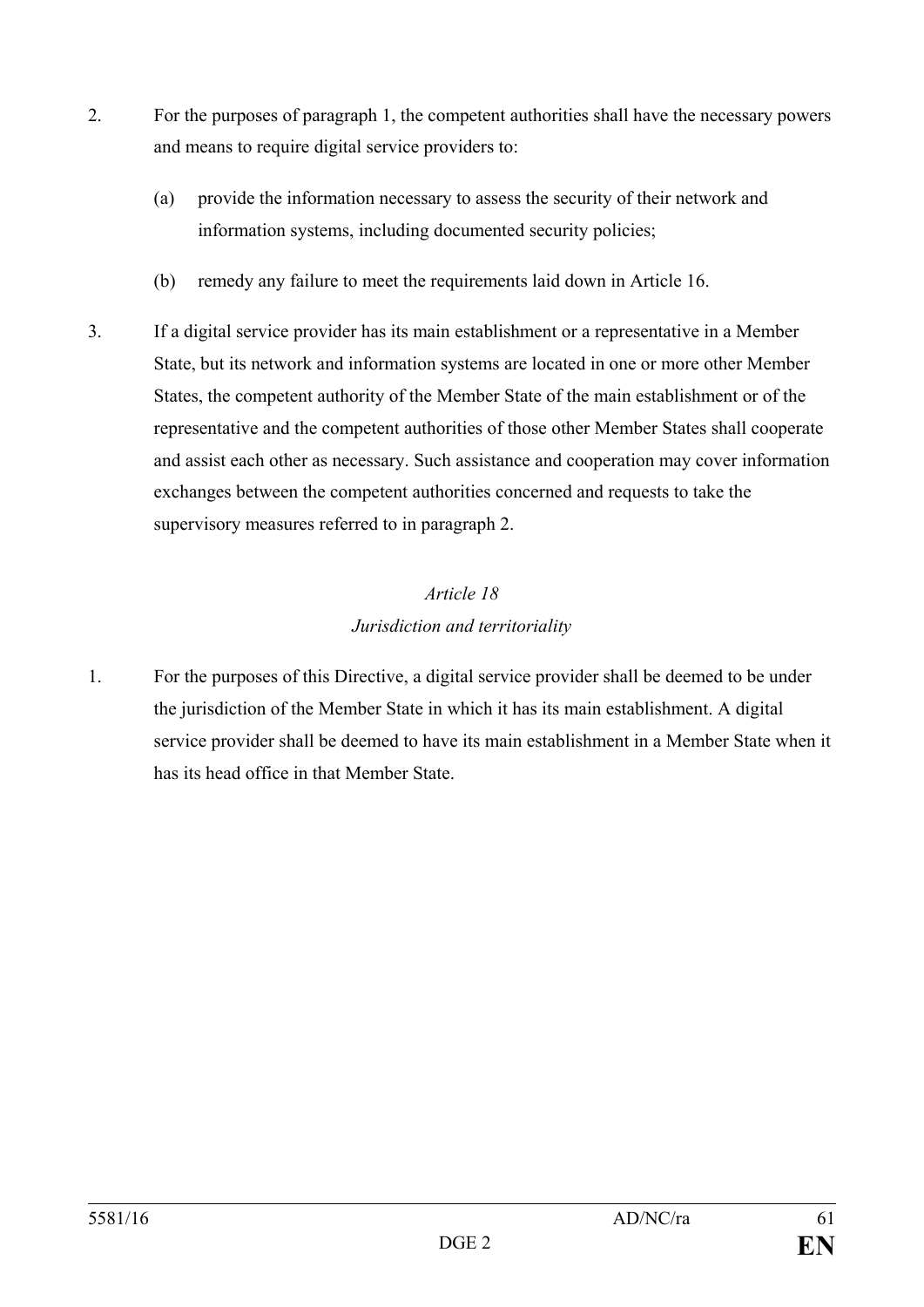- 2. A digital service provider that is not established in the Union, but offers services referred to in Annex III within the Union, shall designate a representative in the Union. The representative shall be established in one of those Member States where the services are offered. The digital service provider shall be deemed to be under the jurisdiction of the Member State where the representative is established.
- 3. The designation of a representative by the digital service provider shall be without prejudice to legal actions which could be initiated against the digital service provider itself.

# **CHAPTER VI STANDARDISATION AND VOLUNTARY NOTIFICATION**

### *Article 19*

#### *Standardisation*

- 1. In order to promote convergent implementation of Article 14(1) and (2) and Article 16(1) and (2), Member States shall, without imposing or discriminating in favour of the use of a particular type of technology, encourage the use of European or internationally accepted standards and specifications relevant to the security of network and information systems.
- 2. ENISA, in collaboration with Member States, shall draw up advice and guidelines regarding the technical areas to be considered in relation to paragraph 1 as well as regarding already existing standards, including Member States' national standards, which would allow for those areas to be covered.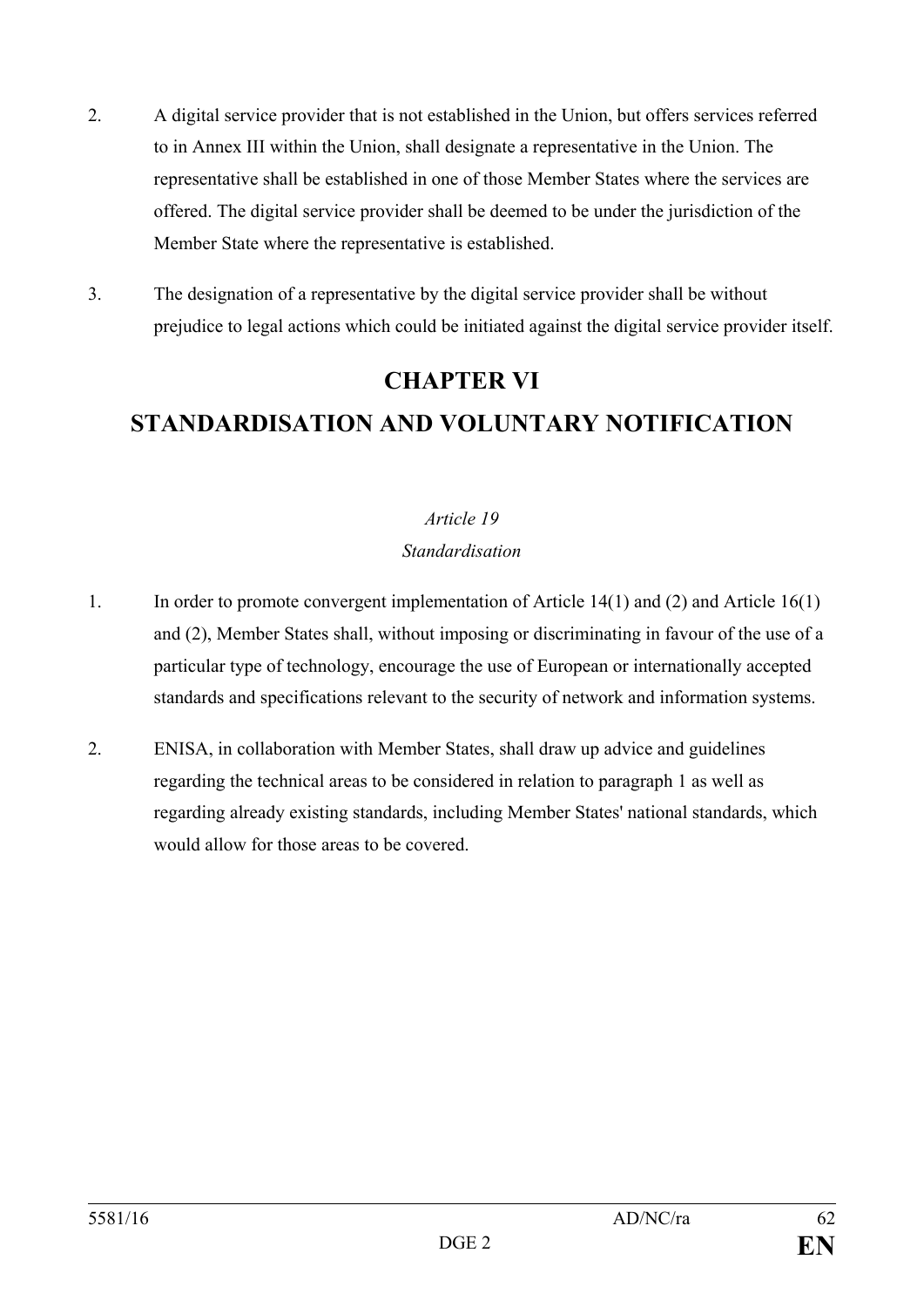## *Article 20 Voluntary notification*

- 1. Without prejudice to Article 3, entities which have not been identified as operators of essential services and are not digital service providers may notify, on a voluntary basis, incidents having a significant impact on the continuity of the services which they provide.
- 2. When processing notifications, Member States shall act in accordance with the procedure set out in Article 14. Member States may prioritise the processing of mandatory notifications over voluntary notifications. Voluntary notifications shall only be processed where such processing does not constitute a disproportionate or undue burden on Member States concerned.

Voluntary notification shall not result in the imposition upon the notifying entity of any obligations to which it would not have been subject had it not given that notification.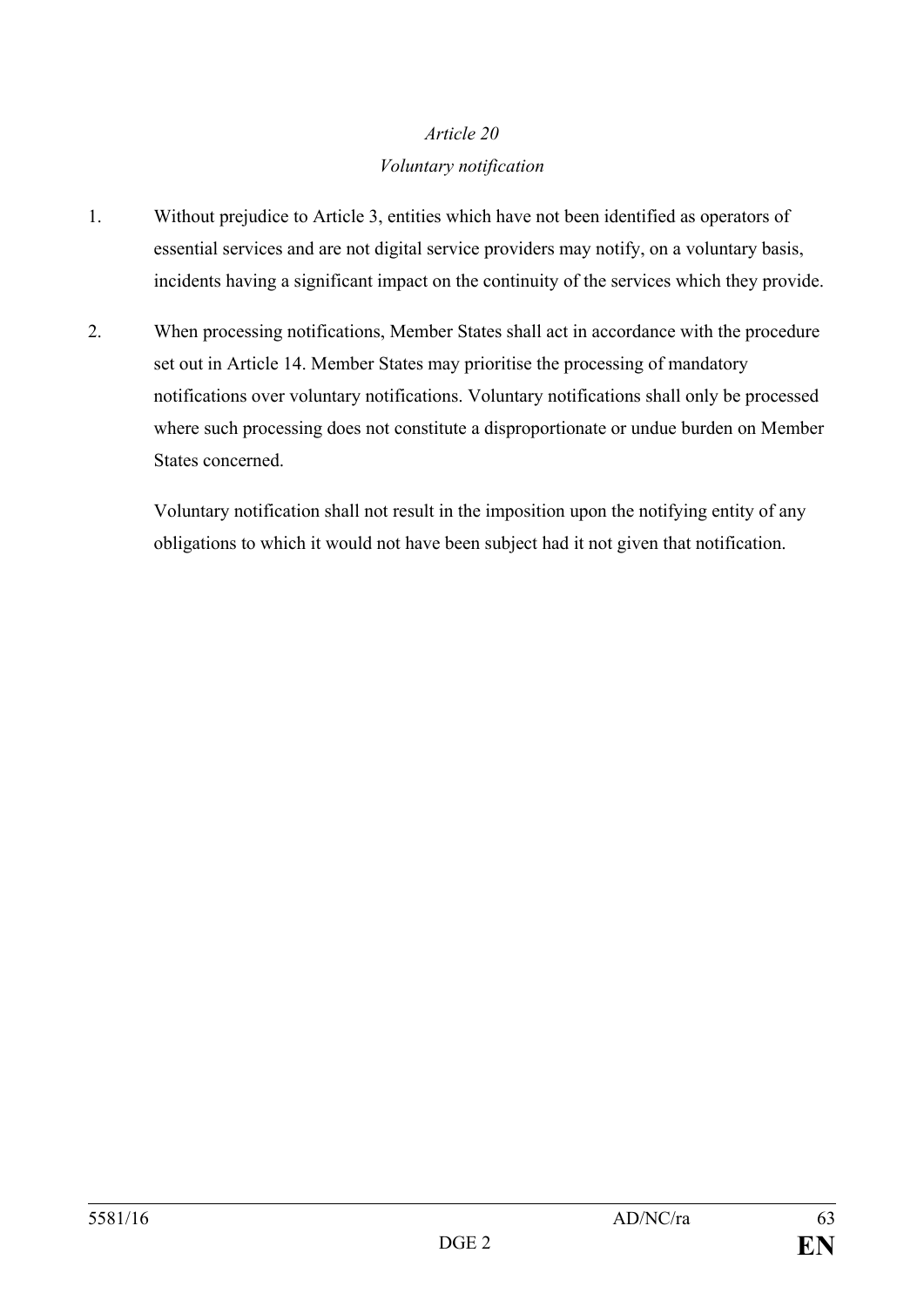## **CHAPTER VII FINAL PROVISIONS**

#### *Article 21*

#### *Penalties*

Member States shall lay down the rules on penalties applicable to infringements of national provisions adopted pursuant to this Directive and shall take all measures necessary to ensure that they are implemented. The penalties provided for shall be effective, proportionate and dissuasive. Member States shall, by … [21 months after the date of entry into force of this Directive], notify the Commission of those rules and of those measures and shall notify it, without delay, of any subsequent amendment affecting them.

### *Article 22 Committee procedure*

- 1. The Commission shall be assisted by the Network and Information Systems Security Committee. That committee shall be a committee within the meaning of Regulation (EU) No 182/2011.
- 2. Where reference is made to this paragraph, Article 5 of Regulation (EU) No 182/2011 shall apply.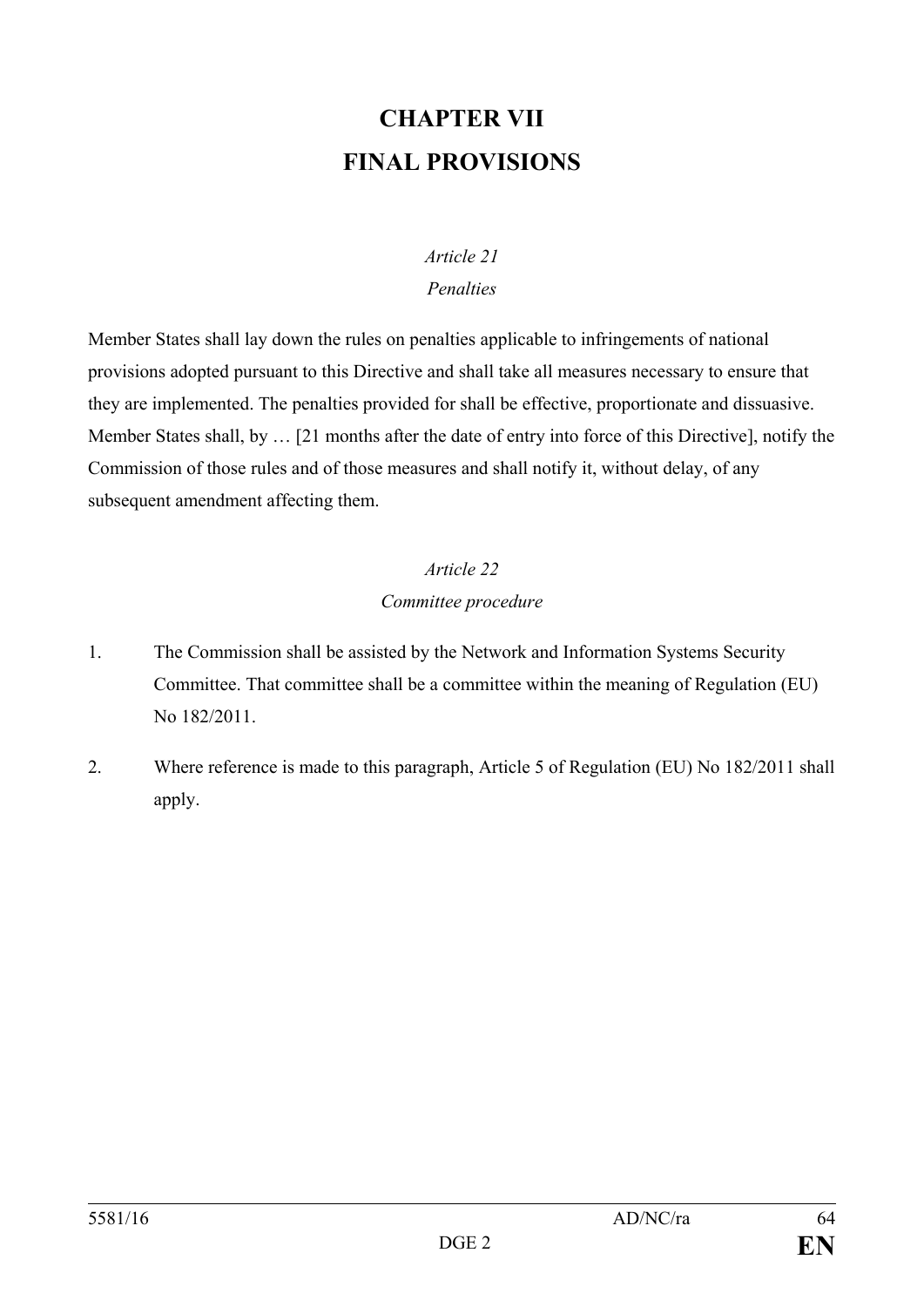#### *Article 23 Review*

- 1. By … [33 months after the date of entry into force of this Directive], the Commission shall submit a report to the European Parliament and to Council, assessing the consistency of the approach taken by Member States in the identification of the operators of essential services.
- 2. The Commission shall periodically review the functioning of this Directive and report to the European Parliament and to the Council. For this purpose and with a view to further advancing the strategic and operational cooperation, the Commission shall take into account the reports of the Cooperation Group and the CSIRTs network on the experience gained at a strategic and operational level. In its review, the Commission shall also assess the lists contained in Annexes II and III, and the consistency in the identification of operators of essential services and services in the sectors referred to in Annex II. The first report shall be submitted by… [57 months after the date of entry into force of this Directive].

## *Article 24 Transitional measures*

1. Without prejudice to Article 25 and with a view to providing Member States with additional possibilities for appropriate cooperation during the period of transposition, the Cooperation Group and the CSIRTs network shall begin to perform the tasks set out in Articles 11(3) and 12(3) respectively by … [6 months after the date of entry into force of this Directive].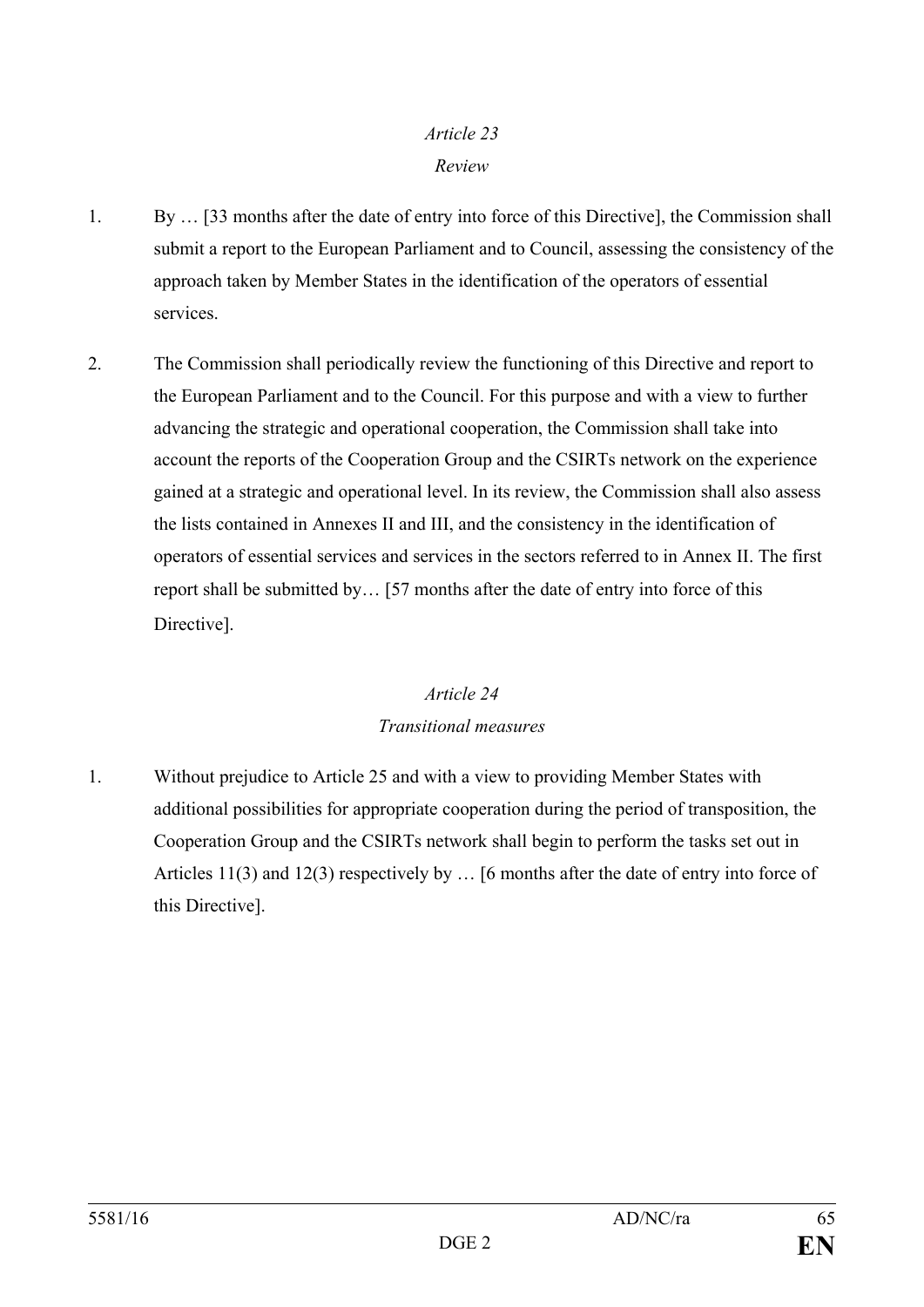- 2. For the period from … [6 months after the date of entry into force of this Directive] to … [27 months after the date of entry into force of this Directive], and for the purposes of supporting Member States in taking a consistent approach in the process of identification of operators of essential services, the Cooperation Group shall discuss the process, substance and type of national measures allowing for the identification of operators of essential services within a specific sector in accordance with the criteria set out in Articles 5 and 6. The Cooperation Group shall also discuss, at the request of a Member State, specific draft national measures of that Member State, allowing for the identification of operators of essential services within a specific sector in accordance with the criteria set out in Articles 5 and 6.
- 3. By … [6 months after the date of entry into force of this Directive] and for the purposes of this Article, Member States shall ensure appropriate representation in the Cooperation Group and the CSIRTs network.

## *Article 25 Transposition*

1. Member States shall adopt and publish, by … [21 months after the date of entry into force of this Directive], the laws, regulations and administrative provisions necessary to comply with this Directive. They shall immediately inform the Commission thereof.

They shall apply those measures from … [one day after the date referred to in the first subparagraph].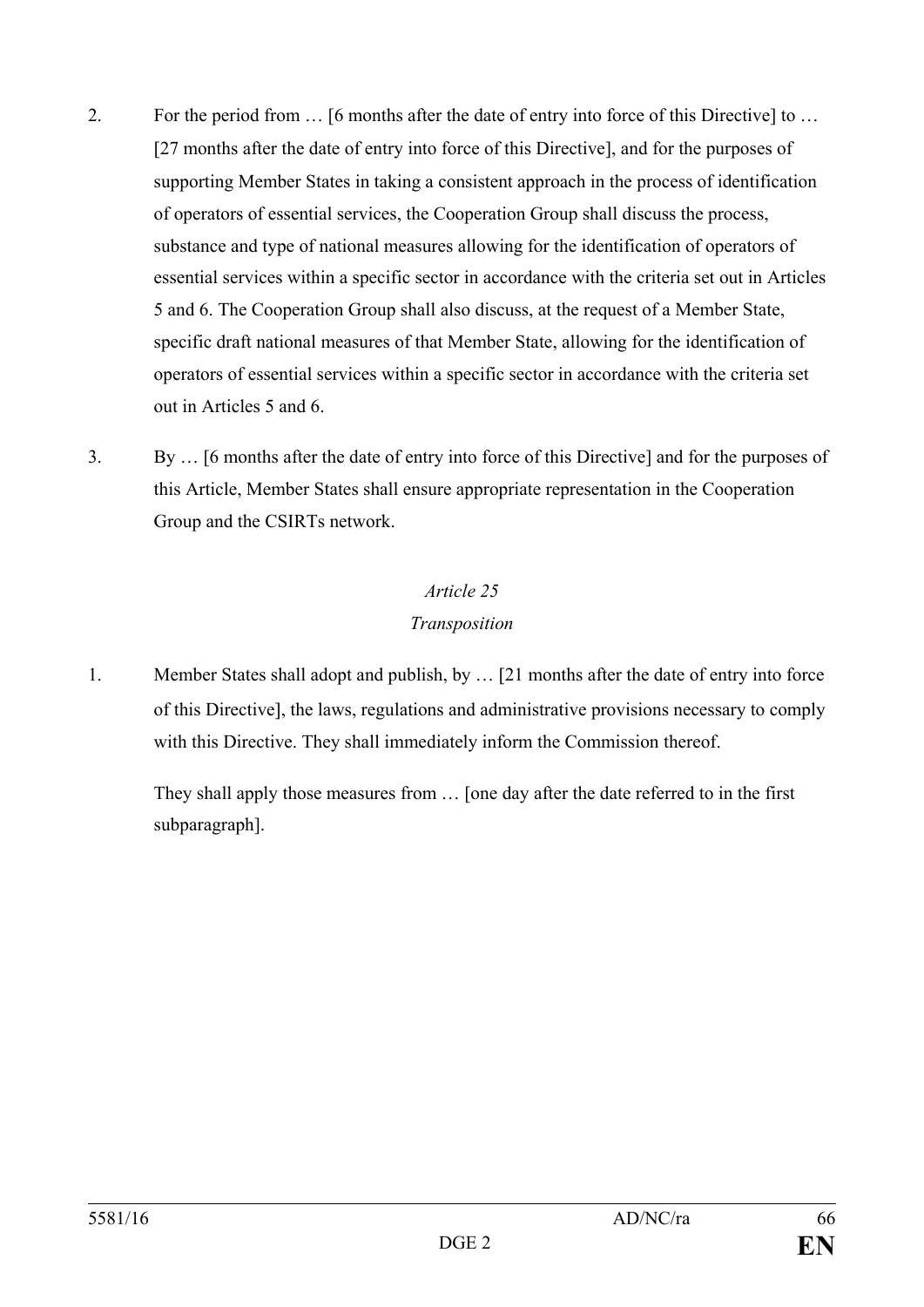When Member States adopt those measures, they shall contain a reference to this Directive or shall be accompanied by such a reference on the occasion of their official publication. The methods of making such reference shall be laid down by Member States.

2. Member States shall communicate to the Commission the text of the main provisions of national law which they adopt in the field covered by this Directive.

## *Article 26 Entry into force*

This Directive shall enter into force on the twentieth day following that of its publication in the *Official Journal of the European Union.*

#### *Article 27 Addressees*

#### This Directive is addressed to the Member States.

Done at ...,

*For the European Parliament For the Council The President The President*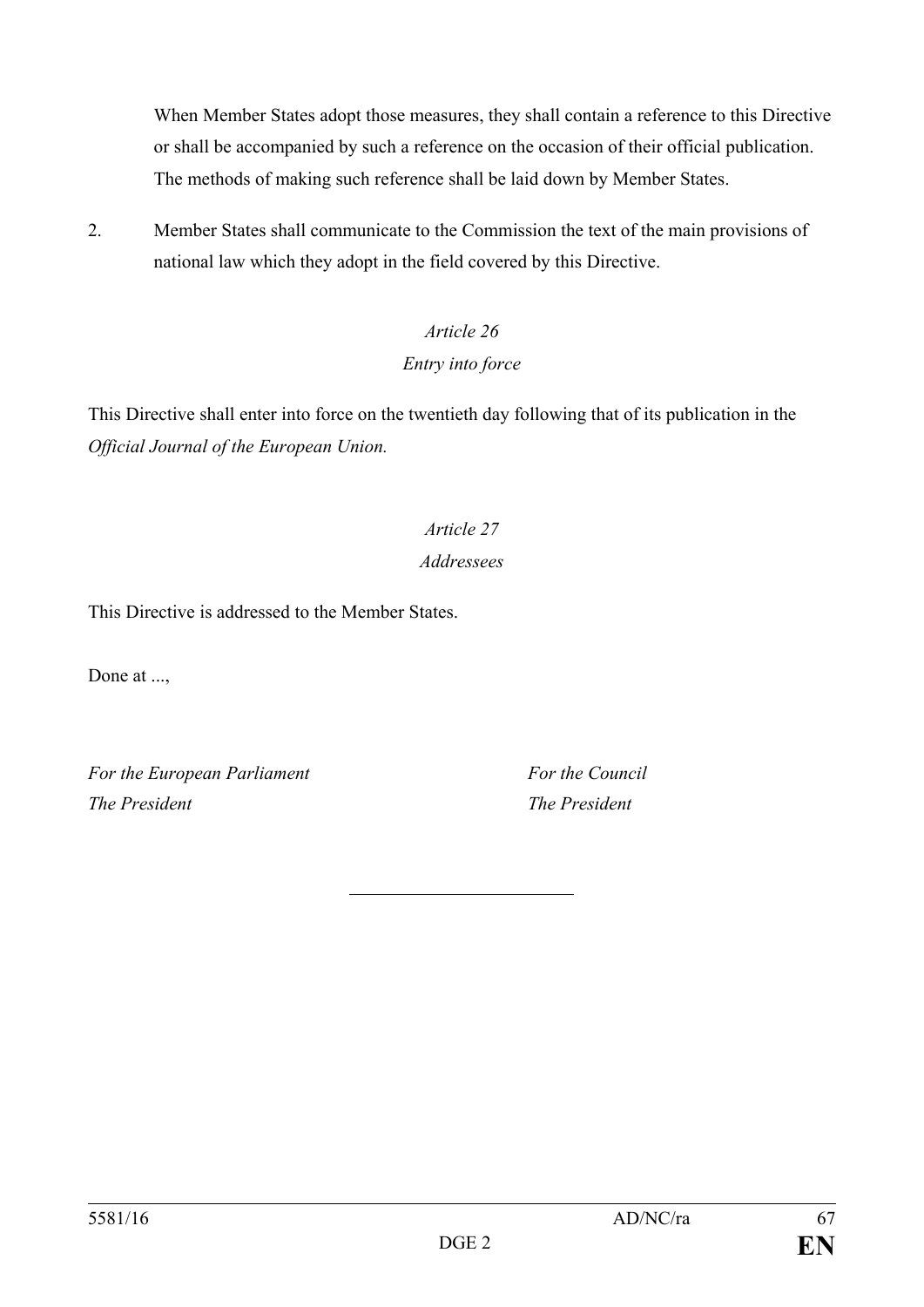#### **ANNEX I**

Requirements and tasks of Computer Security Incident Response Teams (CSIRTs)

The requirements and tasks of CSIRTs shall be adequately and clearly defined and supported by national policy and/or regulation. They shall include the following:

(1) Requirements for CSIRTs

- (a) CSIRTs shall ensure a high level of availability of their communications services by avoiding single points of failure, and shall have several means for being contacted and for contacting others at all times. Furthermore, the communication channels shall be clearly specified and well known to the constituency and cooperative partners.
- (b) CSIRTs' premises and the supporting information systems shall be located in secure sites.
- (c) Business continuity:
	- (i) CSIRTs shall be equipped with an appropriate system for managing and routing requests, in order to facilitate handovers.
	- (ii) CSIRTs shall be adequately staffed to ensure availability at all times.
	- (iii) CSIRTs shall rely on an infrastructure the continuity of which is ensured. To that end, redundant systems and backup working space shall be available.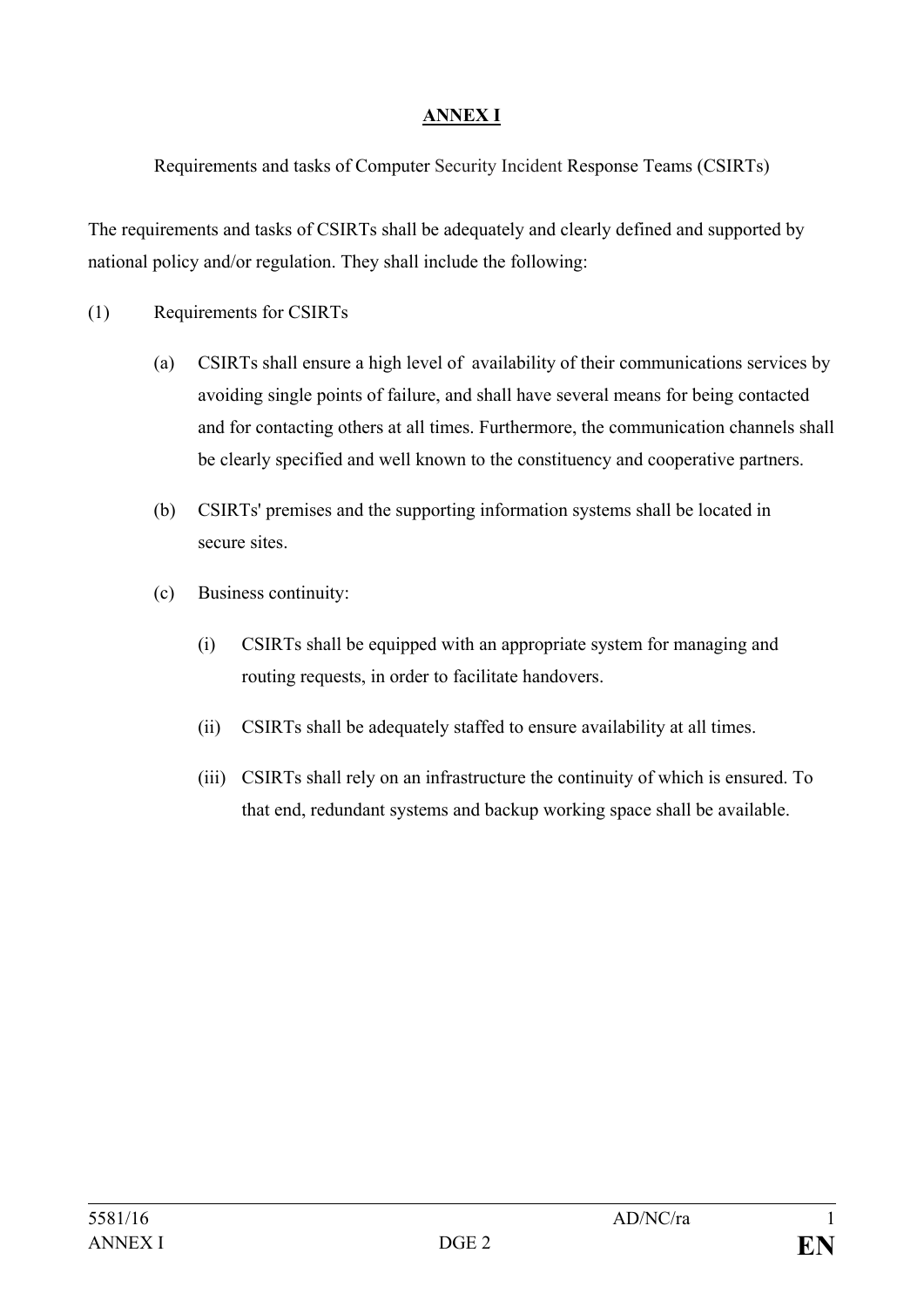- (d) CSIRTs shall have the possibility to participate, where they wish to do so, in international cooperation networks.
- (2) CSIRTs' tasks
	- (a) CSIRTs' tasks shall include at least the following:
		- (i) monitoring incidents at a national level.
		- (ii) providing early warning, alerts, announcements and dissemination of information to relevant stakeholders about risks and incidents.
		- (iii) responding to incidents.
		- (iv) providing dynamic risk and incident analysis and situational awareness.
		- (v) participating in the CSIRTs network.
	- (b) CSIRTs shall establish cooperation relationships with the private sector.
	- (c) To facilitate cooperation, CSIRTs shall promote the adoption and use of common or standardised practices for:
		- (i) incident and risk handling procedures,
		- (ii) incident, risk and information classification schemes.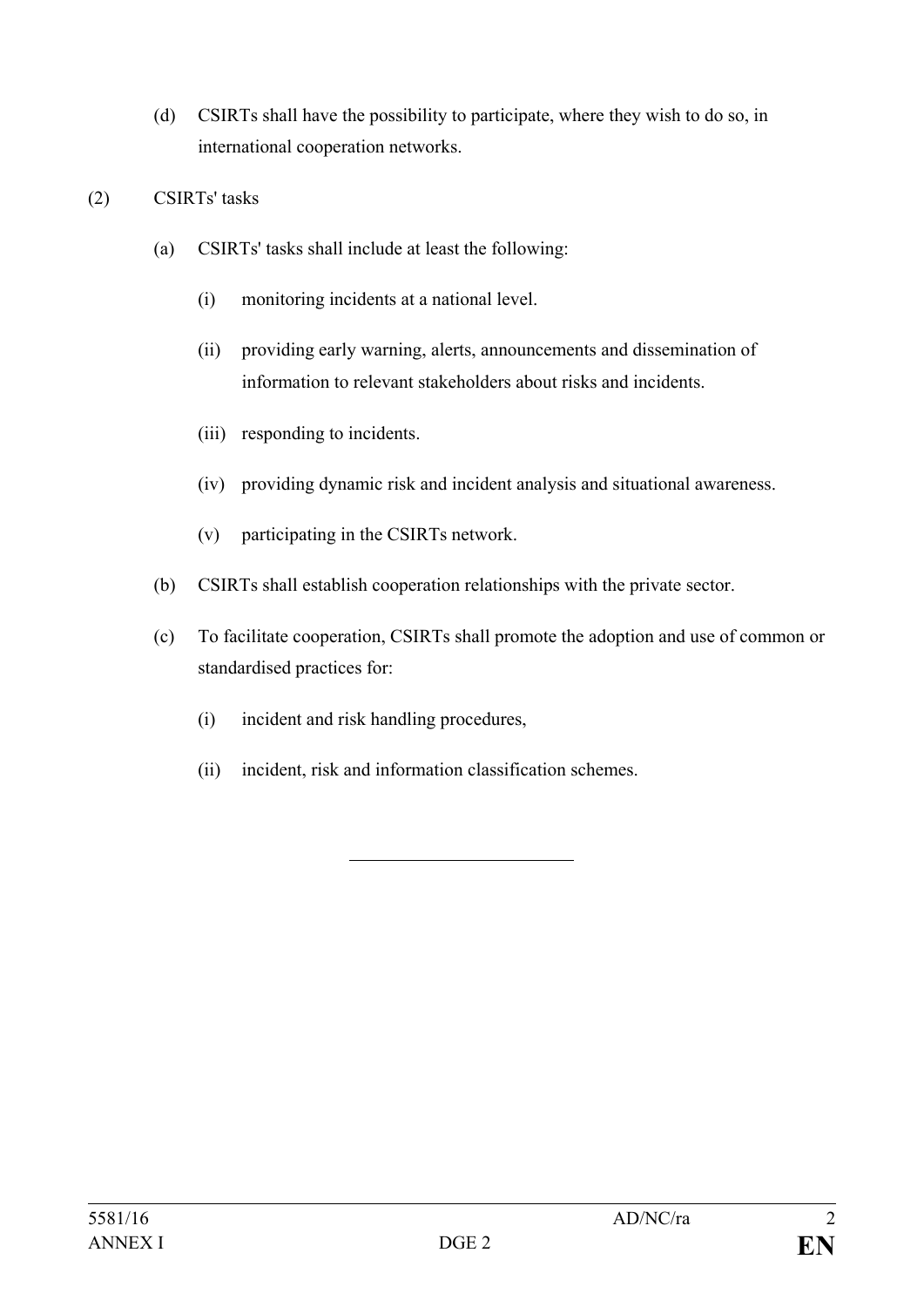#### **ANNEX II**

|    | Sector |     | Subsector   | Type of entity                                                                                                                                                                                                                                                        |
|----|--------|-----|-------------|-----------------------------------------------------------------------------------------------------------------------------------------------------------------------------------------------------------------------------------------------------------------------|
| 1. | Energy | (a) | Electricity | Electricity undertakings as defined in point<br>(35) of Article 2 of Directive 2009/72/EC of<br>the European Parliament and of the Council <sup>1</sup> ,<br>which carry out the function of 'supply' as<br>defined in point $(19)$ of Article 2 of that<br>Directive |
|    |        |     |             | Distribution system operators as defined in<br>point (6) of Article 2 of Directive 2009/72/EC                                                                                                                                                                         |
|    |        |     |             | Transmission system operators as defined in<br>point (4) of Article 2 of Directive 2009/72/EC                                                                                                                                                                         |
|    |        | (b) | Oil         | Operators of oil transmission pipelines                                                                                                                                                                                                                               |
|    |        |     |             | Operators of oil production, refining and<br>treatment facilities, storage and transmission                                                                                                                                                                           |

Types of entities for the purposes of point (4) of Article 4

<span id="page-70-0"></span><sup>&</sup>lt;sup>1</sup> Directive 2009/72/EC of the European Parliament and of the Council of 13 July 2009 concerning common rules for the internal market in electricity and repealing Directive 2003/54/EC (OJ L 211, 14.8.2009, p. 55).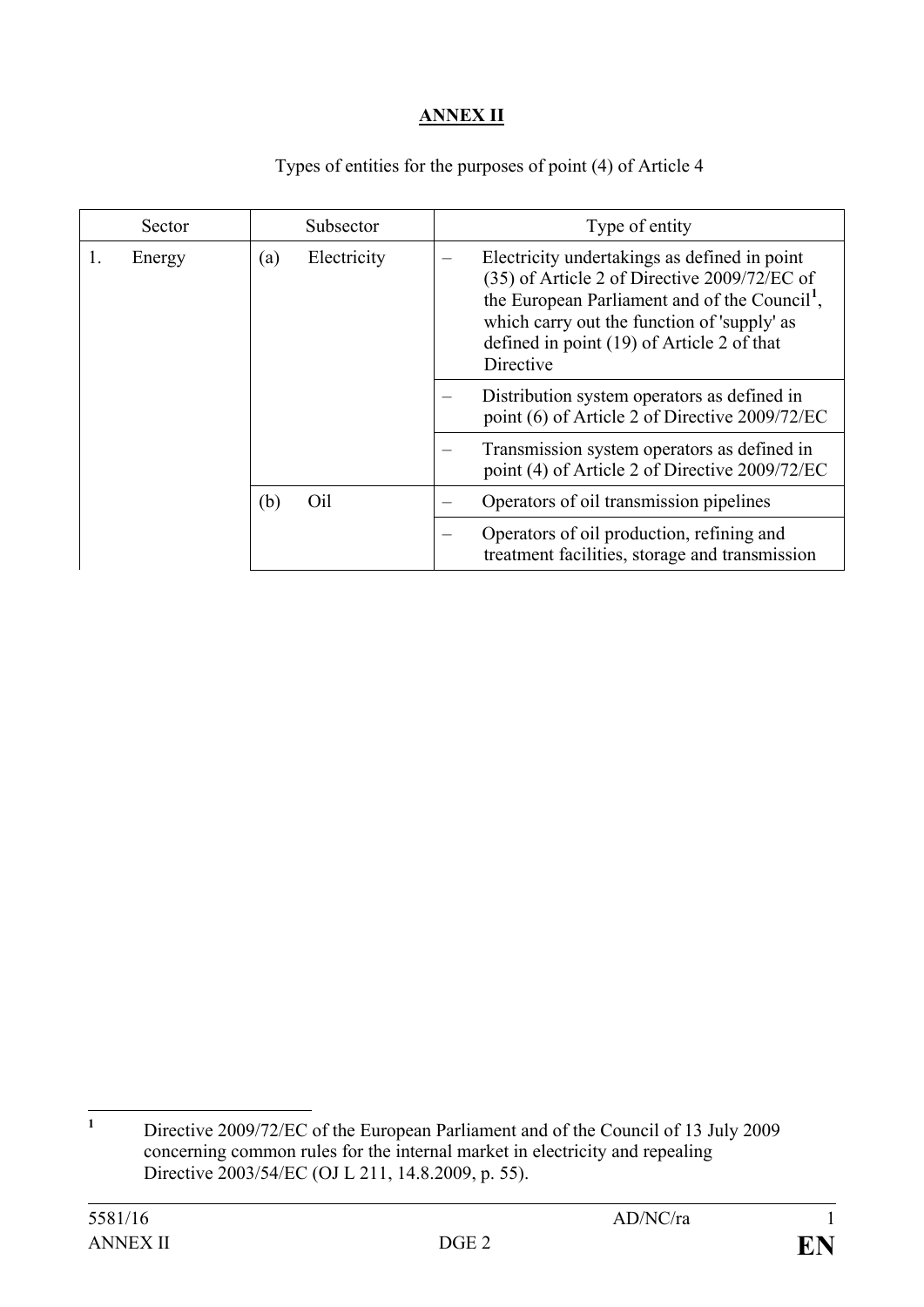| Sector | Subsector  | Type of entity                                                                                                                                    |
|--------|------------|---------------------------------------------------------------------------------------------------------------------------------------------------|
|        | (c)<br>Gas | Supply undertakings as defined in point (8) of<br>Article 2 of Directive 2009/73/EC of the<br>European Parliament and of the Council <sup>1</sup> |
|        |            | Distribution system operators as defined in<br>point (6) of Article 2 of Directive 2009/73/EC                                                     |
|        |            | Transmission system operators as defined in<br>point (4) of Article 2 of Directive 2009/73/EC                                                     |
|        |            | Storage system operators as defined in point<br>$(10)$ of Article 2 of Directive 2009/73/EC                                                       |
|        |            | LNG system operators as defined in point $(12)$<br>of Article 2 of Directive 2009/73/EC                                                           |
|        |            | Natural gas undertakings as defined in point<br>$(1)$ of Article 2 of Directive 2009/73/EC                                                        |
|        |            | Operators of natural gas refining and treatment<br>facilities                                                                                     |

<span id="page-71-0"></span><sup>&</sup>lt;sup>1</sup> Directive 2009/73/EC of the European Parliament and of the Council of 13 July 2009 concerning common rules for the internal market in natural gas and repealing Directive 2003/55/EC (OJ L 211, 14.8.2009, p. 94).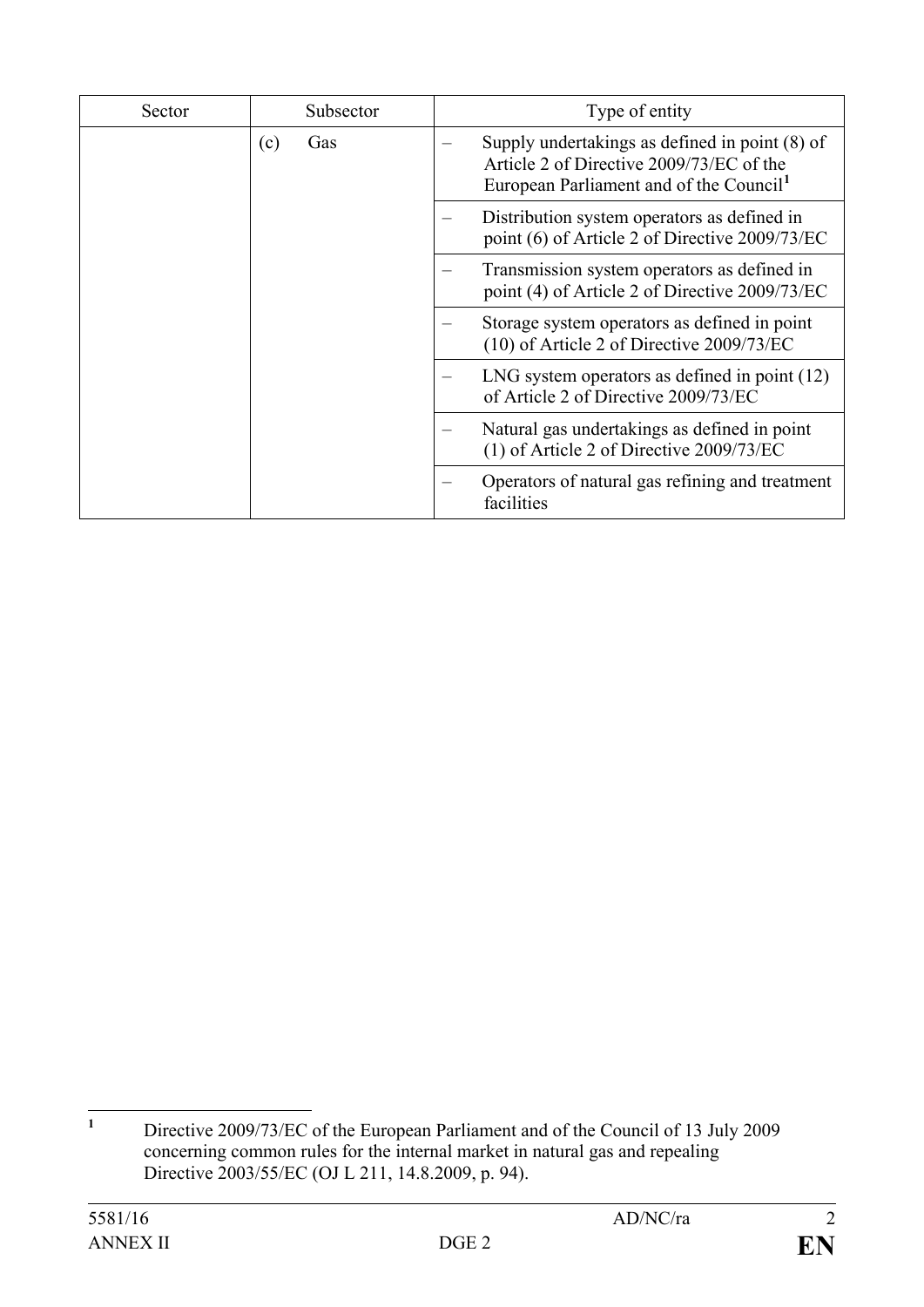| Sector |           | Subsector            | Type of entity                                                                                                                                                                                                                                                                                                                                                                                                                                                                    |  |
|--------|-----------|----------------------|-----------------------------------------------------------------------------------------------------------------------------------------------------------------------------------------------------------------------------------------------------------------------------------------------------------------------------------------------------------------------------------------------------------------------------------------------------------------------------------|--|
| 2.     | Transport | Air transport<br>(a) | Air carriers as defined in point (4) of Article 3<br>of Regulation (EC) No 300/2008 of the<br>European Parliament and of the Council <sup>1</sup>                                                                                                                                                                                                                                                                                                                                 |  |
|        |           |                      | Airport managing bodies as defined in<br>point (2) of Article 2 of Directive 2009/12/EC<br>of the European Parliament and of the<br>Council <sup>2</sup> , airports as defined in point $(1)$ of<br>Article 2 of that Directive, including the core<br>airports listed in section 2 of Annex II to<br>Regulation (EU) No 1315/2013 of the<br>European Parliament and of the Council <sup>3</sup> , and<br>entities operating ancillary installations<br>contained within airports |  |
|        |           |                      | Traffic management control operators<br>providing air traffic control (ATC) services as<br>defined in point $(1)$ of Article 2 of Regulation<br>(EC) No 549/2004 of the European Parliament<br>and of the Council <sup>4</sup>                                                                                                                                                                                                                                                    |  |

<span id="page-72-0"></span>**<sup>1</sup>** Regulation (EC) No 300/2008 of the European Parliament and of the Council of 11 March 2008 on common rules in the field of civil aviation security and repealing Regulation (EC) No 2320/2002 (OJ L 97, 9.4.2008, p. 72).

<span id="page-72-1"></span><sup>&</sup>lt;sup>2</sup> Directive 2009/12/EC of the European Parliament and of the Council of 11 March 2009 on airport charges (OJ L 70, 14.3.2009, p. 11).

<span id="page-72-2"></span><sup>&</sup>lt;sup>3</sup> Regulation (EU) No 1315/2013 of the European Parliament and of the Council of 11 December 2013 on Union guidelines for the development of the trans–European transport

<span id="page-72-3"></span>network and repealing Decision No 661/2010/EU (OJ L 348, 20.12.2013, p. 1).<br>**4** Regulation (EC) No 549/2004 of the European Parliament and of the Council of 10 March 2004 laying down the framework for the creation of the single European sky (the framework Regulation) (OJ L 96, 31.3.2004, p. 1).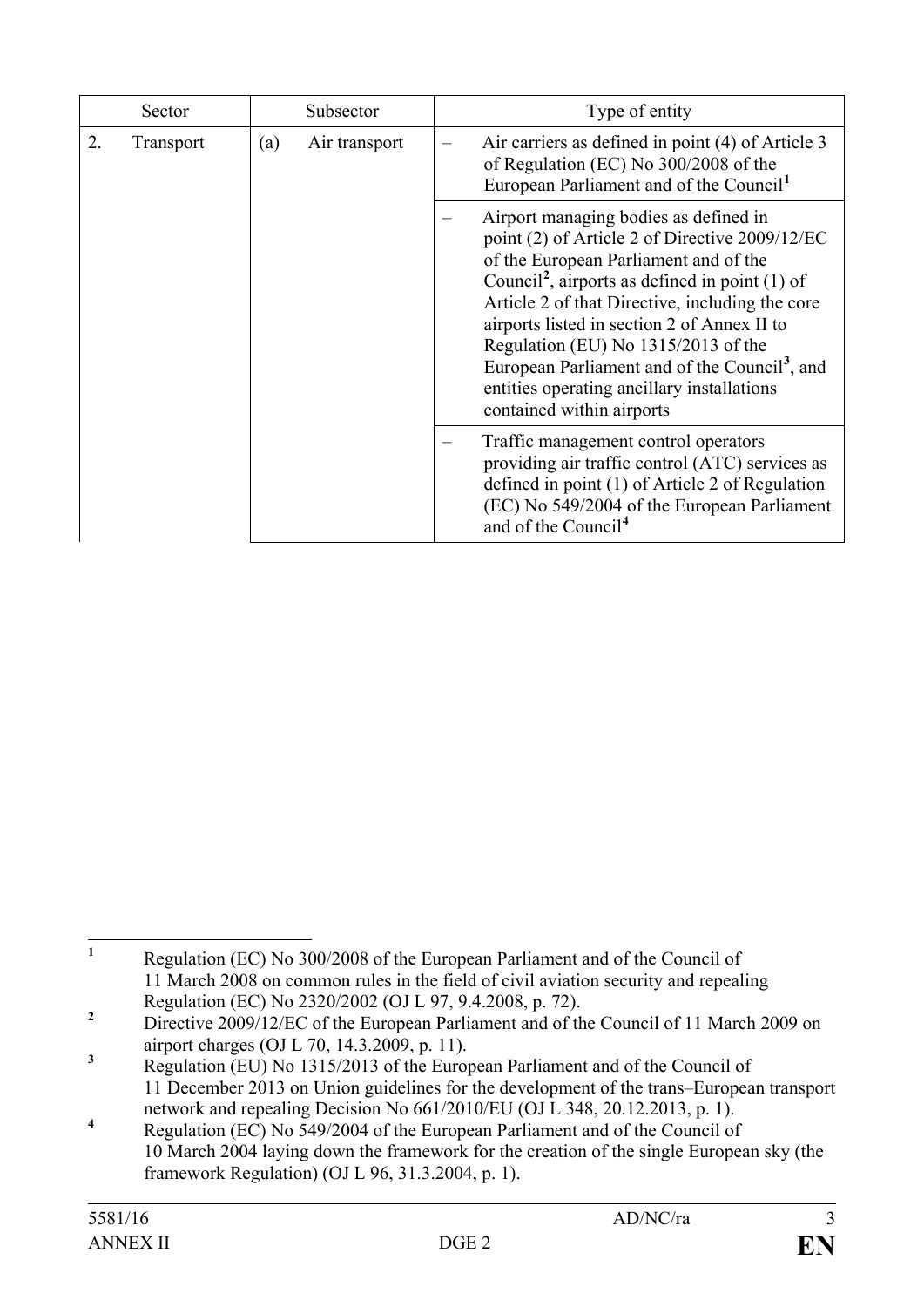| Sector |                        | Subsector                                                                                                                                                                                                                                                                                                                                   | Type of entity                                                                                                                                                                                                                                                                                       |
|--------|------------------------|---------------------------------------------------------------------------------------------------------------------------------------------------------------------------------------------------------------------------------------------------------------------------------------------------------------------------------------------|------------------------------------------------------------------------------------------------------------------------------------------------------------------------------------------------------------------------------------------------------------------------------------------------------|
|        | (b)                    | Rail transport                                                                                                                                                                                                                                                                                                                              | Infrastructure managers as defined in point (2)<br>of Article 3 of Directive 2012/34/EU of the<br>European Parliament and of the Council <sup>1</sup>                                                                                                                                                |
|        |                        |                                                                                                                                                                                                                                                                                                                                             | Railway undertakings as defined in point $(1)$ of<br>Article 3 of Directive 2012/34/EU, including<br>operators of service facilities as defined in<br>point (12) of Article 3 of Directive<br>2012/34/EU                                                                                             |
|        | Water transport<br>(c) |                                                                                                                                                                                                                                                                                                                                             | inland, sea and coastal passenger and freight<br>water transport companies, as defined for<br>maritime transport in Annex I to Regulation<br>(EC) No 725/2004 of the European Parliament<br>and of the Council <sup>2</sup> , not including the<br>individual vessels operated by those<br>companies |
|        |                        | Managing bodies of ports as defined in point<br>$(1)$ of Article 3 of Directive 2005/65/EC of the<br>European Parliament and of the Council <sup>3</sup> ,<br>including their port facilities as defined in<br>point (11) of Article 2 of Regulation (EC)<br>725/2004, and entities operating works and<br>equipment contained within ports |                                                                                                                                                                                                                                                                                                      |

**<sup>1</sup>** Directive 2012/34/EU of the European Parliament and of the Council of 21 November 2012

<span id="page-73-1"></span><span id="page-73-0"></span>establishing a single European railway area (OJ L 343, 14.12.2012, p. 32).<br>
<sup>2</sup> Regulation (EC) No 725/2004 of the European Parliament and of the Council of<br>
31 March 2004 on enhancing ship and port facility security (OJ L

<span id="page-73-2"></span><sup>&</sup>lt;sup>3</sup> Directive 2005/65/EC of the European Parliament and of the Council of 26 October 2005 on enhancing port security (OJ L 310, 25.11.2005, p. 28).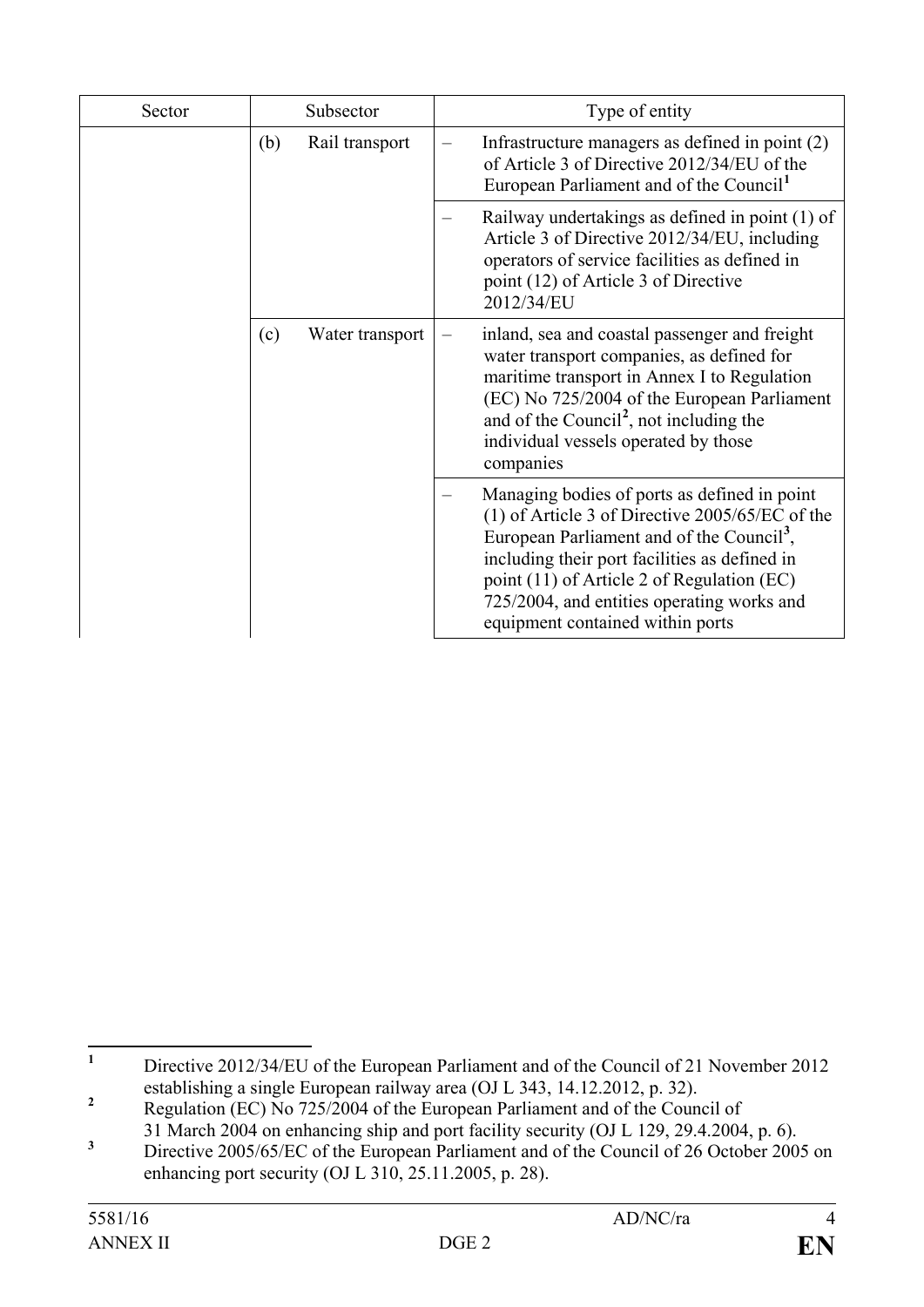|    | Sector         | Subsector             | Type of entity                                                                                                                                                              |  |
|----|----------------|-----------------------|-----------------------------------------------------------------------------------------------------------------------------------------------------------------------------|--|
|    |                |                       | Operators of vessel traffic services as defined<br>in point (o) of Article 3 of Directive<br>2002/59/EC of the European Parliament and of<br>the Council <sup>1</sup>       |  |
|    |                | (d)<br>Road transport | Road authorities as defined in point (12) of<br>Article 2 of Commission Delegated Regulation<br>(EU) $2015/962^2$ responsible for traffic<br>management control             |  |
|    |                |                       | Operators of Intelligent Transport Systems as<br>defined in point (1) of Article 4 of Directive<br>2010/40/EU of the European Parliament and of<br>the Council <sup>3</sup> |  |
| 3. | <b>Banking</b> |                       | Credit institutions as defined in point (1) of Article<br>4 of Regulation (EU) No 575/2013 of the European<br>Parliament and of the Council <sup>4</sup>                    |  |

<span id="page-74-0"></span><sup>&</sup>lt;sup>1</sup> Directive 2002/59/EC of the European Parliament and of the Council of 27 June 2002 establishing a Community vessel traffic monitoring and information system and repealing Council Directive 93/75/EEC (OJ L 208, 5.8.2002, p. 10).

<span id="page-74-1"></span><sup>&</sup>lt;sup>2</sup> Commission Delegated Regulation (EU) 2015/962 of 18 December 2014 supplementing Directive 2010/40/EU of the European Parliament and of the Council with regard to the provision of EU–wide real–time traffic information services (OJ L 157, 23.6.2015, p. 21).

<span id="page-74-2"></span><sup>&</sup>lt;sup>3</sup> Directive 2010/40/EU of the European Parliament and of the Council of 7 July 2010 on the framework for the deployment of Intelligent Transport Systems in the field of road transport and for interfaces with other modes of transport (OJ L 207, 6.8.2010, p. 1).

<span id="page-74-3"></span>**<sup>4</sup>** Regulation (EU) No 575/2013 of the European Parliament and of the Council of 26 June 2013 on prudential requirements for credit institutions and investment firms and amending Regulation (EU) No 648/2012 (OJ L 176, 27.6.2013, p. 1).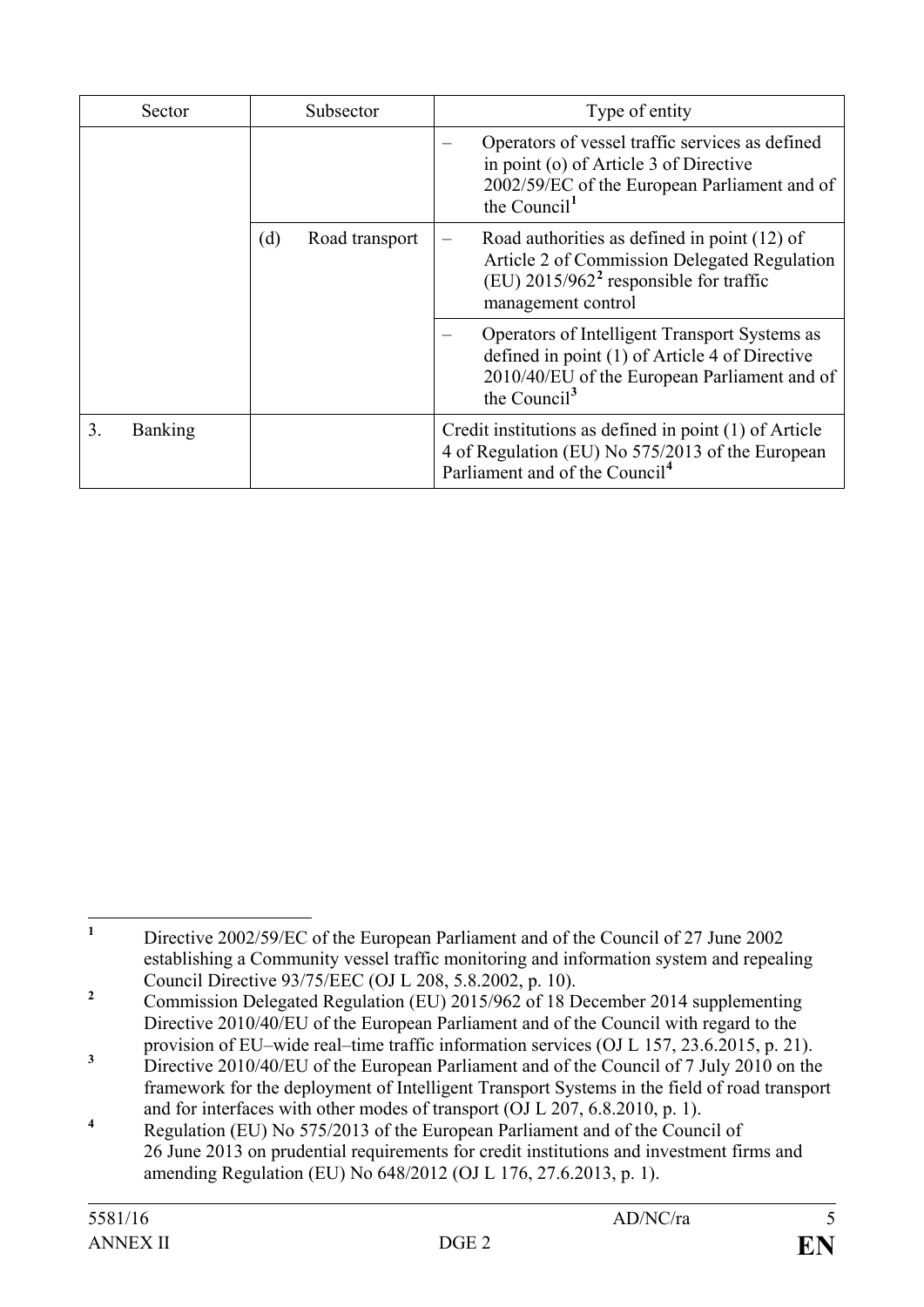| Sector |                                                 | Subsector                                                             | Type of entity                                                                                                                                                                                                                                                                                                                                                                              |
|--------|-------------------------------------------------|-----------------------------------------------------------------------|---------------------------------------------------------------------------------------------------------------------------------------------------------------------------------------------------------------------------------------------------------------------------------------------------------------------------------------------------------------------------------------------|
| 4.     | Financial<br>market<br>infrastructures          |                                                                       | Operators of trading venues as defined in<br>point (24) of Article 4 of Directive<br>2014/65/EU of the European Parliament and of<br>the Council <sup>1</sup>                                                                                                                                                                                                                               |
|        |                                                 |                                                                       | Central counterparties (CCPs) as defined in<br>point (1) of Article 2 of Regulation (EU)<br>No 648/2012 of the European Parliament and<br>of the Council <sup>2</sup>                                                                                                                                                                                                                       |
| 5.     | Health sector                                   | Health care settings<br>(including hospitals)<br>and private clinics) | Healthcare providers as defined in point (g) of<br>Article 3 of Directive 2011/24/EU of the European<br>Parliament and of the Council <sup>3</sup>                                                                                                                                                                                                                                          |
| 6.     | Drinking<br>water supply<br>and<br>distribution |                                                                       | Suppliers and distributors of water intended for<br>human consumption as defined in point $(1)(a)$ of<br>Article 2 of Council Directive 98/83/EC <sup>4</sup> but<br>excluding distributors for whom distribution of<br>water for human consumption is only part of their<br>general activity of distributing other commodities<br>and goods which are not considered essential<br>services |
| 7.     | Digital<br>Infrastructure                       |                                                                       | <b>IXPs</b>                                                                                                                                                                                                                                                                                                                                                                                 |
|        |                                                 |                                                                       | DNS service providers                                                                                                                                                                                                                                                                                                                                                                       |
|        |                                                 |                                                                       | TLD name registries                                                                                                                                                                                                                                                                                                                                                                         |

<span id="page-75-0"></span><sup>&</sup>lt;sup>1</sup> Directive 2014/65/EU of the European Parliament and of the Council of 15 May 2014 on markets in financial instruments and amending Directive 2002/92/EC and Directive 2011/61/EU (OJ L 173, 12.6.2014, p. 349).<br>**2** Regulation (EU) No 648/2012 of the European Parliament and of the Council of 4 July 2012

<span id="page-75-1"></span>on OTC derivatives, central counterparties and trade repositories (OJ L 201, 27.7.2012, p. 1). **<sup>3</sup>** Directive 2011/24/EU of the European Parliament and of the Council of 9 March 2011 on

<span id="page-75-2"></span>the application of patients' rights in cross–border healthcare (OJ L 88, 4.4.2011, p. 45).<br>
4 Council Directive 98/83/EC of 3 November 1998 on the quality of water intended for human

<span id="page-75-3"></span>consumption (OJ L 330, 5.12.1998, p. 32).